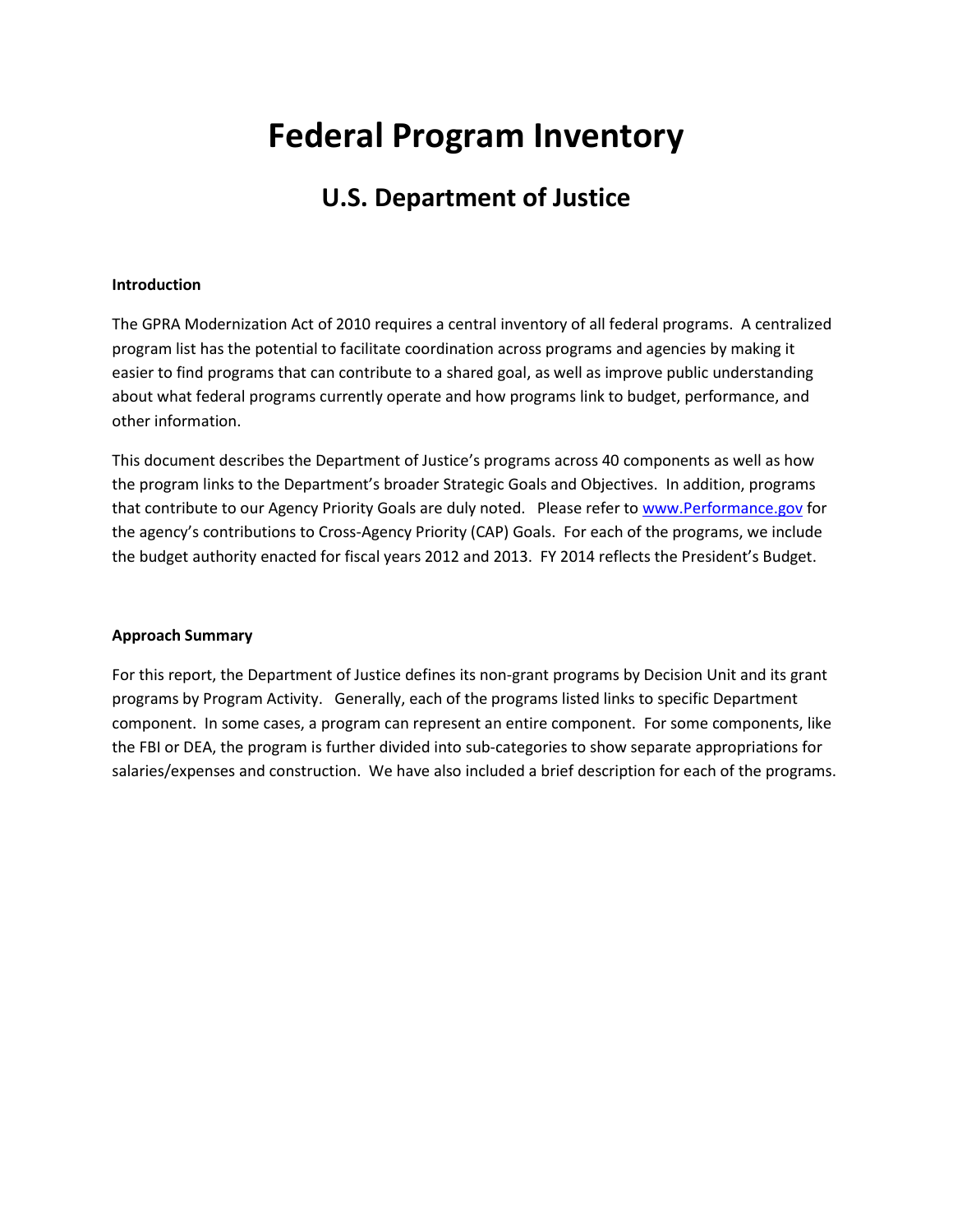### **FY 2014 President's Budget**

Strategic Goal 1: Prevent Terrorism and Promote the Nation's Security Consistent with the Rule of Law

Strategic Goal 2: Prevent Crime, Protect the Rights of the American People, and Enforce Federal Law

Strategic Goal 3: Ensure and Support the Fair, Impartial, Efficient, and Transparent Administration of Justice at the Federal, State, Local, Tribal, and International Levels

| <b>APPROPRIATION</b>          | Program                                                              | <b>Description</b>                                                                                                                                                                                                                                                                                                                                                                                                                                                                                                                                                                                         | <b>FY 2012-2016 Strategic Goals</b><br>objectives subject to cha<br>FY 2014-2018 Str                                                                                                                                                                         |
|-------------------------------|----------------------------------------------------------------------|------------------------------------------------------------------------------------------------------------------------------------------------------------------------------------------------------------------------------------------------------------------------------------------------------------------------------------------------------------------------------------------------------------------------------------------------------------------------------------------------------------------------------------------------------------------------------------------------------------|--------------------------------------------------------------------------------------------------------------------------------------------------------------------------------------------------------------------------------------------------------------|
| <b>General Administration</b> |                                                                      | <b>Total Budget Authority (in millions of dollars)</b>                                                                                                                                                                                                                                                                                                                                                                                                                                                                                                                                                     |                                                                                                                                                                                                                                                              |
|                               | FY 2012 Enacted                                                      | FY 2013 Enacted                                                                                                                                                                                                                                                                                                                                                                                                                                                                                                                                                                                            | FY 2014 Preside                                                                                                                                                                                                                                              |
|                               | \$111                                                                | (w/ Rescissions, Supplemental, and Sequester)<br>\$103                                                                                                                                                                                                                                                                                                                                                                                                                                                                                                                                                     | \$126                                                                                                                                                                                                                                                        |
|                               | Department Leadership                                                | Includes the Offices of the Attorney General, Deputy Attorney General,<br>Associate Attorney General, Privacy and Civil Liberties, Rule of Law, and<br>Access to Justice; develops policies regarding the administration of justice in<br>the United States, and directs and oversees the administration and operation<br>of the Department's bureaus, offices, and divisions to ensure DOJ's success<br>In meeting its strategic goals. Offices also provide advice and opinions on<br>legal issues to the President, members of Congress, and the heads of<br><b>Executive Departments and Agencies.</b> | Strategic Goal 1: Prevent Terror<br>Nation's Security Consistent wit<br>Strategic Goal 2: Prevent Crime<br>American People, and Enforce I<br>Strategic Goal 3: Ensure and Su<br>Efficient, and Transparent Admi<br>Federal, State, Local, Tribal, and        |
|                               | <b>Intergovernmental Relations</b>                                   | Includes the Offices of Public Affairs, Legislative Affairs and Tribal Justice.<br>Offices conduct legal and policy analysis of the initiatives necessary for DOJ<br>to meet its strategic goals, and in the many areas in which the Department<br>has jurisdiction or responsibilities. Act as liaison with federal, state, local and<br>tribal governments, law enforcement officials, the media and Congress on<br>Department activities                                                                                                                                                                | Strategic Goal 1: Prevent Terror<br>Nation's Security Consistent wit<br>Strategic Goal 2: Prevent Crime<br>American People, and Enforce I<br>Strategic Goal 3: Ensure and Su<br><b>Efficient, and Transparent Admi</b><br>Federal, State, Local, Tribal, and |
|                               | <b>Executive Support and Professional</b><br><b>Responsibilities</b> | Includes the Offices of Legal Policy, Professional Responsibility, Information<br>Policy and the Professional Responsibility Advisory Office. Offices plan,<br>develop, and coordinate the implementation of major policy initiatives of high<br>priority to the Department and to the Administration and represents the<br>Department in the Administration's judicial process for Article III judges. Also<br>oversees the investigation of allegations of criminal and ethical misconduct by<br>the Department's attorneys, criminal investigators, or other law enforcement<br>personnel.              | Strategic Goal 1: Prevent Terror<br>Nation's Security Consistent wit<br>Strategic Goal 2: Prevent Crime<br>American People, and Enforce I<br>Strategic Goal 3: Ensure and Su<br><b>Efficient, and Transparent Admi</b><br>Federal, State, Local, Tribal, and |

Strategic Goal 1: Prevent Terrorism and Promote the Nation's Security Consistent with the Rule of Law

Strategic Goal 2: Prevent Crime, Protect the Rights of the American People, and Enforce Federal Law

Strategic Goal 3: Ensure and Support the Fair, Impartial, Efficient, and Transparent Administration of Justice at the Federal, State, Local, Tribal, and International Levels

Strategic Goal 1: Prevent Terrorism and Promote the Nation's Security Consistent with the Rule of Law

Strategic Goal 2: Prevent Crime, Protect the Rights of the American People, and Enforce Federal Law

Strategic Goal 3: Ensure and Support the Fair, Impartial, Efficient, and Transparent Administration of Justice at the Federal, State, Local, Tribal, and International Levels

# **DEPARTMENT OF JUSTICE Program Inventory**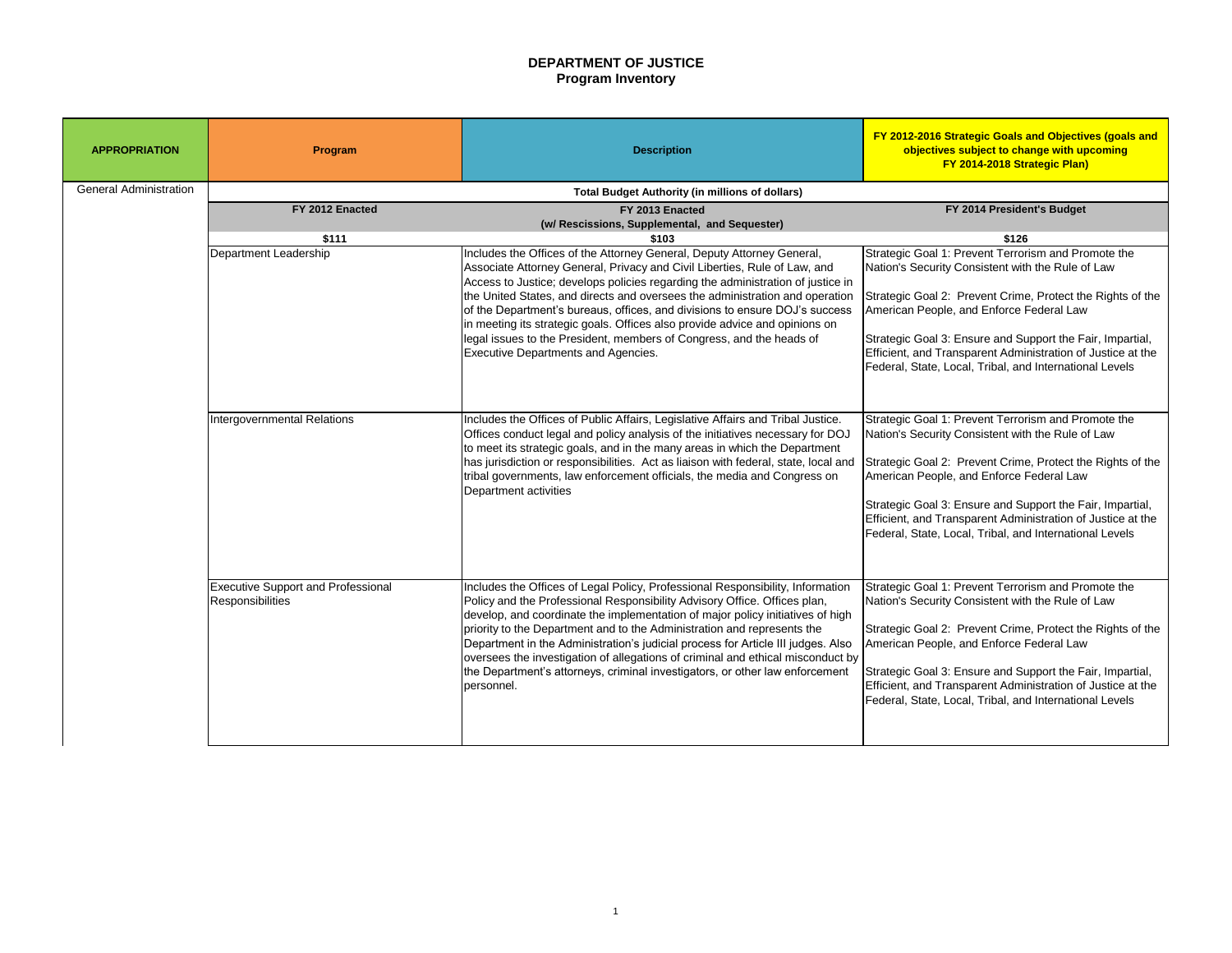# **DEPARTMENT OF JUSTICE Program Inventory**

Strategic Goal 1: Prevent Terrorism and Promote the Nation's Security Consistent with the Rule of Law

Strategic Goal 2: Prevent Crime, Protect the Rights of the American People, and Enforce Federal Law

Strategic Goal 3: Ensure and Support the Fair, Impartial, Efficient, and Transparent Administration of Justice at the Federal, State, Local, Tribal, and International Levels

| <b>APPROPRIATION</b>                             | Program                                                                                      | <b>Description</b>                                                                                                                                                                                                                                                                                                                                                                                                                                                                                                                                                                                                                                  | FY 2012-2016 Strategic Goals<br>objectives subject to ch<br>FY 2014-2018 St                                                                                                                                                                    |  |  |
|--------------------------------------------------|----------------------------------------------------------------------------------------------|-----------------------------------------------------------------------------------------------------------------------------------------------------------------------------------------------------------------------------------------------------------------------------------------------------------------------------------------------------------------------------------------------------------------------------------------------------------------------------------------------------------------------------------------------------------------------------------------------------------------------------------------------------|------------------------------------------------------------------------------------------------------------------------------------------------------------------------------------------------------------------------------------------------|--|--|
|                                                  | <b>Justice Management Division</b>                                                           | This Division provides advice to senior DOJ officials and develops<br>departmental policies in the areas of finance, budget, management and<br>administration, ensures compliance by DOJ components with departmental<br>and other federal policies and regulations, and provides a full range of<br>management and administration support services.                                                                                                                                                                                                                                                                                                | Strategic Goal 1: Prevent Terro<br>Nation's Security Consistent wit<br>Strategic Goal 2: Prevent Crim<br>American People, and Enforce<br>Strategic Goal 3: Ensure and S<br>Efficient, and Transparent Adm<br>Federal, State, Local, Tribal, ar |  |  |
|                                                  |                                                                                              |                                                                                                                                                                                                                                                                                                                                                                                                                                                                                                                                                                                                                                                     |                                                                                                                                                                                                                                                |  |  |
| Justice information Sharing<br>Technology (JIST) | <b>Total Budget Authority (in millions of dollars)</b><br>FY 2014 Preside<br>FY 2013 Enacted |                                                                                                                                                                                                                                                                                                                                                                                                                                                                                                                                                                                                                                                     |                                                                                                                                                                                                                                                |  |  |
|                                                  | FY 2012 (Enacted)                                                                            | (w/ Rescissions, Supplemental, and Sequester)                                                                                                                                                                                                                                                                                                                                                                                                                                                                                                                                                                                                       |                                                                                                                                                                                                                                                |  |  |
|                                                  | \$44                                                                                         | \$33                                                                                                                                                                                                                                                                                                                                                                                                                                                                                                                                                                                                                                                | \$26                                                                                                                                                                                                                                           |  |  |
|                                                  | Justice Information Sharing Technology                                                       | JIST programs support the attainment of the Department's Strategic Goals by<br>funding the Chief Information Officer (CIO) management and oversight of the<br>Department's Information Technology (IT) investments. JIST supports the<br>daily activities of the Department's agents, attorneys, analysts, and<br>administrative staff, and funds the Office of the CIO which performs<br>responsibilities assigned by the Clinger-Cohen Act of 1996. The JIST funds<br>programs to provide enterprise-wide, cost-effective IT infrastructure, cyber<br>security applications, information sharing technologies, and a unified financial<br>system. | Strategic Goal 2: Prevent Crim<br>American People, and Enforce<br>Objective 2.6: Protect the fede<br>interests of the United States                                                                                                            |  |  |
|                                                  |                                                                                              |                                                                                                                                                                                                                                                                                                                                                                                                                                                                                                                                                                                                                                                     |                                                                                                                                                                                                                                                |  |  |

# **FY 2014 President's Budget**

Strategic Goal 2: Prevent Crime, Protect the Rights of the American People, and Enforce Federal Law Objective 2.6: Protect the federal fisc and defend the interests of the United States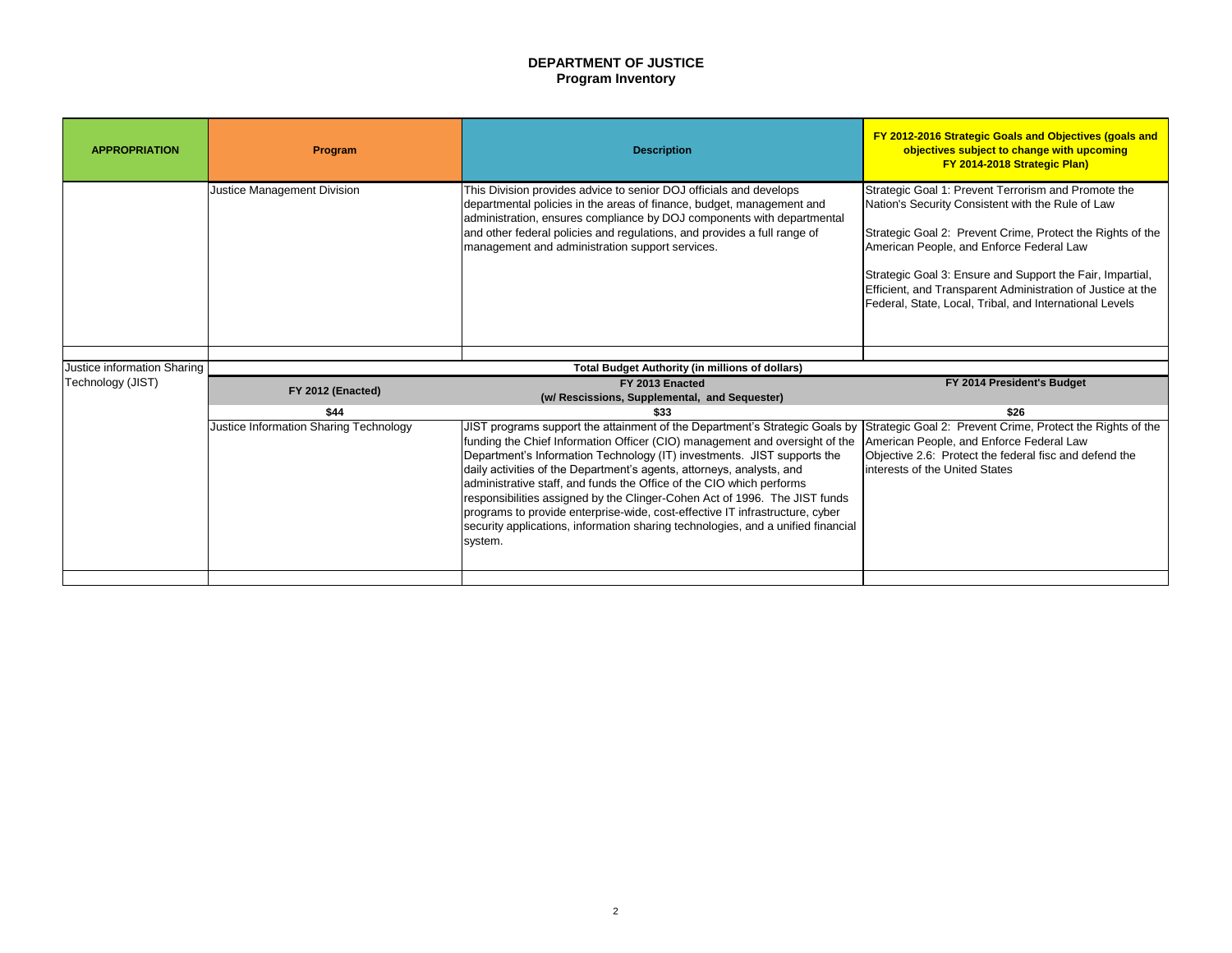# **DEPARTMENT OF JUSTICE Program Inventory**

# **FY 2014 President's Budget**

Strategic Goal 3: Ensure and Support the Fair, Impartial, Efficient, and Transparent Administration of Justice at the Federal, State, Local, Tribal, and International Levels Objective 3.2: Protect judges, witnesses, and other participants in federal proceedings; apprehend fugitives; and ensure the appearance of criminal defendants for judicial proceedings or confinement.

| <b>APPROPRIATION</b>                                 | Program                                                        | <b>Description</b>                                                                                                                                                                                                                                                                                                                                                                                                                                                                                                                                                                                                                                                                                                                                                                                                                               | FY 2012-2016 Strategic Goals a<br>objectives subject to cha<br><b>FY 2014-2018 Stra</b>                                                                                                                                                                                                                                         |
|------------------------------------------------------|----------------------------------------------------------------|--------------------------------------------------------------------------------------------------------------------------------------------------------------------------------------------------------------------------------------------------------------------------------------------------------------------------------------------------------------------------------------------------------------------------------------------------------------------------------------------------------------------------------------------------------------------------------------------------------------------------------------------------------------------------------------------------------------------------------------------------------------------------------------------------------------------------------------------------|---------------------------------------------------------------------------------------------------------------------------------------------------------------------------------------------------------------------------------------------------------------------------------------------------------------------------------|
| U.S. Marshals Federal                                |                                                                | <b>Total Budget Authority (in millions of dollars)</b>                                                                                                                                                                                                                                                                                                                                                                                                                                                                                                                                                                                                                                                                                                                                                                                           |                                                                                                                                                                                                                                                                                                                                 |
| <b>Prisoner Detention</b><br>(formerly Office of the | FY 2012 (Enacted)                                              | FY 2013 Enacted<br>(w/ Rescissions, Supplemental, and Sequester)                                                                                                                                                                                                                                                                                                                                                                                                                                                                                                                                                                                                                                                                                                                                                                                 | FY 2014 Presider                                                                                                                                                                                                                                                                                                                |
| <b>Federal Detention Trustee)</b>                    | \$1,581                                                        | \$1,534                                                                                                                                                                                                                                                                                                                                                                                                                                                                                                                                                                                                                                                                                                                                                                                                                                          | \$1,556                                                                                                                                                                                                                                                                                                                         |
|                                                      | <b>Federal Prisoner Detention</b>                              | The Office of the Federal Detention Trustee (OFDT) was established as a<br>DOJ organization in September 2001 by Congressional directive in response<br>to growing concerns regarding federal detention. In 2005, Congress directed<br>OFDT to assume the responsibility for managing the Justice Prisoner and<br>Alien Transportation System (JPATS) to improve management and ensure<br>unimpeded prisoner transportation operations and operational fairness among and ensure the appearance of cr<br>partner agencies. In FY 2013, the Department proposes merging OFDT with<br>the U.S. Marshals Service (USMS). The merger aligns the accountability of<br>resources with the responsibility of federal detention operations under a single cost-effective confinement of det<br>command and control structure within the USMS leadership. | Strategic Goal 3: Ensure and Su<br><b>Efficient, and Transparent Admin</b><br>Federal, State, Local, Tribal, and<br>Objective 3.2: Protect judges, wit<br>participants in federal proceeding<br>judicial proceedings or confinement<br>Objective 3.3: Provide for the saf<br>and/or sentencing, and those in t<br>prison system |
| Office of the Inspector                              |                                                                | <b>Total Budget Authority (in millions of dollars)</b>                                                                                                                                                                                                                                                                                                                                                                                                                                                                                                                                                                                                                                                                                                                                                                                           |                                                                                                                                                                                                                                                                                                                                 |
| General (OIG)                                        | FY 2012 (Enacted)                                              | FY 2013 Enacted<br>(w/ Rescissions, Supplemental, and Sequester)                                                                                                                                                                                                                                                                                                                                                                                                                                                                                                                                                                                                                                                                                                                                                                                 | FY 2014 Presider                                                                                                                                                                                                                                                                                                                |
|                                                      | \$84                                                           | \$80                                                                                                                                                                                                                                                                                                                                                                                                                                                                                                                                                                                                                                                                                                                                                                                                                                             | \$86                                                                                                                                                                                                                                                                                                                            |
|                                                      | OIG Audits, Inspections, Investigations, and<br><b>Reviews</b> | OIG investigates alleged violations of criminal and civil laws, regulations, and<br>ethical standards arising from the conduct of the Department's employees in<br>their numerous and diverse activities and assists management in promoting<br>integrity, economy, efficiency, and effectiveness within the Department and in<br>its financial, contractual, and grant relationships with others.                                                                                                                                                                                                                                                                                                                                                                                                                                               | Strategic Goal 2: Prevent Crime<br>American People, and Enforce F<br>Objective 2.6: Protect the federa<br>Interests of the United States                                                                                                                                                                                        |

Objective 3.3: Provide for the safe, secure, humane, and cost-effective confinement of detainees awaiting trial and/or sentencing, and those in the custody of the federal prison system

### **FY 2014 President's Budget**

Strategic Goal 2: Prevent Crime, Protect the Rights of the American People, and Enforce Federal Law Objective 2.6: Protect the federal fisc and defend the interests of the United States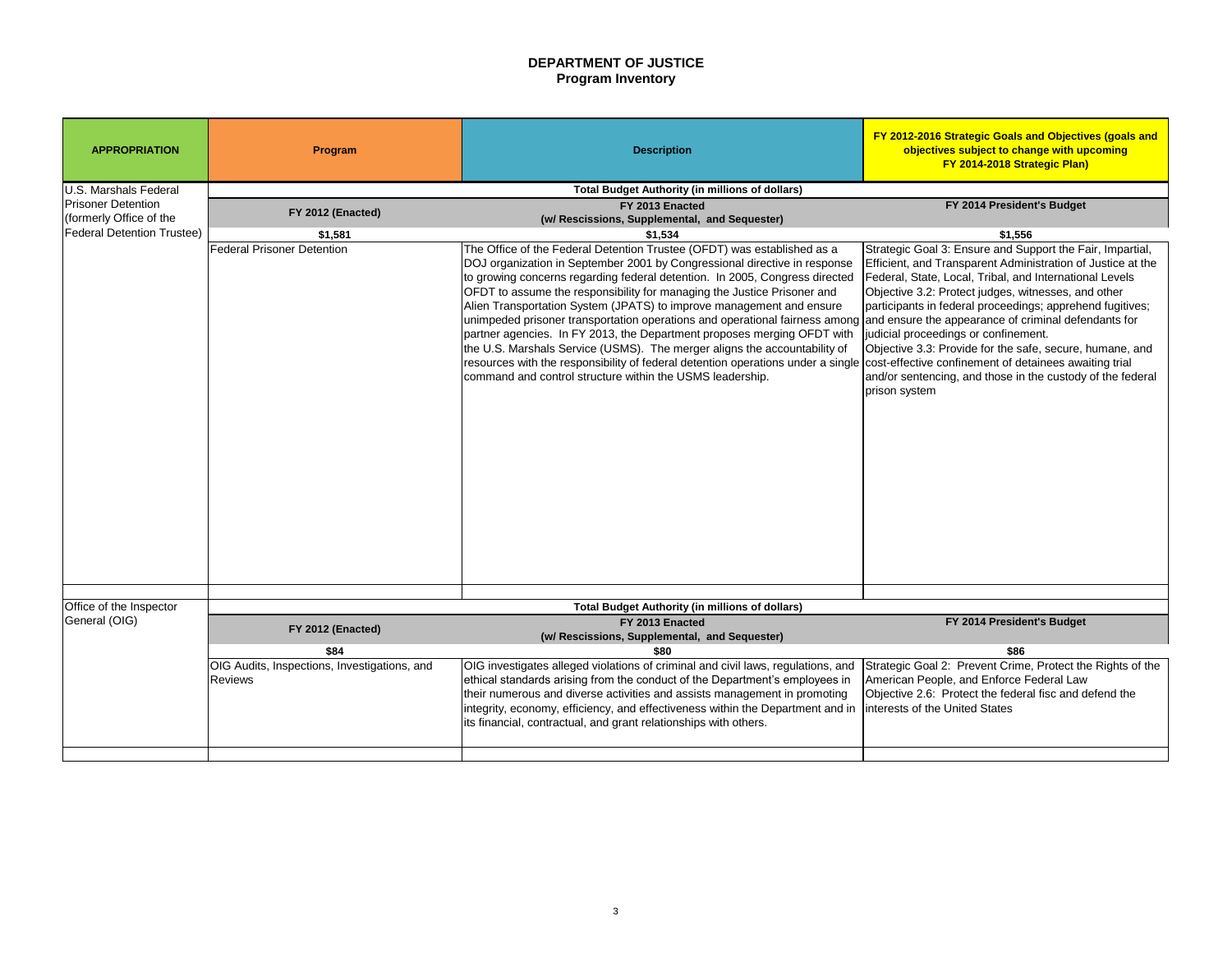# **DEPARTMENT OF JUSTICE Program Inventory**

### **FY 2014 President's Budget**

Strategic Goal 3: Ensure and Support the Fair, Impartial, Efficient, and Transparent Administration of Justice at the Federal, State, Local, Tribal, and International Levels

Objective 3.4: Adjudicate all immigration cases promptly and impartially in accordance with due process

Strategic Goal 2: Prevent Crime, Protect the Rights of the American People, and Enforce Federal Law

Objective 2.6: Protect the federal fisc and defend the interests of the United States

### **FY 2014 President's Budget**

| <b>APPROPRIATION</b>                                  | Program                                                | <b>Description</b>                                                                                                                                                                                                                                                                                                                                                                                                                                                                                                                                                                                                                                                                                                                                                                          | <b>FY 2012-2016 Strategic Goals</b><br>objectives subject to cha<br>FY 2014-2018 Str                                                                                                                                                  |  |
|-------------------------------------------------------|--------------------------------------------------------|---------------------------------------------------------------------------------------------------------------------------------------------------------------------------------------------------------------------------------------------------------------------------------------------------------------------------------------------------------------------------------------------------------------------------------------------------------------------------------------------------------------------------------------------------------------------------------------------------------------------------------------------------------------------------------------------------------------------------------------------------------------------------------------------|---------------------------------------------------------------------------------------------------------------------------------------------------------------------------------------------------------------------------------------|--|
| Administrative Review and                             |                                                        | <b>Total Budget Authority (in millions of dollars)</b>                                                                                                                                                                                                                                                                                                                                                                                                                                                                                                                                                                                                                                                                                                                                      |                                                                                                                                                                                                                                       |  |
| Appeals                                               | FY 2012 (Enacted)                                      | FY 2013 Enacted<br>(w/ Rescissions, Supplemental, and Sequester)                                                                                                                                                                                                                                                                                                                                                                                                                                                                                                                                                                                                                                                                                                                            | FY 2014 Preside                                                                                                                                                                                                                       |  |
|                                                       | \$305                                                  | \$292                                                                                                                                                                                                                                                                                                                                                                                                                                                                                                                                                                                                                                                                                                                                                                                       | \$333                                                                                                                                                                                                                                 |  |
|                                                       | <b>Executive Office for Immigration Review (EOIR)</b>  | EOIR adjudicates immigration cases by fairly, expeditiously, and uniformly<br>interpreting and administering the Nation's immigration laws. Under delegated<br>authority from the Attorney General, EOIR conducts immigration court<br>proceedings, appellate reviews, and administrative hearings.                                                                                                                                                                                                                                                                                                                                                                                                                                                                                         | Strategic Goal 3: Ensure and Su<br>Efficient, and Transparent Admi<br>Federal, State, Local, Tribal, and<br>Objective 3.4: Adjudicate all im<br>and impartially in accordance wi                                                      |  |
|                                                       | <b>Office of Pardon Attorney (OPA)</b>                 | OPA assists the President in the exercise of his constitutional pardoning<br>power by providing him with the best information available on which to base a<br>fair and just decision in cases in which applicants seek clemency.                                                                                                                                                                                                                                                                                                                                                                                                                                                                                                                                                            | Strategic Goal 2: Prevent Crime<br>American People, and Enforce I<br>Objective 2.6: Protect the feder<br>interests of the United States                                                                                               |  |
| U.S. Parole Commission                                | <b>Total Budget Authority (in millions of dollars)</b> |                                                                                                                                                                                                                                                                                                                                                                                                                                                                                                                                                                                                                                                                                                                                                                                             |                                                                                                                                                                                                                                       |  |
|                                                       | FY 2014 Preside<br>FY 2013 Enacted                     |                                                                                                                                                                                                                                                                                                                                                                                                                                                                                                                                                                                                                                                                                                                                                                                             |                                                                                                                                                                                                                                       |  |
|                                                       | FY 2012 (Enacted)                                      | (w/ Rescissions, Supplemental, and Sequester)                                                                                                                                                                                                                                                                                                                                                                                                                                                                                                                                                                                                                                                                                                                                               |                                                                                                                                                                                                                                       |  |
|                                                       | \$13                                                   | \$12                                                                                                                                                                                                                                                                                                                                                                                                                                                                                                                                                                                                                                                                                                                                                                                        | \$13                                                                                                                                                                                                                                  |  |
|                                                       | U.S. Parole Commission (USPC)                          | USPC promotes public safety and strives for justice and fairness in the<br>exercise of its authority to make release decisions, determine the conditions<br>of release, manage the offender's risk in the community, and issue warrants<br>to revoke the release of offenders who pose a risk to public safety. USPC has<br>jurisdiction over federal offenders who committed offenses before November<br>1, 1987; all District of Columbia Code offenders; Uniform Code of Military<br>Justice offenders who are in the custody of the Bureau of Prisons; Transfer<br>Treaty cases (United States citizens convicted in foreign countries, who have<br>elected to serve their sentence in this country); and State probationers and<br>Parolees in the Federal Witness Protection Program. | Strategic Goal 3: Ensure and Su<br>Efficient, and Transparent Admi<br>Federal, State, Local, Tribal, and<br>Objective 3.3: Provide for the sa<br>cost-effective confinement of de<br>and/or sentencing, and those in<br>prison system |  |
|                                                       |                                                        |                                                                                                                                                                                                                                                                                                                                                                                                                                                                                                                                                                                                                                                                                                                                                                                             |                                                                                                                                                                                                                                       |  |
| <b>Foreign Claims Settlement</b><br>Commission (FCSC) |                                                        | <b>Total Budget Authority (in millions of dollars)</b><br>FY 2013 Enacted                                                                                                                                                                                                                                                                                                                                                                                                                                                                                                                                                                                                                                                                                                                   | FY 2014 Preside                                                                                                                                                                                                                       |  |
|                                                       | FY 2012 (Enacted)<br>\$2                               | (w/ Rescissions, Supplemental, and Sequester)<br>\$2                                                                                                                                                                                                                                                                                                                                                                                                                                                                                                                                                                                                                                                                                                                                        | \$2                                                                                                                                                                                                                                   |  |
|                                                       | <b>Foreign Claims</b>                                  | FCSC adjudicates claims of U.S. nationals against foreign governments,<br>exercising jurisdiction conferred by the International Claims Settlement Act of<br>1949, as amended, and other authorizing legislation.                                                                                                                                                                                                                                                                                                                                                                                                                                                                                                                                                                           | Strategic Goal 2: Prevent Crime<br>American People, and Enforce I<br>Objective 2.6: Protect the feder<br>interests of the United States                                                                                               |  |

Strategic Goal 3: Ensure and Support the Fair, Impartial, Efficient, and Transparent Administration of Justice at the Federal, State, Local, Tribal, and International Levels

Objective 3.3: Provide for the safe, secure, humane, and cost-effective confinement of detainees awaiting trial and/or sentencing, and those in the custody of the federal prison system

### **FY 2014 President's Budget**

Strategic Goal 2: Prevent Crime, Protect the Rights of the American People, and Enforce Federal Law

Objective 2.6: Protect the federal fisc and defend the interests of the United States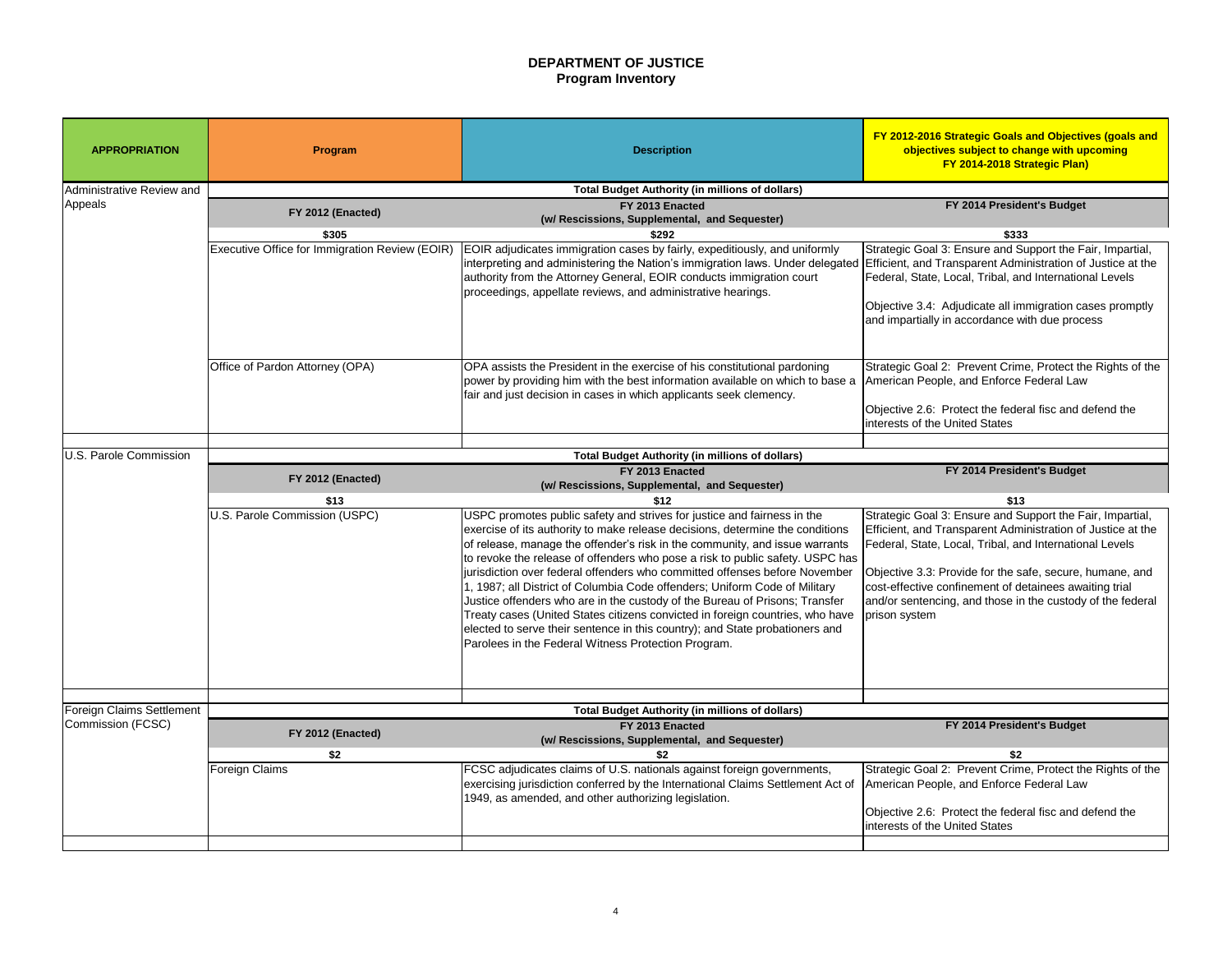# **DEPARTMENT OF JUSTICE Program Inventory**

| <b>APPROPRIATION</b>            | Program                                                       | <b>Description</b>                                                                                                                                                                                                                                                                                                                                                                                                                                                                                                                                                                                                                                        | FY 2012-2016 Strategic Goals and Objectives (goals and<br>objectives subject to change with upcoming<br>FY 2014-2018 Strategic Plan)                                                                                                                                                                                                                                                                                                                                                                                                                                                                                                                                                                                                                                                                                                                                                                                                                                                                                                                                                                                                                                                                        |
|---------------------------------|---------------------------------------------------------------|-----------------------------------------------------------------------------------------------------------------------------------------------------------------------------------------------------------------------------------------------------------------------------------------------------------------------------------------------------------------------------------------------------------------------------------------------------------------------------------------------------------------------------------------------------------------------------------------------------------------------------------------------------------|-------------------------------------------------------------------------------------------------------------------------------------------------------------------------------------------------------------------------------------------------------------------------------------------------------------------------------------------------------------------------------------------------------------------------------------------------------------------------------------------------------------------------------------------------------------------------------------------------------------------------------------------------------------------------------------------------------------------------------------------------------------------------------------------------------------------------------------------------------------------------------------------------------------------------------------------------------------------------------------------------------------------------------------------------------------------------------------------------------------------------------------------------------------------------------------------------------------|
| <b>General Legal Activities</b> |                                                               | <b>Total Budget Authority (in millions of dollars)</b>                                                                                                                                                                                                                                                                                                                                                                                                                                                                                                                                                                                                    |                                                                                                                                                                                                                                                                                                                                                                                                                                                                                                                                                                                                                                                                                                                                                                                                                                                                                                                                                                                                                                                                                                                                                                                                             |
|                                 | FY 2012 (Enacted)                                             | FY 2013 Enacted<br>(w/ Rescissions, Supplemental, and Sequester)                                                                                                                                                                                                                                                                                                                                                                                                                                                                                                                                                                                          | FY 2014 President's Budget                                                                                                                                                                                                                                                                                                                                                                                                                                                                                                                                                                                                                                                                                                                                                                                                                                                                                                                                                                                                                                                                                                                                                                                  |
|                                 | \$863                                                         | \$819                                                                                                                                                                                                                                                                                                                                                                                                                                                                                                                                                                                                                                                     | \$903                                                                                                                                                                                                                                                                                                                                                                                                                                                                                                                                                                                                                                                                                                                                                                                                                                                                                                                                                                                                                                                                                                                                                                                                       |
|                                 | Office of the Solicitor General (OSG) - Federal               | OSG conducts all litigation on behalf of the United States and its agencies in                                                                                                                                                                                                                                                                                                                                                                                                                                                                                                                                                                            | Strategic Goal 2: Prevent Crime, Protect the Rights of the                                                                                                                                                                                                                                                                                                                                                                                                                                                                                                                                                                                                                                                                                                                                                                                                                                                                                                                                                                                                                                                                                                                                                  |
|                                 | <b>Appellate Activity</b>                                     | the U.S. Supreme Court; approves decisions to appeal and seeks further<br>review in cases involving the United States in the lower federal courts, and<br>supervises the handling of litigation in the federal appellate courts.                                                                                                                                                                                                                                                                                                                                                                                                                          | American People, and Enforce Federal Law<br>Objective 2.6: Protect the federal fisc and defend the<br>Interests of the United States                                                                                                                                                                                                                                                                                                                                                                                                                                                                                                                                                                                                                                                                                                                                                                                                                                                                                                                                                                                                                                                                        |
|                                 | TAX Division (TAX) - General Tax Matters                      | Tax litigates all matters arising under the internal revenue laws in all state and<br>federal trial courts, except the Tax Court, and in appeals from all trial courts,<br>including the Tax Court. TAX trial attorneys defend the United States in suits<br>brought against it relating to the tax laws, including tax shelter cases, refund<br>suits, and other suits seeking monetary or other relief. TAX trial attorneys<br>also bring suits that the IRS has requested, including suits to stop tax scam<br>promoters and preparers; suits to collect unpaid taxes; and suits to allow the<br>IRS to obtain information needed for tax enforcement. | Strategic Goal 2: Prevent Crime, Protect the Rights of the<br>American People, and Enforce Federal Law<br>Objective 2.4: Combat corruption, economic crimes, and<br>international organized crime<br>Objective 2.6: Protect the federal fisc and defend the<br>interests of the United States                                                                                                                                                                                                                                                                                                                                                                                                                                                                                                                                                                                                                                                                                                                                                                                                                                                                                                               |
|                                 | Criminal Division (CRM) - Enforcing Federal<br>Criminal Laws* | CRM develops, enforces, and supervises the application of all federal criminal<br>laws, except those specifically assigned to other divisions. The CRM identifies Nation's Security Consistent with the Rule of Law<br>and responds to critical and emerging national and international criminal<br>threats, and leads the enforcement, regulatory, and intelligence communities<br>in a coordinated nationwide response to reduce those threats.                                                                                                                                                                                                         | Strategic Goal 1: Prevent Terrorism and Promote the<br>Objective 1.1: Prevent, disrupt, and defeat terrorist<br>operations before they occur<br>Objective 1.2 Prosecute those involved in terrorist acts<br>Strategic Goal 2: Prevent Crime, Protect the Rights of the<br>American People, and Enforce Federal Law<br>Objective 2.1 Combat the threat, incidence, and<br>prevalence of violent crime<br>Objective 2.2 Prevent and intervene in crimes against<br>vulnerable populations; uphold the rights of, and improve<br>services to, America's crime victims<br>Objective 2.3: Combat the threat, trafficking, and use of<br>lillegal drugs and the diversion of licit drugs<br>Objective 2.4: Combat corruption, economic crimes, and<br>international organized crime<br>Objective 2.5 Promote and protect Americans' civil rights<br>Strategic Goal 3: Ensure and Support the Fair, Impartial,<br>Efficient, and Transparent Administration of Justice at the<br>Federal, State, Local, Tribal, and International Levels<br>Objective 3.1 Promote and strengthen relationships and<br>strategies for the administration of justice with state, local,<br>tribal, and international law enforcement |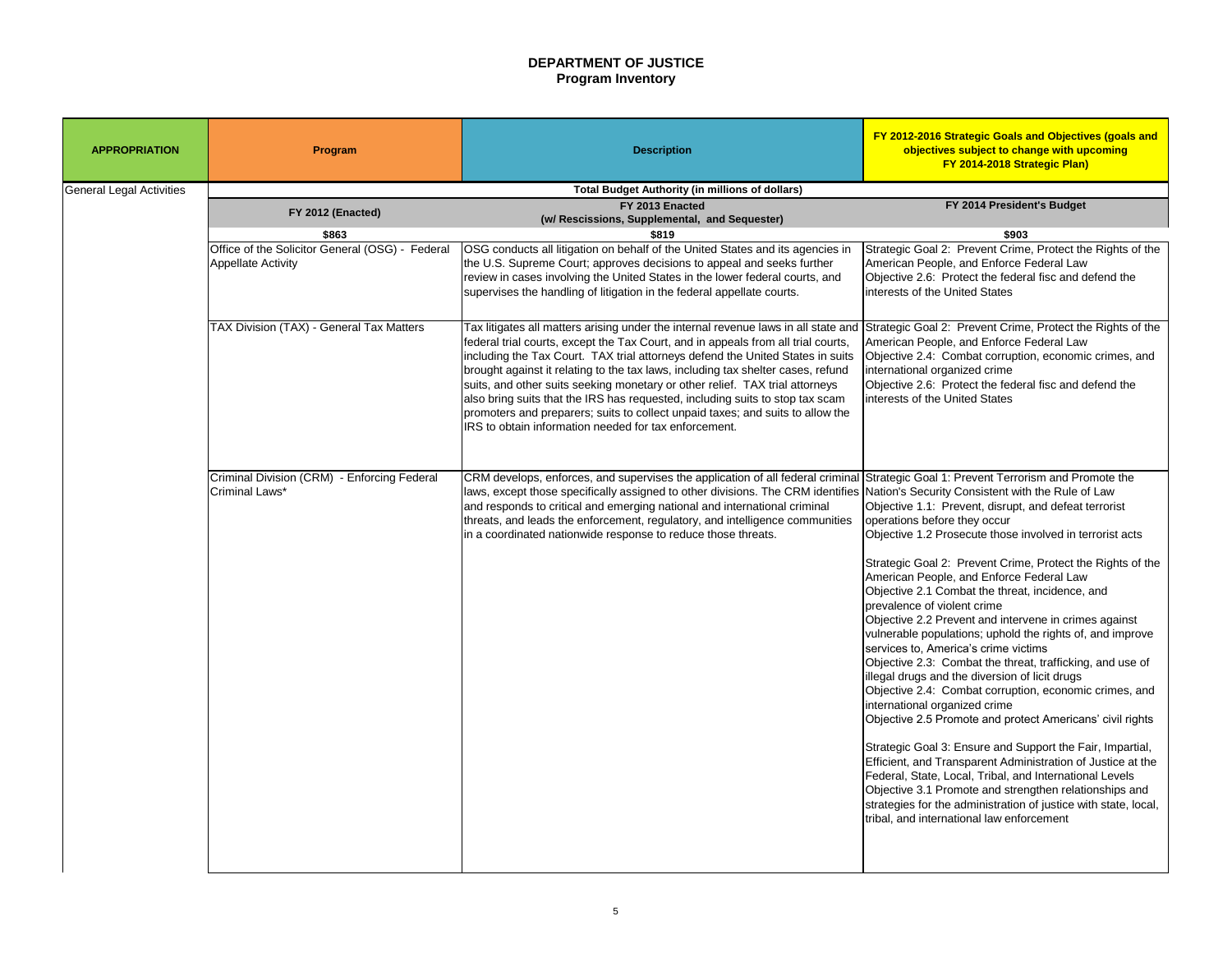# **DEPARTMENT OF JUSTICE Program Inventory**

Strategic Goal 2: Prevent Crime, Protect the Rights of the American People, and Enforce Federal Law Objective 2.4: Combat corruption, economic crimes, and international organized crime Objective 2.6: Protect the federal fisc and defend the interests of the United States

Strategic Goal 2: Prevent Crime, Protect the Rights of the American People, and Enforce Federal Law Objective 2.6: Protect the federal fisc and defend the Interests of the United States

Strategic Goal 2: Prevent Crime, Protect the Rights of the American People, and Enforce Federal Law Objective 2.6: Protect the federal fisc and defend the Interests of the United States

| <b>APPROPRIATION</b> | <b>Program</b>                                                                    | <b>Description</b>                                                                                                                                                                                                                                                                                                                                                                                                                                                                                                                                                                                                                                                                                                                                                                                                                  |
|----------------------|-----------------------------------------------------------------------------------|-------------------------------------------------------------------------------------------------------------------------------------------------------------------------------------------------------------------------------------------------------------------------------------------------------------------------------------------------------------------------------------------------------------------------------------------------------------------------------------------------------------------------------------------------------------------------------------------------------------------------------------------------------------------------------------------------------------------------------------------------------------------------------------------------------------------------------------|
|                      | Civil Division (CIV) - Legal Representation*                                      | CIV is comprised of six litigating branches and represents the United States in<br>litigation and investigations involving the Federal Government's laws, policies,<br>domestic and foreign operations, immigration enforcement, law enforcement<br>initiatives, military actions, and counterterrorism efforts.                                                                                                                                                                                                                                                                                                                                                                                                                                                                                                                    |
|                      | <b>Environment and Natural Resources Division</b><br>(ENRD) - Civil Litigation    | <b>ENRD</b> civil litigation defends the United States in a broad range of litigation<br>and enforces the nation's environmental and natural resources laws. Nearly<br>one-half of the Division's cases are defensive or non-discretionary in nature.<br>They include claims alleging noncompliance with federal, state and local<br>pollution control and natural resources laws. Civil litigating activities also<br>Involve the defense and enforcement of environmental statutes such as the<br>Comprehensive Environmental Response, Compensation, and Liability Act<br>(CERCLA), the Clean Air Act (CAA), the Clean Water Act (CWA), the<br>National Environmental Policy Act (NEPA), and the Endangered Species Act<br>(ESA).                                                                                                |
|                      | <b>Environment and Natural Resources Division</b><br>(ENRD) - Criminal Litigation | ENRD criminal litigation focuses on identifying and prosecuting violators of<br>laws protecting wildlife, the environment, and public health. Cases involve<br>issues such as fraud in the environmental testing industry, smuggling of<br>protected species, exploitation and abuse of marine resources through illegal<br>commercial fishing, and related criminal activity. ENRD enforces criminal<br>statutes designed to punish those who pollute the nation's air and water;<br>illegally store, transport and dispose of hazardous wastes; illegally transport<br>hazardous materials; unlawfully deal in ozone-depleting substances; and lie to<br>officials to cover up illegal conduct.                                                                                                                                   |
|                      | Office of Legal Counsel (OLC) - Legal Counsel                                     | OLC assists the Attorney General in carrying out his/her statutory<br>responsibility of furnishing legal advice to the President and heads of the<br>executive and military departments, and provides legal advice and assistance<br>to other components of the Department of Justice upon request.                                                                                                                                                                                                                                                                                                                                                                                                                                                                                                                                 |
|                      | Civil Rights Division (CRT) - Civil Rights<br>Enforcements*                       | CRT defends the public against discriminatory conduct in a wide variety of<br>settings, such as housing, employment, voting, mortgage lending, education,<br>public accommodations, access by the disabled to services and facilities, and<br>the treatment of juvenile and adult detainees as well as residents of public<br>institutions. CRT enforces civil rights laws which provide safeguards against<br>criminal actions such as official misconduct by law enforcement personnel,<br>trafficking in persons, and bias motivated crimes. CRT also employs a<br>multifaceted program of criminal and civil enforcement designed to target and<br>deter discriminatory conduct, and seeks voluntary compliance with civil rights<br>statutes through a variety of educational, technical assistance, and outreach<br>programs. |

Strategic Goal 2: Prevent Crime, Protect the Rights of the American People, and Enforce Federal Law Objective 2.6: Protect the federal fisc and defend the interests of the United States

Strategic Goal 2: Prevent Crime, Protect the Rights of the American People, and Enforce Federal Law Objective 2.5: Promote and protect Americans' civil rights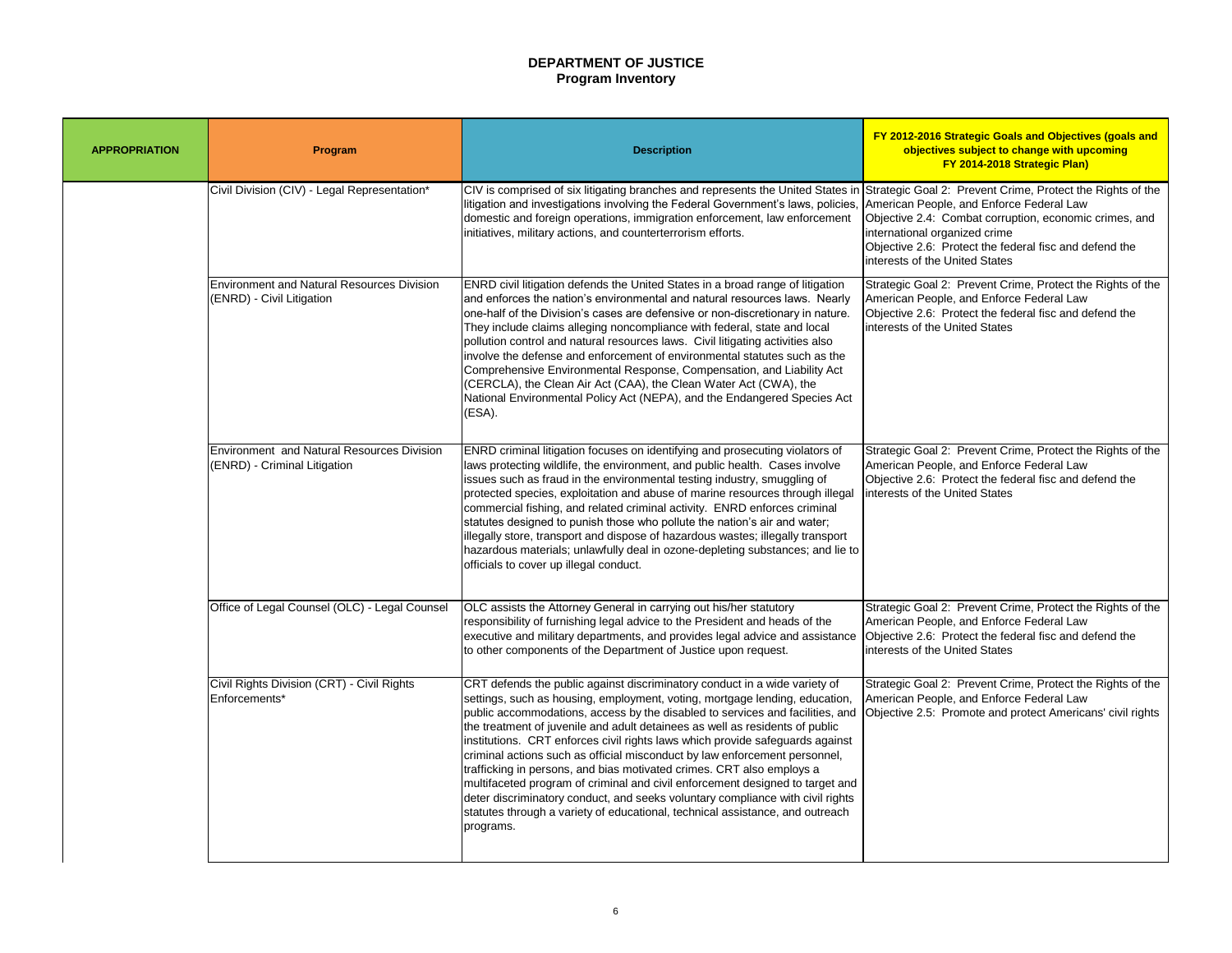# **DEPARTMENT OF JUSTICE Program Inventory**

- Strategic Goal 2: Prevent Crime, Protect the Rights of the American People, and Enforce Federal Law Objective 2.1: Combat the threat, incidence, and prevalence of violent crime Objective 2.2: Prevent and intervene in crimes against
- vulnerable populations; uphold the rights of, and improve services to, America's crime victims

### **FY 2014 President's Budget**

| <b>APPROPRIATION</b> | Program                              | <b>Description</b>                                                                                                                                                                                                                                                                                                                                                                                                                                                                                                                                                                                                                                                                      | <b>FY 2012-2016 Strategic Goals</b><br>objectives subject to cha<br>FY 2014-2018 Str                                                                                                                                                                                                                                                                                                                                                                                                                                                                                                   |
|----------------------|--------------------------------------|-----------------------------------------------------------------------------------------------------------------------------------------------------------------------------------------------------------------------------------------------------------------------------------------------------------------------------------------------------------------------------------------------------------------------------------------------------------------------------------------------------------------------------------------------------------------------------------------------------------------------------------------------------------------------------------------|----------------------------------------------------------------------------------------------------------------------------------------------------------------------------------------------------------------------------------------------------------------------------------------------------------------------------------------------------------------------------------------------------------------------------------------------------------------------------------------------------------------------------------------------------------------------------------------|
|                      | <b>INTERPOL Washington</b>           | INTERPOL Washington provides U.S. federal, state, and local law<br>enforcement authorities a central point of communication to the international<br>llaw enforcement community, and serves as the official U.S. representative to<br>the International Criminal Police Organization (INTERPOL)                                                                                                                                                                                                                                                                                                                                                                                          | Strategic Goal 2: Prevent Crime<br>American People, and Enforce I<br>Objective 2.1: Combat the threa<br>prevalence of violent crime<br>Objective 2.2: Prevent and inter<br>vulnerable populations; uphold t<br>services to, America's crime vic                                                                                                                                                                                                                                                                                                                                        |
| Fees and Expenses of |                                      | <b>Total Budget Authority (in millions of dollars)</b>                                                                                                                                                                                                                                                                                                                                                                                                                                                                                                                                                                                                                                  |                                                                                                                                                                                                                                                                                                                                                                                                                                                                                                                                                                                        |
| Witnesses (FEW)      |                                      | FY 2013 Enacted                                                                                                                                                                                                                                                                                                                                                                                                                                                                                                                                                                                                                                                                         | FY 2014 Preside                                                                                                                                                                                                                                                                                                                                                                                                                                                                                                                                                                        |
|                      | FY 2012 (Enacted)                    | (w/ Rescissions, Supplemental, and Sequester)                                                                                                                                                                                                                                                                                                                                                                                                                                                                                                                                                                                                                                           |                                                                                                                                                                                                                                                                                                                                                                                                                                                                                                                                                                                        |
|                      | \$270                                | \$256                                                                                                                                                                                                                                                                                                                                                                                                                                                                                                                                                                                                                                                                                   | \$270                                                                                                                                                                                                                                                                                                                                                                                                                                                                                                                                                                                  |
|                      | Fees and Expenses of Witnesses (FEW) | <b>FEW</b> funds all fees and expenses associated with the provision of testimony<br>on behalf of the Federal Government. Funding is also provided to pay for<br>private and foreign counsel.                                                                                                                                                                                                                                                                                                                                                                                                                                                                                           | Goal 1: Prevent Terrorism and F<br>Security Consistent with the Rul<br>Objective 1.1: Prevent, disrupt a<br>operations before they occur.<br>Objective 1.2: Prosecute those<br>Strategic Goal 2: Prevent Crime<br>American People, and Enforce I<br>Objective 2.4: Combat corruptio<br>international organized crime.<br>Strategic Goal 3: Ensure and Su<br><b>Efficient, and Transparent Admi</b><br>Federal, State, Local, Tribal, an<br>Objective 3.2: Protect judges, w<br>participants in federal proceedir<br>and ensure the appearance of c<br>judicial proceedings or confinem |
|                      |                                      |                                                                                                                                                                                                                                                                                                                                                                                                                                                                                                                                                                                                                                                                                         |                                                                                                                                                                                                                                                                                                                                                                                                                                                                                                                                                                                        |
| Antitrust (ATR)      |                                      | <b>Total Budget Authority (in millions of dollars)</b>                                                                                                                                                                                                                                                                                                                                                                                                                                                                                                                                                                                                                                  | FY 2014 Preside                                                                                                                                                                                                                                                                                                                                                                                                                                                                                                                                                                        |
|                      | FY 2012 (Enacted)                    | FY 2013 Enacted<br>(w/ Rescissions, Supplemental, and Sequester)                                                                                                                                                                                                                                                                                                                                                                                                                                                                                                                                                                                                                        |                                                                                                                                                                                                                                                                                                                                                                                                                                                                                                                                                                                        |
|                      | \$160                                | \$159                                                                                                                                                                                                                                                                                                                                                                                                                                                                                                                                                                                                                                                                                   | \$160                                                                                                                                                                                                                                                                                                                                                                                                                                                                                                                                                                                  |
|                      | Antitrust Division (ATR)*            | ATR promotes economic competition by enforcing and providing guidance on<br>antitrust laws and principles. The goal of the antitrust laws is to protect<br>economic freedom and opportunity by promoting free and fair competition in<br>the marketplace. Federal antitrust laws apply to virtually all industries and to<br>every level of business, including manufacturing, transportation, distribution,<br>and marketing. They prohibit a variety of practices that restrain trade, such as<br>price-fixing conspiracies, corporate mergers likely to reduce the competitive<br>vigor of particular markets, and predatory acts designed to achieve or<br>maintain monopoly power. | Strategic Goal 2: Prevent Crime<br>American People, and Enforce I<br>Objective 2.6: Protect the feder<br>interests of the United States                                                                                                                                                                                                                                                                                                                                                                                                                                                |

- Goal 1: Prevent Terrorism and Promote the Nation's Security Consistent with the Rule of Law Objective 1.1: Prevent, disrupt and defeat terrorist operations before they occur.
- Objective 1.2: Prosecute those involved in terrorist acts.
- Strategic Goal 2: Prevent Crime, Protect the Rights of the American People, and Enforce Federal Law Objective 2.4: Combat corruption, economic crimes, and international organized crime.
- Strategic Goal 3: Ensure and Support the Fair, Impartial, Efficient, and Transparent Administration of Justice at the Federal, State, Local, Tribal, and International Levels Objective 3.2: Protect judges, witnesses, and other participants in federal proceedings; apprehend fugitives; and ensure the appearance of criminal defendants for judicial proceedings or confinement.

### **FY 2014 President's Budget**

Strategic Goal 2: Prevent Crime, Protect the Rights of the American People, and Enforce Federal Law Objective 2.6: Protect the federal fisc and defend the interests of the United States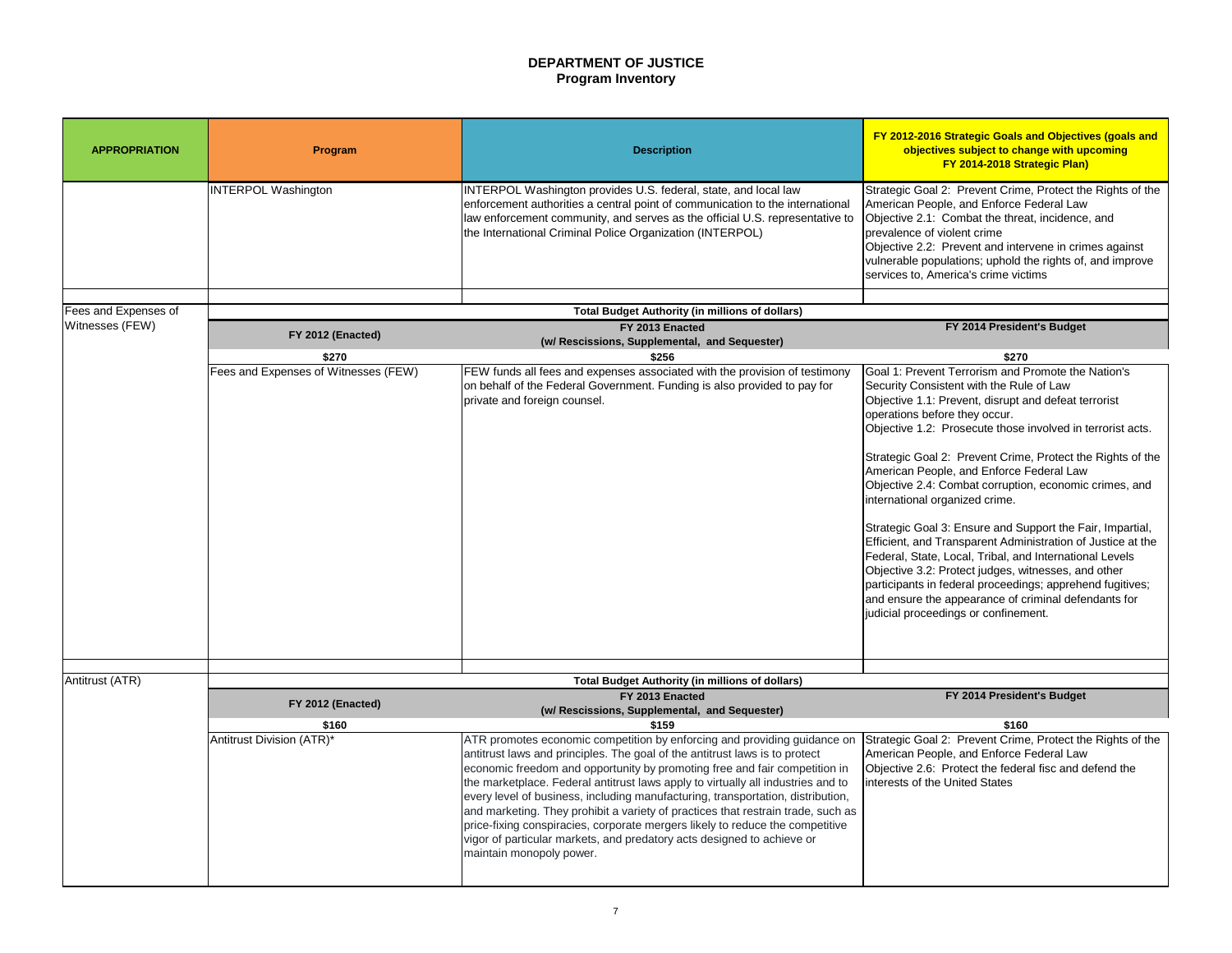# **DEPARTMENT OF JUSTICE Program Inventory**

| <b>APPROPRIATION</b> | Program              | <b>Description</b>                                                                                                                                                                                                                                                                                                                                                                                                                                                                                                                                                                                                                                                                                                                                                                                                                                                                                                                                                     | FY 2012-2016 Strategic Goals a<br>objectives subject to cha<br><b>FY 2014-2018 Stra</b>                                                                                                                                                                                                                                                                                                                                                                                                                    |
|----------------------|----------------------|------------------------------------------------------------------------------------------------------------------------------------------------------------------------------------------------------------------------------------------------------------------------------------------------------------------------------------------------------------------------------------------------------------------------------------------------------------------------------------------------------------------------------------------------------------------------------------------------------------------------------------------------------------------------------------------------------------------------------------------------------------------------------------------------------------------------------------------------------------------------------------------------------------------------------------------------------------------------|------------------------------------------------------------------------------------------------------------------------------------------------------------------------------------------------------------------------------------------------------------------------------------------------------------------------------------------------------------------------------------------------------------------------------------------------------------------------------------------------------------|
| U.S. Attorneys (USA) |                      | <b>Total Budget Authority (in millions of dollars)</b>                                                                                                                                                                                                                                                                                                                                                                                                                                                                                                                                                                                                                                                                                                                                                                                                                                                                                                                 |                                                                                                                                                                                                                                                                                                                                                                                                                                                                                                            |
|                      | FY 2012 (Enacted)    | FY 2013 Enacted<br>(w/ Rescissions, Supplemental, and Sequester)                                                                                                                                                                                                                                                                                                                                                                                                                                                                                                                                                                                                                                                                                                                                                                                                                                                                                                       | FY 2014 Presider                                                                                                                                                                                                                                                                                                                                                                                                                                                                                           |
|                      | \$1,960              | \$1,830                                                                                                                                                                                                                                                                                                                                                                                                                                                                                                                                                                                                                                                                                                                                                                                                                                                                                                                                                                | \$2,008                                                                                                                                                                                                                                                                                                                                                                                                                                                                                                    |
|                      | Criminal Litigation* | USAs investigate and prosecute the vast majority of criminal cases brought by Strategic Goal 1: Prevent Terrori<br>the federal government, including cases related to international and domestic  Nation's Security Consistent with<br>terrorism; immigration and border security; firearms and gangs; complex fraud Objective 1.2: Prosecute those i<br>schemes, such as financial, mortgage, and healthcare fraud; and other cases.<br>Most of these cases are received as criminal referrals from federal<br>investigative agencies, including the Federal Bureau of Investigation, Drug<br>Enforcement Administration, Bureau of Alcohol, Tobacco, Firearms and<br>Explosives, Immigration and Customs Enforcement, and the U.S. Secret<br>Service. Criminal referrals may also be received from state and local<br>investigative agencies or U.S. Attorneys may become aware of criminal<br>activities in the course of investigating or prosecuting other cases. | Strategic Goal 2: Prevent Crime<br>American People, and Enforce F<br>Objective 2.1: Combat the threa<br>prevalence of violent crime<br>Objective 2.2: Prevent and inter<br>vulnerable populations; uphold th<br>services to, America's crime victi<br>Objective 2.3: Combat the threa<br>lillegal drugs and the diversion of<br>Objective 2.4: Combat corruptio<br>international organized crime<br>Objective 2.5: Promote and prot<br>Objective 2.6: Protect the federa<br>Interests of the United States |
|                      | Civil Litigation*    | Civil litigation pursued by USAs falls into two basic categories:<br>(1) affirmative civil litigation, in which the United States is the plaintiff; and (2)<br>defensive civil litigation, in which the United States is the defendant.<br>Affirmative civil litigation cases are actions taken by USAs to assert and<br>protect the government's interests, including such issues as the enforcement<br>of the nation's environmental, admiralty, and civil rights laws, and the recovery<br>of damages sustained by the government through fraud. Defensive civil<br>litigation includes actions seeking monetary damages for alleged torts,<br>contract violations, and alleged discrimination by the United States, its<br>agencies and employees. USAs must defend the government in all defensive<br>litigation.                                                                                                                                                 | Strategic Goal 2: Prevent Crime<br>American People, and Enforce F<br>Objective 2.5: Promote and prot<br>Objective 2.6: Protect the federa<br>linterests of the United States                                                                                                                                                                                                                                                                                                                               |

| FY 2014 President's Budget                                                                                           |
|----------------------------------------------------------------------------------------------------------------------|
|                                                                                                                      |
| \$2,008                                                                                                              |
| Strategic Goal 1: Prevent Terrorism and Promote the                                                                  |
| Nation's Security Consistent with the Rule of Law                                                                    |
| Objective 1.2: Prosecute those involved in terrorist acts                                                            |
| Strategic Goal 2: Prevent Crime, Protect the Rights of the                                                           |
| American People, and Enforce Federal Law                                                                             |
| Objective 2.1: Combat the threat, incidence, and                                                                     |
| prevalence of violent crime                                                                                          |
| Objective 2.2: Prevent and intervene in crimes against<br>vulnerable populations; uphold the rights of, and improve  |
| services to, America's crime victims                                                                                 |
| Objective 2.3: Combat the threat, trafficking, and use of<br>illegal drugs and the diversion of licit drugs          |
| Objective 2.4: Combat corruption, economic crimes, and<br>international organized crime                              |
| Objective 2.5: Promote and protect Americans' civil rights<br>Objective 2.6: Protect the federal fisc and defend the |
| interests of the United States                                                                                       |
|                                                                                                                      |
|                                                                                                                      |
|                                                                                                                      |
| Strategic Goal 2: Prevent Crime, Protect the Rights of the<br>American People, and Enforce Federal Law               |
| Objective 2.5: Promote and protect Americans' civil rights                                                           |
| Objective 2.6: Protect the federal fisc and defend the                                                               |
| interests of the United States                                                                                       |
|                                                                                                                      |
|                                                                                                                      |
|                                                                                                                      |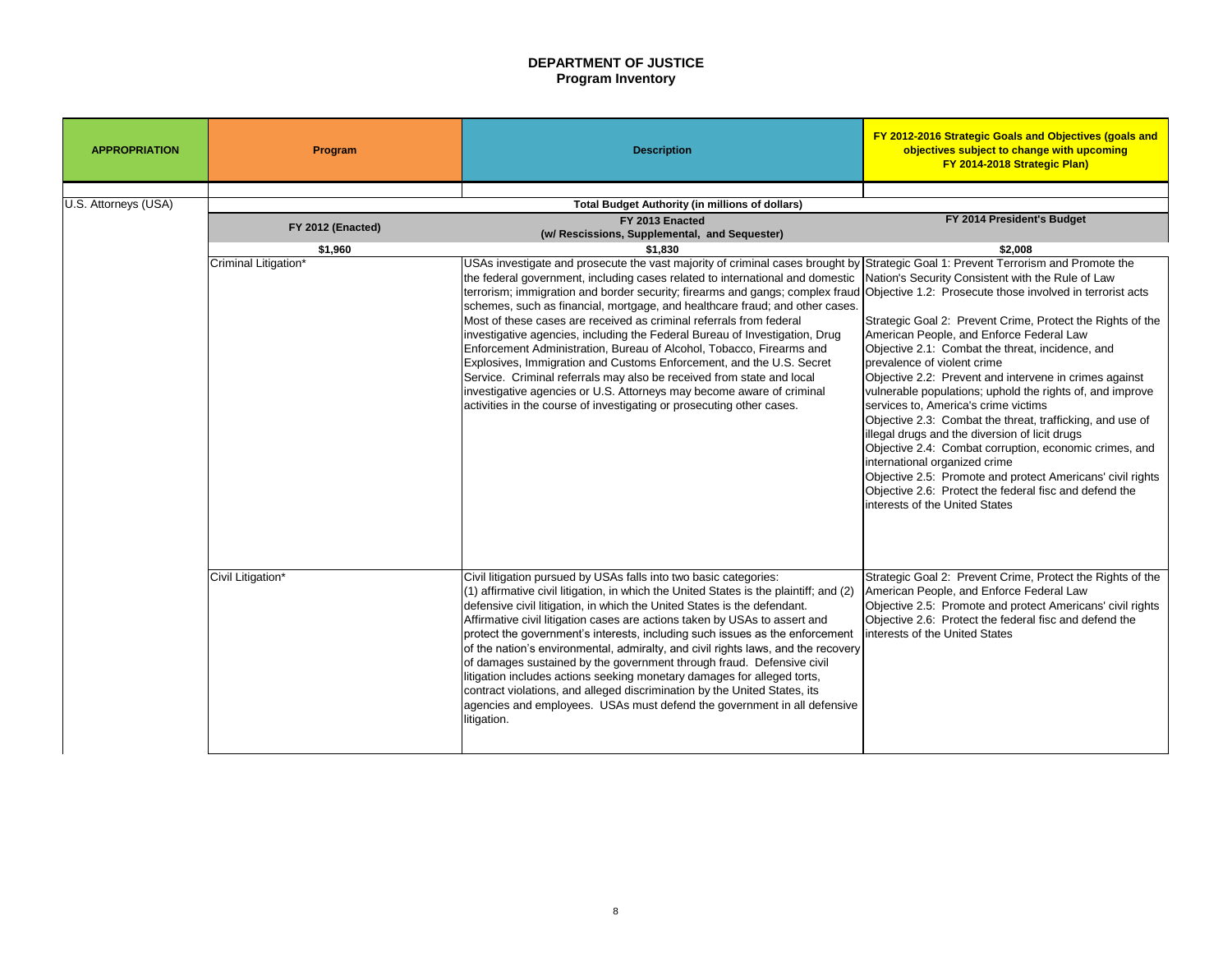# **DEPARTMENT OF JUSTICE Program Inventory**

Strategic Goal 1: Prevent Terrorism and Promote the Nation's Security Consistent with the Rule of Law Objective 1.2: Prosecute those involved in terrorist acts

- Strategic Goal 2: Prevent Crime, Protect the Rights of the American People, and Enforce Federal Law
- Objective 2.1: Combat the threat, incidence, and prevalence of violent crime
- Objective 2.2: Prevent and intervene in crimes against vulnerable populations; uphold the rights of, and improve services to, America's crime victims
- Objective 2.3: Combat the threat, trafficking, and use of illegal drugs and the diversion of licit drugs
- Objective 2.4: Combat corruption, economic crimes, and international organized crime
- Objective 2.5: Promote and protect Americans' civil rights Objective 2.6: Protect the federal fisc and defend the interests of the United States

| <b>Program</b>                          | <b>Description</b>                                                                                                                                                                                                                                                                                                                                                                                                                                                                              | FY 2012-2016 Strategic Goals a<br>objectives subject to cha<br><b>FY 2014-2018 Stra</b>                                                                                                                                                                                                                                                                                                                                                                                                                                                                                                                                  |
|-----------------------------------------|-------------------------------------------------------------------------------------------------------------------------------------------------------------------------------------------------------------------------------------------------------------------------------------------------------------------------------------------------------------------------------------------------------------------------------------------------------------------------------------------------|--------------------------------------------------------------------------------------------------------------------------------------------------------------------------------------------------------------------------------------------------------------------------------------------------------------------------------------------------------------------------------------------------------------------------------------------------------------------------------------------------------------------------------------------------------------------------------------------------------------------------|
| <b>Legal Education</b>                  | The Office of Legal Education develops, conducts, and authorizes the training<br>of all federal legal personnel and coordinates legal education and attorney<br>training for DOJ and other departments and agencies of the Executive<br>Branch. Virtually all classroom training is conducted at the National Advocacy<br>Center, featuring an integrated instructional and residential facility augmented<br>by a conference and research center with student and support services on<br>site. | Strategic Goal 1: Prevent Terrori<br>Nation's Security Consistent with<br>Objective 1.2: Prosecute those i<br>Strategic Goal 2: Prevent Crime<br>American People, and Enforce F<br>Objective 2.1: Combat the threa<br>prevalence of violent crime<br>Objective 2.2: Prevent and inter<br>vulnerable populations; uphold th<br>services to, America's crime victi<br>Objective 2.3: Combat the threat<br>illegal drugs and the diversion of<br>Objective 2.4: Combat corruptio<br>international organized crime<br>Objective 2.5: Promote and prot<br>Objective 2.6: Protect the federa<br>Interests of the United States |
|                                         |                                                                                                                                                                                                                                                                                                                                                                                                                                                                                                 |                                                                                                                                                                                                                                                                                                                                                                                                                                                                                                                                                                                                                          |
|                                         |                                                                                                                                                                                                                                                                                                                                                                                                                                                                                                 |                                                                                                                                                                                                                                                                                                                                                                                                                                                                                                                                                                                                                          |
| FY 2012 (Enacted)                       | (w/ Rescissions, Supplemental, and Sequester)                                                                                                                                                                                                                                                                                                                                                                                                                                                   | FY 2014 Presider                                                                                                                                                                                                                                                                                                                                                                                                                                                                                                                                                                                                         |
| \$1,174                                 | \$1,112                                                                                                                                                                                                                                                                                                                                                                                                                                                                                         | \$1,204                                                                                                                                                                                                                                                                                                                                                                                                                                                                                                                                                                                                                  |
| <b>Judicial and Courthouse Security</b> | Judicial and Courthouse Security protects federal judges, jurors and other<br>members of the federal judiciary. This mission is accomplished by<br>anticipating and deterring threats to the judiciary, and the continual<br>development and employment of innovative protective techniques.                                                                                                                                                                                                    | Strategic Goal 1: Prevent Terrori<br>Nation's Security Consistent with<br>Objective 1.1: Prevent, disrupt, a<br>operations before they occur<br>Strategic Goal 3: Ensure and Sup<br><b>Efficient, and Transparent Admin</b><br>Federal, State, Local, Tribal, and<br>Objective 3.2: Protect judges, wi<br>participants in federal proceeding<br>and ensure the appearance of cr<br>judicial proceedings or confinem                                                                                                                                                                                                      |
|                                         |                                                                                                                                                                                                                                                                                                                                                                                                                                                                                                 | <b>Total Budget Authority (in millions of dollars)</b><br>FY 2013 Enacted                                                                                                                                                                                                                                                                                                                                                                                                                                                                                                                                                |

# **FY 2014 President's Budget**

Strategic Goal 1: Prevent Terrorism and Promote the Nation's Security Consistent with the Rule of Law Objective 1.1: Prevent, disrupt, and defeat terrorist operations before they occur

Strategic Goal 3: Ensure and Support the Fair, Impartial, Efficient, and Transparent Administration of Justice at the Federal, State, Local, Tribal, and International Levels Objective 3.2: Protect judges, witnesses, and other participants in federal proceedings; apprehend fugitives; and ensure the appearance of criminal defendants for judicial proceedings or confinement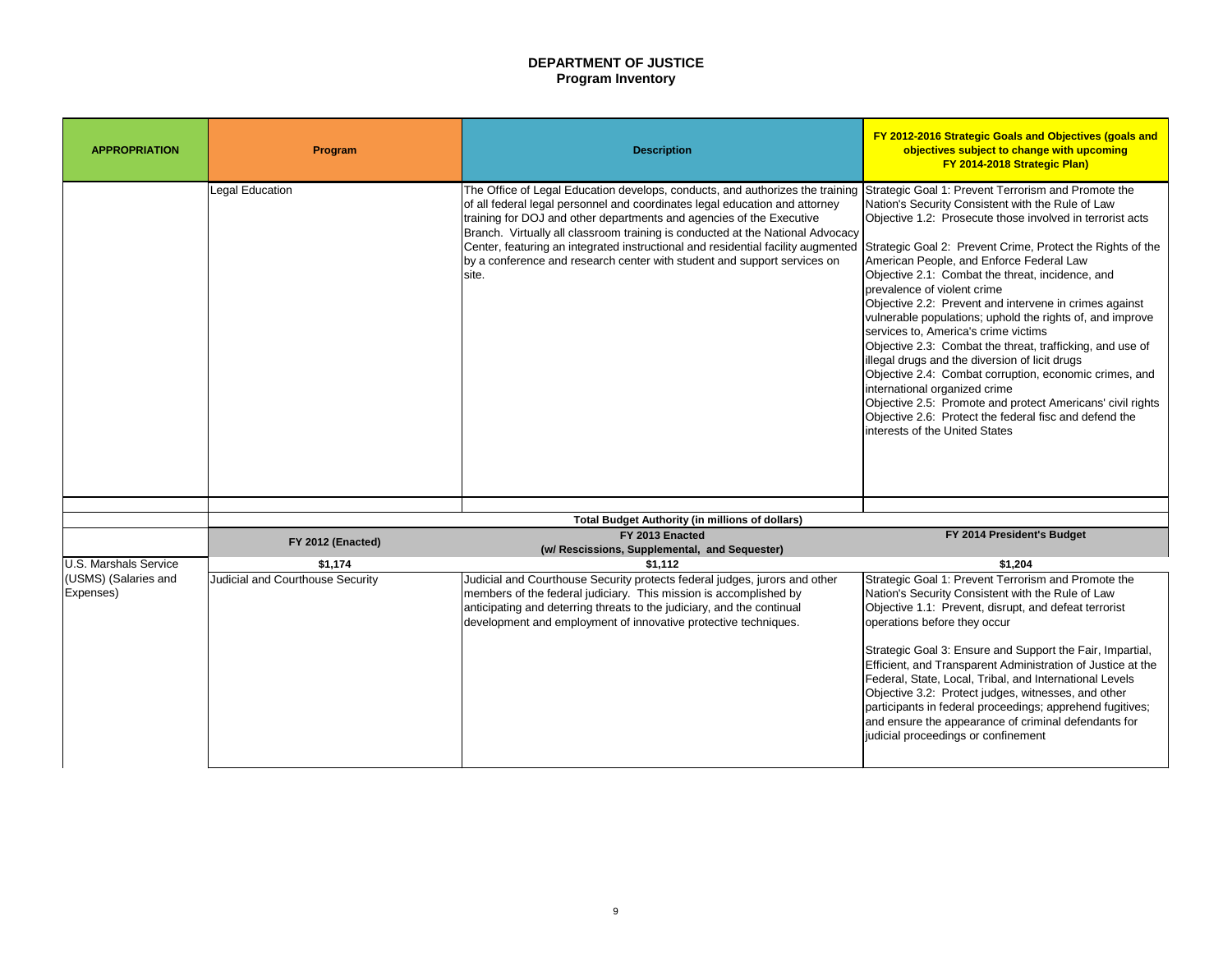# **DEPARTMENT OF JUSTICE Program Inventory**

Strategic Goal 2: Prevent Crime, Protect the Rights of the American People, and Enforce Federal Law Objective 2.1: Combat the threat, incidence, and prevalence of violent crime

Objective 2.2: Prevent and intervene in crimes against vulnerable populations; uphold the rights of, and improve services to, America's crime victims

Strategic Goal 3: Ensure and Support the Fair, Impartial, Efficient, and Transparent Administration of Justice at the Federal, State, Local, Tribal, and International Levels Objective 3.1: Promote and strengthen relationships and strategies for the administration of justice with state, local, tribal, and international law enforcement

| <b>APPROPRIATION</b> | Program                                     | <b>Description</b>                                                                                                                                                                                                                                                                                                                                                                                                                                                |
|----------------------|---------------------------------------------|-------------------------------------------------------------------------------------------------------------------------------------------------------------------------------------------------------------------------------------------------------------------------------------------------------------------------------------------------------------------------------------------------------------------------------------------------------------------|
|                      | Fugitive Apprehension*                      | Fugitive Apprehension conducts investigations involving: escaped federal<br>prisoners; probation, parole and bond default violators; and fugitives based on  <br>warrants generated during drug investigations. In addition to these primary<br>responsibilities, USMS taskforces investigate and apprehend violent felony<br>fugitives wanted by state and local authorities as well as international and<br>foreign fugitives, gang members, and sex offenders. |
|                      | <b>Prisoner Security and Transportation</b> | Prisoner Security and Transportation transports prisoners between judicial<br>districts, correctional institutions and foreign countries.                                                                                                                                                                                                                                                                                                                         |
|                      | <b>Protection of Witnesses</b>              | Protection of Witnesses provides for the security, health and safety of<br>government witnesses and their immediate dependents whose lives are in<br>danger as a result of their testimony against drug traffickers, terrorists,<br>organized crime members and other major criminals.                                                                                                                                                                            |

Objective 3.2: Protect judges, witnesses, and other participants in federal proceedings; apprehend fugitives; and ensure the appearance of criminal defendants for judicial proceedings or confinement

Strategic Goal 3: Ensure and Support the Fair, Impartial, Efficient, and Transparent Administration of Justice at the Federal, State, Local, Tribal, and International Levels Objective 3.2: Protect judges, witnesses, and other participants in federal proceedings; apprehend fugitives; and ensure the appearance of criminal defendants for judicial proceedings or confinement

Objective 3.3: Provide for the safe, secure, humane, and cost-effective confinement of detainees awaiting trial and/or sentencing, and those in the custody of the federal prison system

Strategic Goal 3: Ensure and Support the Fair, Impartial, Efficient, and Transparent Administration of Justice at the Federal, State, Local, Tribal, and International Levels Objective 3.2: Protect judges, witnesses, and other participants in federal proceedings; apprehend fugitives; and ensure the appearance of criminal defendants for judicial proceedings or confinement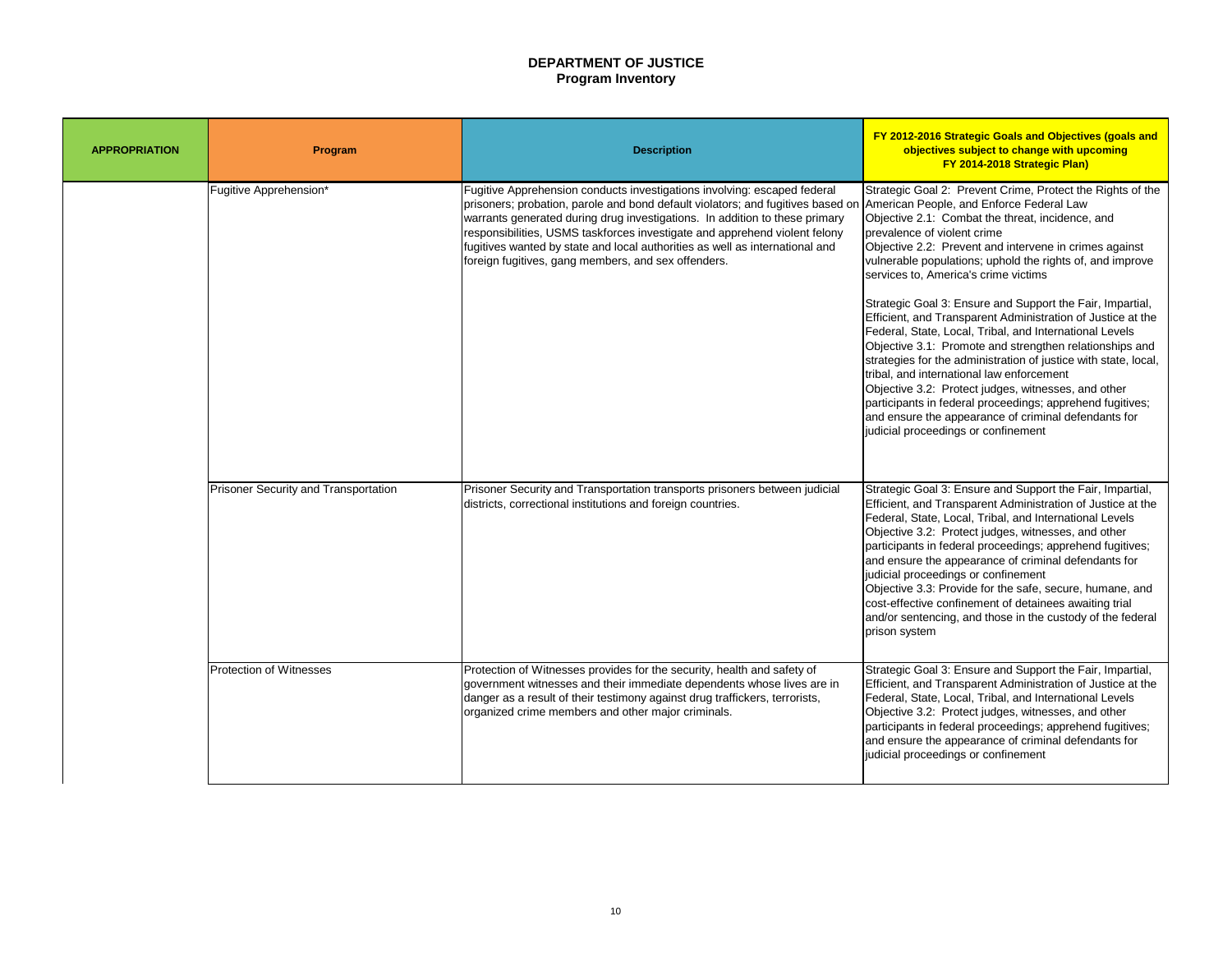# **DEPARTMENT OF JUSTICE Program Inventory**

Strategic Goal 3: Ensure and Support the Fair, Impartial, Efficient and Transparent Administration of Justice at the Federal, State, Local, Tribal, and International Levels Objective 3.2: Protect judges, witnesses, and other participants in federal proceedings; apprehend fugitives; and ensure the appearance of criminal defendants for judicial proceedings or confinement

### **FY 2014 President's Budget**

Strategic Goal 3: Ensure and Support the Fair, Impartial, Efficient, and Transparent Administration of Justice at the Federal, State, Local, Tribal, and International Levels Objective 3.2: Protect judges, witnesses, and other participants in federal proceedings; apprehend fugitives; and ensure the appearance of criminal defendants for judicial proceedings or confinement

| <b>APPROPRIATION</b>  | Program                                     | <b>Description</b>                                                                                                                                                                                                                                                                                                                                                                                                                                                                                                                                                                                                                                                                                                      | <b>FY 2012-2016 Strategic Goals</b><br>objectives subject to cha<br>FY 2014-2018 Str                                                                                                                                                                           |
|-----------------------|---------------------------------------------|-------------------------------------------------------------------------------------------------------------------------------------------------------------------------------------------------------------------------------------------------------------------------------------------------------------------------------------------------------------------------------------------------------------------------------------------------------------------------------------------------------------------------------------------------------------------------------------------------------------------------------------------------------------------------------------------------------------------------|----------------------------------------------------------------------------------------------------------------------------------------------------------------------------------------------------------------------------------------------------------------|
|                       | <b>Tactical Operations</b>                  | Tactical Operations conducts special assignments and security missions in<br>situations involving crisis response, homeland security and other national<br>emergencies.                                                                                                                                                                                                                                                                                                                                                                                                                                                                                                                                                 | Strategic Goal 3: Ensure and Su<br><b>Efficient and Transparent Admir</b><br>Federal, State, Local, Tribal, and<br>Objective 3.2: Protect judges, v<br>participants in federal proceedin<br>and ensure the appearance of c<br>judicial proceedings or confinem |
| U.S. Marshals Service |                                             |                                                                                                                                                                                                                                                                                                                                                                                                                                                                                                                                                                                                                                                                                                                         |                                                                                                                                                                                                                                                                |
| (USMS) - Construction |                                             | <b>Total Budget Authority (in millions of dollars)</b><br>FY 2013 Enacted                                                                                                                                                                                                                                                                                                                                                                                                                                                                                                                                                                                                                                               | FY 2014 Preside                                                                                                                                                                                                                                                |
|                       | FY 2012 (Enacted)                           | (w/ Rescissions, Supplemental, and Sequester)                                                                                                                                                                                                                                                                                                                                                                                                                                                                                                                                                                                                                                                                           |                                                                                                                                                                                                                                                                |
|                       | \$15                                        | \$10                                                                                                                                                                                                                                                                                                                                                                                                                                                                                                                                                                                                                                                                                                                    | \$10                                                                                                                                                                                                                                                           |
|                       | <b>U.S. Marshals Service - Construction</b> | Construction Appropriation provides resources to modify space controlled,<br>occupied and/or utilized by the USMS for prisoner holding and related support<br>space.                                                                                                                                                                                                                                                                                                                                                                                                                                                                                                                                                    | Strategic Goal 3: Ensure and Su<br><b>Efficient, and Transparent Admi</b><br>Federal, State, Local, Tribal, and<br>Objective 3.2: Protect judges, v<br>participants in federal proceedin<br>and ensure the appearance of c<br>judicial proceedings or confinem |
| 9/11 Fund             |                                             | <b>Total Budget Authority (in millions of dollars)</b>                                                                                                                                                                                                                                                                                                                                                                                                                                                                                                                                                                                                                                                                  |                                                                                                                                                                                                                                                                |
|                       | FY 2012 (Enacted)                           | FY 2013 Enacted<br>(w/ Rescissions, Supplemental, and Sequester)                                                                                                                                                                                                                                                                                                                                                                                                                                                                                                                                                                                                                                                        | FY 2014 Preside                                                                                                                                                                                                                                                |
|                       | \$200                                       | \$306                                                                                                                                                                                                                                                                                                                                                                                                                                                                                                                                                                                                                                                                                                                   | \$200                                                                                                                                                                                                                                                          |
|                       | September 11th Victims Compensation Fund    | The Fund provides compensation for any individual (or a personal<br>representative of a deceased individual) who suffered physical harm or was<br>killed as a result of the terrorist-related aircraft crashes of September 11,<br>2001 or the debris removal efforts that took place in the immediate aftermath<br>of those crashes. Title II of the James Zadroga 9/11 Health and<br>Compensation Act of 2010 (Zadroga Act) reactivates the September 11th<br>Victim Compensation Fund of 2001 that operated from 2001-2003. The<br>Zadrogra Act expands the pool of applicants eligible for the Fund to include<br>individuals who experienced injuries associated with the attacks or<br>subsequent debris removal. | Strategic Goal 3: Ensure and Su<br><b>Efficient, and Transparent Admi</b><br>Federal, State, Local, Tribal, an<br>Objective 3.1: Promote and stre<br>strategies for the administration<br>tribal, and international law enfo                                   |

### **FY 2014 President's Budget**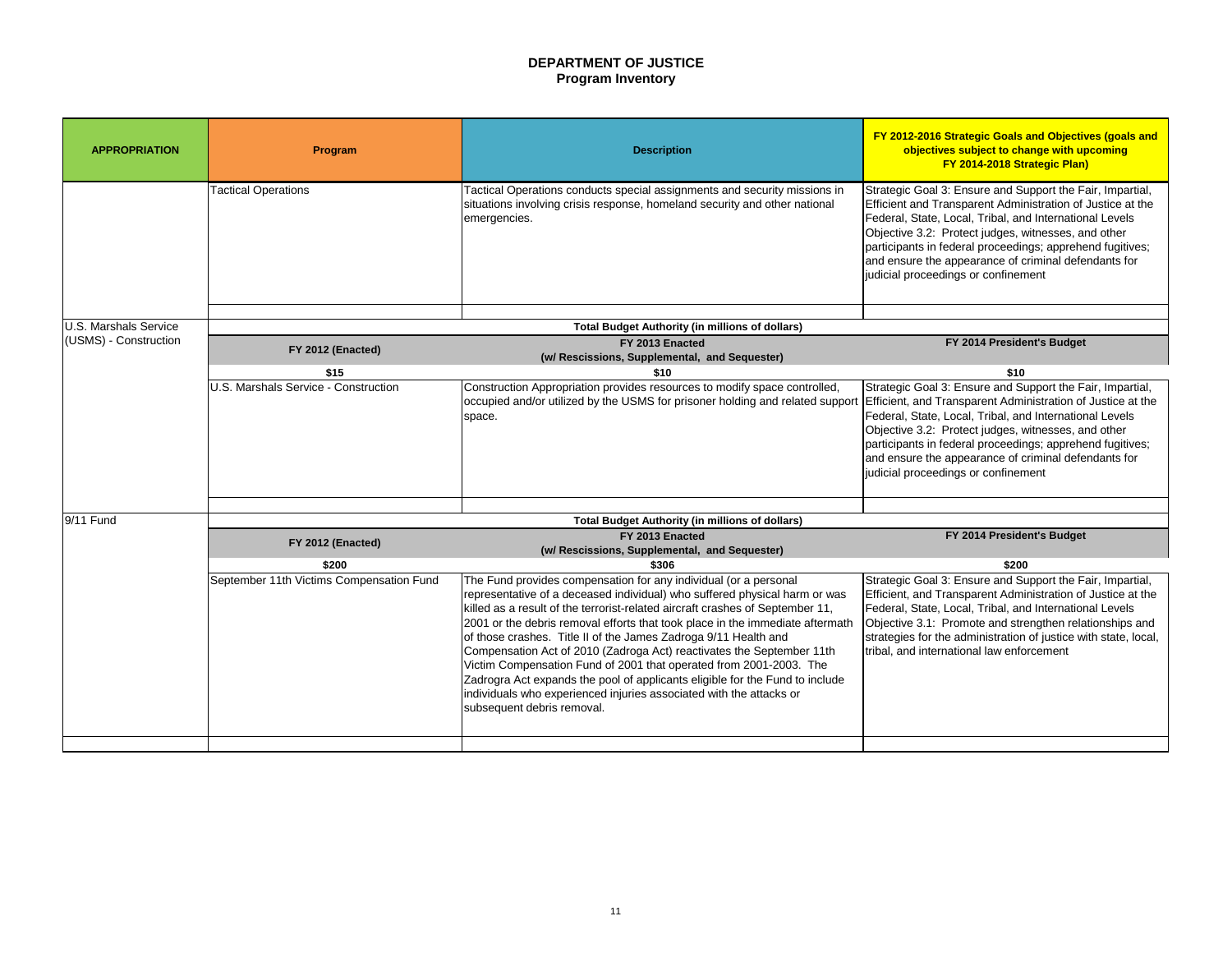# **DEPARTMENT OF JUSTICE Program Inventory**

# **FY 2014 President's Budget**

Strategic Goal 2: Prevent Crime, Protect the Rights of the American People, and Enforce Federal Law Objective 2.5: Promote and protect Americans' civil rights

# **FY 2014 President's Budget**

| <b>APPROPRIATION</b>                            | Program                                                                         | <b>Description</b>                                                                                                                                                                                                                                                                                                                                                                                                                  | FY 2012-2016 Strategic Goals a<br>objectives subject to cha<br>FY 2014-2018 Stra                     |
|-------------------------------------------------|---------------------------------------------------------------------------------|-------------------------------------------------------------------------------------------------------------------------------------------------------------------------------------------------------------------------------------------------------------------------------------------------------------------------------------------------------------------------------------------------------------------------------------|------------------------------------------------------------------------------------------------------|
| <b>Community Relations</b>                      |                                                                                 | <b>Total Budget Authority (in millions of dollars)</b>                                                                                                                                                                                                                                                                                                                                                                              |                                                                                                      |
| Services (CRS)                                  | FY 2012 (Enacted)                                                               | FY 2013 Enacted<br>(w/ Rescissions, Supplemental, and Sequester)                                                                                                                                                                                                                                                                                                                                                                    | FY 2014 Presider                                                                                     |
|                                                 | \$11                                                                            | \$11                                                                                                                                                                                                                                                                                                                                                                                                                                | \$12                                                                                                 |
|                                                 | <b>Conflict Resolution and Violence Prevention</b><br><b>Program Operations</b> | Pursuant to the Hate Crimes Protection Act, CRS is authorized to work with<br>communities to help them develop the capacity to prevent and respond more<br>effectively to violent hate crimes allegedly committed on the basis of actual or<br>perceived race, color, national origin, gender, gender identity, sexual<br>orientation, religion, or disability.                                                                     | Strategic Goal 2: Prevent Crime<br>American People, and Enforce F<br>Objective 2.5: Promote and prot |
| Assets Forfeiture Fund<br>(AFF) (Discretionary) | <b>Total Budget Authority (in millions of dollars)</b>                          |                                                                                                                                                                                                                                                                                                                                                                                                                                     |                                                                                                      |
|                                                 | FY 2012 (Enacted)                                                               | FY 2013 Enacted<br>(w/ Rescissions, Supplemental, and Sequester)                                                                                                                                                                                                                                                                                                                                                                    | FY 2014 Presider                                                                                     |
|                                                 | \$21                                                                            | \$19                                                                                                                                                                                                                                                                                                                                                                                                                                | \$21                                                                                                 |
|                                                 | Investigative Expenses (Definite Authority)                                     | The appropriation refers to definite authority for the purchase of evidence and<br>information, and the equipping of conveyances.                                                                                                                                                                                                                                                                                                   | Strategic Goal 2: Prevent Crime<br>American People, and Enforce F                                    |
| Assets Forfeiture Fund                          |                                                                                 | <b>Total Budget Authority (in millions of dollars)</b>                                                                                                                                                                                                                                                                                                                                                                              |                                                                                                      |
| (Mandatory)                                     | FY 2012 (Enacted)                                                               | FY 2013 Enacted<br>(w/ Rescissions, Supplemental, and Sequester)                                                                                                                                                                                                                                                                                                                                                                    | FY 2014 Presider                                                                                     |
|                                                 | \$3,706                                                                         | \$1,318                                                                                                                                                                                                                                                                                                                                                                                                                             | \$1,557                                                                                              |
|                                                 | Permanent (Indefinite Authority)                                                | This authority serves to provide a stable source of resources to cover the<br>costs of an effective Asset Forfeiture Program, including the costs of seizing,<br>evaluating, inventorying, maintaining, protecting, advertising, forfeiting, and<br>disposing of property seized for forfeiture. The Program supports the<br>increase of seized assets through coordinated investigative efforts and<br>effective asset management. | Strategic Goal 2: Prevent Crime<br>American People, and Enforce F                                    |
|                                                 |                                                                                 |                                                                                                                                                                                                                                                                                                                                                                                                                                     |                                                                                                      |

Strategic Goal 2: Prevent Crime, Protect the Rights of the American People, and Enforce Federal Law

# **FY 2014 President's Budget**

Strategic Goal 2: Prevent Crime, Protect the Rights of the American People, and Enforce Federal Law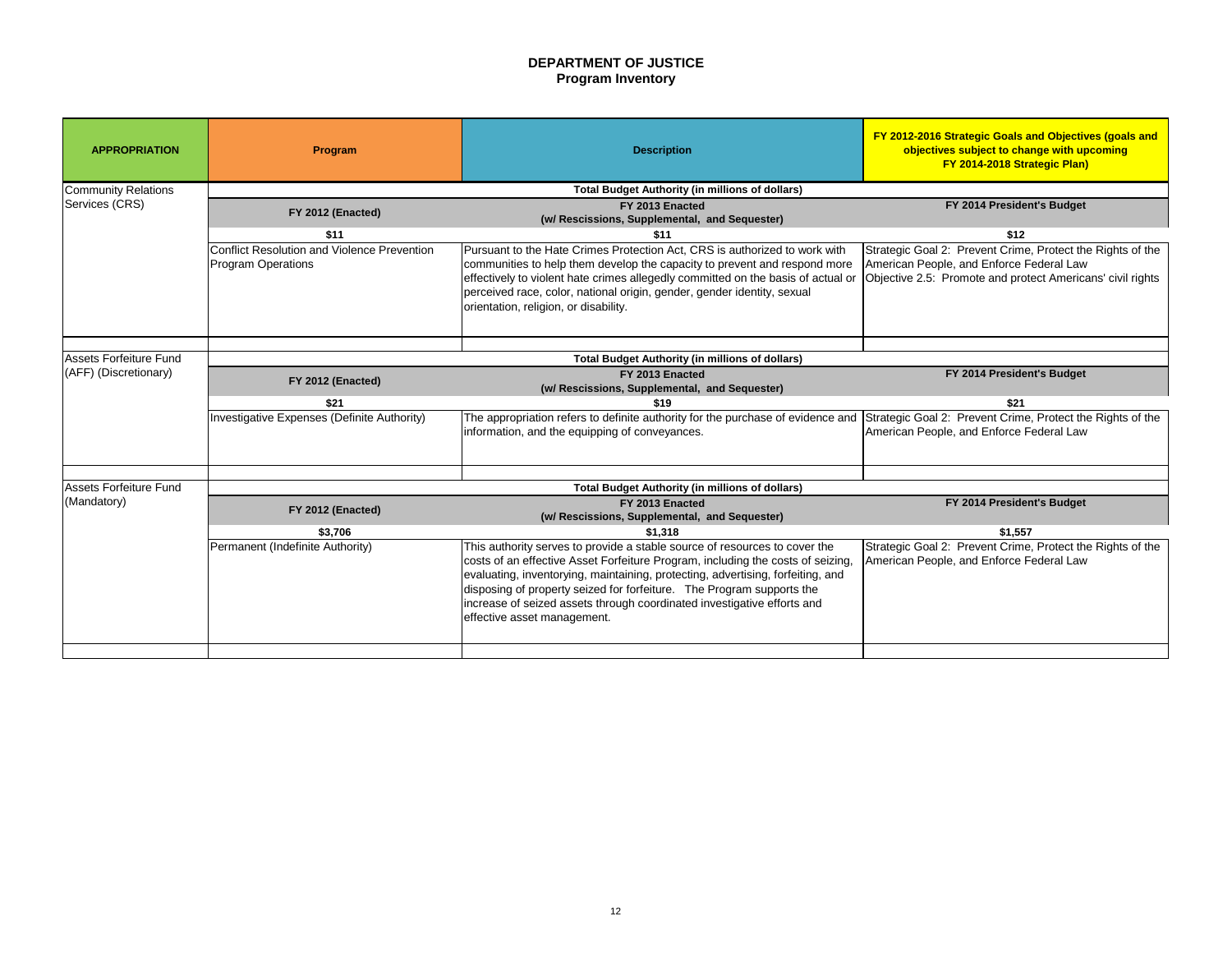# **DEPARTMENT OF JUSTICE Program Inventory**

### **FY 2014 President's Budget**

Objective 1.2 Prosecute those involved in terrorist acts Objective 1.3: Combat espionage against the United **States** 

Strategic Goal 2: Prevent Crime, Protect the Rights of the American People, and Enforce Federal Law Objective 2.6: Protect the federal fisc and defend the interests of the United States

### **FY 2014 President's Budget**

Strategic Goal 1: Prevent Terrorism and Promote the Nation's Security Consistent with the Rule of Law Objective 1.1: Prevent, disrupt, and defeat terrorist operations before they occur

| <b>APPROPRIATION</b>                                   | Program                        | <b>Description</b>                                                                                                                                                                                                                                                                                                                                                                                                                                                                                                                                                                                                                   | <b>FY 2012-2016 Strategic Goals</b><br>objectives subject to cha<br>FY 2014-2018 Str                                                                                                                                                            |
|--------------------------------------------------------|--------------------------------|--------------------------------------------------------------------------------------------------------------------------------------------------------------------------------------------------------------------------------------------------------------------------------------------------------------------------------------------------------------------------------------------------------------------------------------------------------------------------------------------------------------------------------------------------------------------------------------------------------------------------------------|-------------------------------------------------------------------------------------------------------------------------------------------------------------------------------------------------------------------------------------------------|
| U.S. Trustees (UST)                                    |                                | <b>Total Budget Authority (in millions of dollars)</b>                                                                                                                                                                                                                                                                                                                                                                                                                                                                                                                                                                               |                                                                                                                                                                                                                                                 |
|                                                        | FY 2012 (Enacted)              | FY 2013 Enacted<br>(w/ Rescissions, Supplemental, and Sequester)                                                                                                                                                                                                                                                                                                                                                                                                                                                                                                                                                                     | FY 2014 Preside                                                                                                                                                                                                                                 |
|                                                        | \$223                          | \$212                                                                                                                                                                                                                                                                                                                                                                                                                                                                                                                                                                                                                                | \$226                                                                                                                                                                                                                                           |
|                                                        | <b>Administration of Cases</b> | The UST Program promotes the integrity and efficiency of the bankruptcy<br>system for the benefit of all stakeholders – debtors, creditors, and the public.<br>It ensures the just, speedy, and economical resolution of cases filed under the<br>Bankruptcy Code. The Program investigates and prosecutes bankruptcy<br>fraud and abuse; monitors the conduct of debtors, creditors, attorneys, credit<br>counselors, and others; oversees private trustees; and acts to ensure<br>compliance with applicable laws and regulations in all bankruptcy cases, from<br>individual consumer filings to large corporate reorganizations. | Strategic Goal 2: Prevent Crime<br>American People, and Enforce I<br>Objective 2.6: Protect the feder<br>interests of the United States                                                                                                         |
| National Security Division                             |                                | <b>Total Budget Authority (in millions of dollars)</b>                                                                                                                                                                                                                                                                                                                                                                                                                                                                                                                                                                               |                                                                                                                                                                                                                                                 |
| (NSD)                                                  |                                | FY 2013 Enacted                                                                                                                                                                                                                                                                                                                                                                                                                                                                                                                                                                                                                      | FY 2014 Preside                                                                                                                                                                                                                                 |
|                                                        | FY 2012 (Enacted)              | (w/ Rescissions, Supplemental, and Sequester)                                                                                                                                                                                                                                                                                                                                                                                                                                                                                                                                                                                        |                                                                                                                                                                                                                                                 |
|                                                        | \$87                           | \$84                                                                                                                                                                                                                                                                                                                                                                                                                                                                                                                                                                                                                                 | \$96                                                                                                                                                                                                                                            |
|                                                        | <b>National Security</b>       | NSD oversees terrorism investigations and prosecutions; handles<br>counterespionage cases and matters; and assists the Attorney General and<br>other senior Department and Executive Branch officials in ensuring that the<br>national security-related activities of the United States are consistent with<br>relevant law.                                                                                                                                                                                                                                                                                                         | Strategic Goal 1: Prevent Terror<br><b>Nation's Security Consistent wit</b><br>Objective 1.1: Prevent, disrupt,<br>operations before they occur<br>Objective 1.2 Prosecute those in<br>Objective 1.3: Combat espiona<br><b>States</b>           |
|                                                        |                                |                                                                                                                                                                                                                                                                                                                                                                                                                                                                                                                                                                                                                                      |                                                                                                                                                                                                                                                 |
| <b>Executive Office for</b>                            |                                | <b>Total Budget Authority (in millions of dollars)</b>                                                                                                                                                                                                                                                                                                                                                                                                                                                                                                                                                                               |                                                                                                                                                                                                                                                 |
| Organized Crime Drug<br><b>Enforcement Task Forces</b> | FY 2012 (Enacted)              | FY 2013 Enacted<br>(w/ Rescissions, Supplemental, and Sequester)                                                                                                                                                                                                                                                                                                                                                                                                                                                                                                                                                                     | FY 2014 Preside                                                                                                                                                                                                                                 |
| (OCDETF)                                               | \$528                          | \$484                                                                                                                                                                                                                                                                                                                                                                                                                                                                                                                                                                                                                                | \$523                                                                                                                                                                                                                                           |
|                                                        | Investigations                 | OCDETF investigations are multi-jurisdictional (multi-district, multi-state, multi-Strategic Goal 2: Prevent Crime<br>regional or international in scope) that simultaneously target and attack the<br>geographically-dispersed components of major trafficking networks.                                                                                                                                                                                                                                                                                                                                                            | American People, and Enforce I<br>Objective 2.1: Combat the threa<br>prevalence of violent crime<br>Objective 2.2: Prevent and inter<br>vulnerable populations; uphold t<br>services to, America's crime vic                                    |
|                                                        | <b>Prosecutions</b>            | OCDETF prosecutors participate in developing investigative strategy and<br>providing legal services and counsel that investigators require. Attorney<br>involvement early in the investigation ensures that prosecutions are well-<br>prepared, comprehensively charged, and expertly handled. Other DOJ<br>components also provide assistance to and/or participate directly in OCDETF<br>prosecutions.                                                                                                                                                                                                                             | Strategic Goal 2: Prevent Crime<br>American People, and Enforce I<br>Objective 2.1: Combat the threa<br>prevalence of violent crime<br>Objective 2.2: Prevent and inter<br>vulnerable populations; uphold t<br>services to, America's crime vic |

# **FY 2014 President's Budget**

Strategic Goal 2: Prevent Crime, Protect the Rights of the American People, and Enforce Federal Law Objective 2.1: Combat the threat, incidence, and prevalence of violent crime Objective 2.2: Prevent and intervene in crimes against vulnerable populations; uphold the rights of, and improve services to, America's crime victims

Strategic Goal 2: Prevent Crime, Protect the Rights of the American People, and Enforce Federal Law Objective 2.1: Combat the threat, incidence, and prevalence of violent crime Objective 2.2: Prevent and intervene in crimes against

vulnerable populations; uphold the rights of, and improve services to, America's crime victims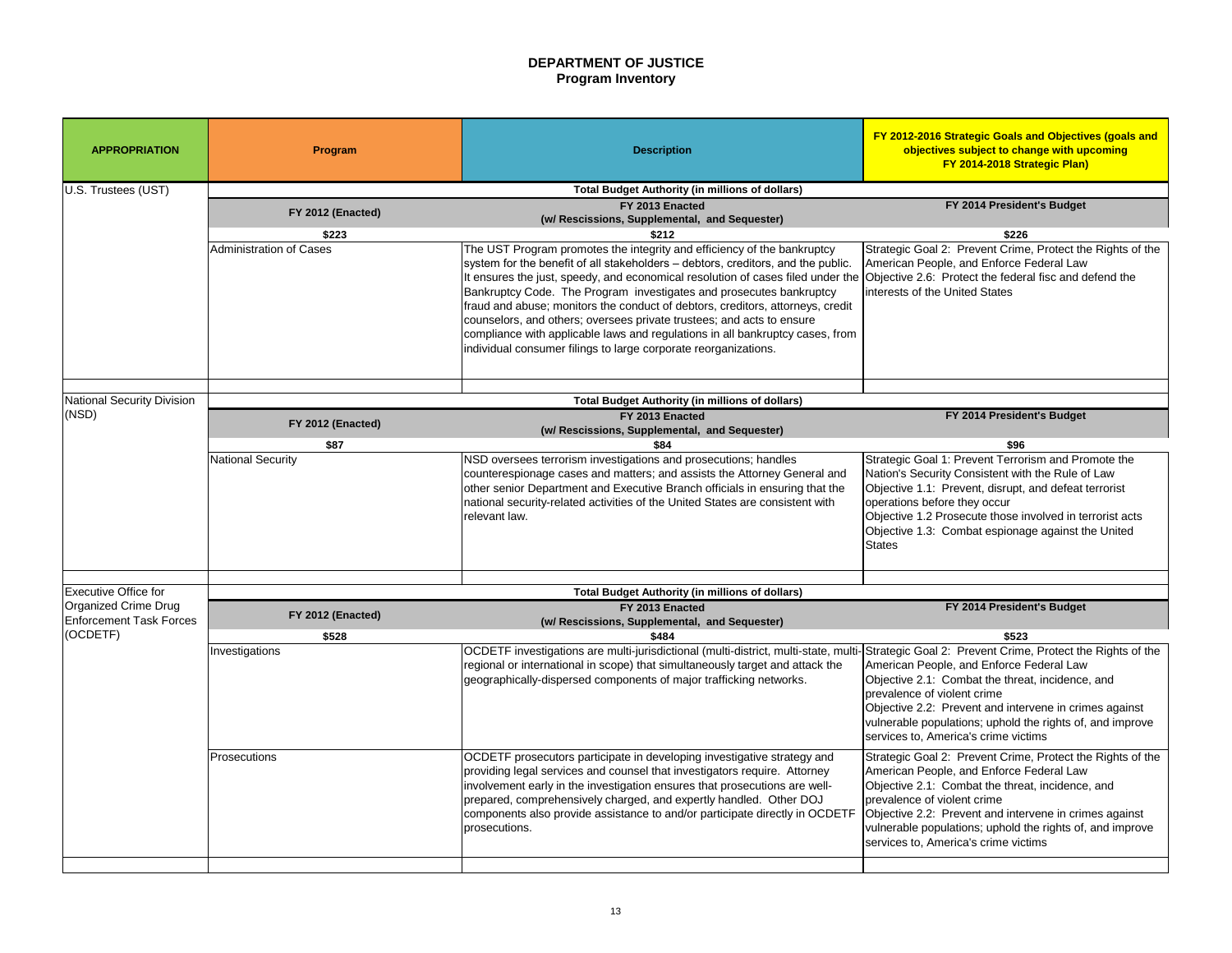# **DEPARTMENT OF JUSTICE Program Inventory**

| <b>APPROPRIATION</b>    | <b>Program</b>                                         | <b>Description</b>                                                                                                                                                                                                                                                                                                                                                                                                                                                                                                                                                                                                                                                                                                                                                                                                                                            | FY 2012-2016 Strategic Goals and Objectives (goals and<br>objectives subject to change with upcoming<br>FY 2014-2018 Strategic Plan)                                                                                                                                                                                                                                                                                                                                                                                                                                                                                                                                                                                     |  |  |
|-------------------------|--------------------------------------------------------|---------------------------------------------------------------------------------------------------------------------------------------------------------------------------------------------------------------------------------------------------------------------------------------------------------------------------------------------------------------------------------------------------------------------------------------------------------------------------------------------------------------------------------------------------------------------------------------------------------------------------------------------------------------------------------------------------------------------------------------------------------------------------------------------------------------------------------------------------------------|--------------------------------------------------------------------------------------------------------------------------------------------------------------------------------------------------------------------------------------------------------------------------------------------------------------------------------------------------------------------------------------------------------------------------------------------------------------------------------------------------------------------------------------------------------------------------------------------------------------------------------------------------------------------------------------------------------------------------|--|--|
| Federal Bureau of       | <b>Total Budget Authority (in millions of dollars)</b> |                                                                                                                                                                                                                                                                                                                                                                                                                                                                                                                                                                                                                                                                                                                                                                                                                                                               |                                                                                                                                                                                                                                                                                                                                                                                                                                                                                                                                                                                                                                                                                                                          |  |  |
| Investigation (FBI)     | FY 2012 (Enacted)                                      | FY 2013 Enacted                                                                                                                                                                                                                                                                                                                                                                                                                                                                                                                                                                                                                                                                                                                                                                                                                                               | FY 2014 President's Budget                                                                                                                                                                                                                                                                                                                                                                                                                                                                                                                                                                                                                                                                                               |  |  |
| (Salaries and Expenses) |                                                        | (w/ Rescissions, Supplemental, and Sequester)                                                                                                                                                                                                                                                                                                                                                                                                                                                                                                                                                                                                                                                                                                                                                                                                                 |                                                                                                                                                                                                                                                                                                                                                                                                                                                                                                                                                                                                                                                                                                                          |  |  |
|                         | \$8,037                                                | \$7,470                                                                                                                                                                                                                                                                                                                                                                                                                                                                                                                                                                                                                                                                                                                                                                                                                                                       | \$8,212                                                                                                                                                                                                                                                                                                                                                                                                                                                                                                                                                                                                                                                                                                                  |  |  |
|                         | Intelligence*                                          | FBI's Intelligence Program is comprised of the Directorate of Intelligence (DI),<br>including embedded intelligence functions within the Counterterrorism,<br>Counterintelligence, Cyber, Criminal Investigative, and Weapons of Mass<br>Destruction Divisions; Field Intelligence Groups (FIGs); Special Technologies<br>and Applications Section (STAS); Terrorist Screening Center (TSC);<br>Intelligence Training; Critical Incident Response Group; Laboratory Division<br>and the International Operations Division. FBI's Intelligence Program collects,<br>produces, and disseminates actionable intelligence that enables the FBI to<br>identify and counter current and emerging threats.                                                                                                                                                           | Strategic Goal 1: Prevent Terrorism and Promote the<br>Nation's Security Consistent with the Rule of Law<br>Objective 1.1: Prevent, disrupt, and defeat terrorist<br>operations before they occur<br>Objective 1.3: Combat espionage against the United<br>States<br>Strategic Goal 2: Prevent Crime, Protect the Rights of the<br>American People, and Enforce Federal Law<br>Objective 2.1: Combat the threat, incidence, and<br>prevalence of violent crime<br>Objective 2.2: Prevent and intervene in crimes against<br>vulnerable populations; uphold the rights of, and improve<br>services to, America's crime victims<br>Objective 2.4: Combat corruption, economic crimes, and<br>international organized crime |  |  |
|                         | Counterterrorism/Counterintelligence*                  | FBI's Counterterrorism/Counterintelligence (CT/CI) Program is comprised of<br>the CT Program, the Weapons of Mass Destruction Directorate, CI Program,<br>a portion of the Cyber Computer Intrusions Program, a portion of the Critical<br>Incident Response Group, and a portion of the Legal Attaché Program. CT<br>program prevents, disrupts, and defeats terrorist operations before they occur; Objective 1.3: Combat espionage against the United<br>pursues the appropriate sanctions for those who have conducted, aided, and States<br>abetted those engaged in terrorist acts; and provides crisis management<br>following acts of terrorism against the United States and U.S. interests. The<br>CI Program seeks to detect, penetrate, and defeat foreign intelligence threats<br>by implementing the National Strategy for Counterintelligence. | Strategic Goal 1: Prevent Terrorism and Promote the<br>Nation's Security Consistent with the Rule of Law<br>Objective 1.1: Prevent, disrupt, and defeat terrorist<br>operations before they occur                                                                                                                                                                                                                                                                                                                                                                                                                                                                                                                        |  |  |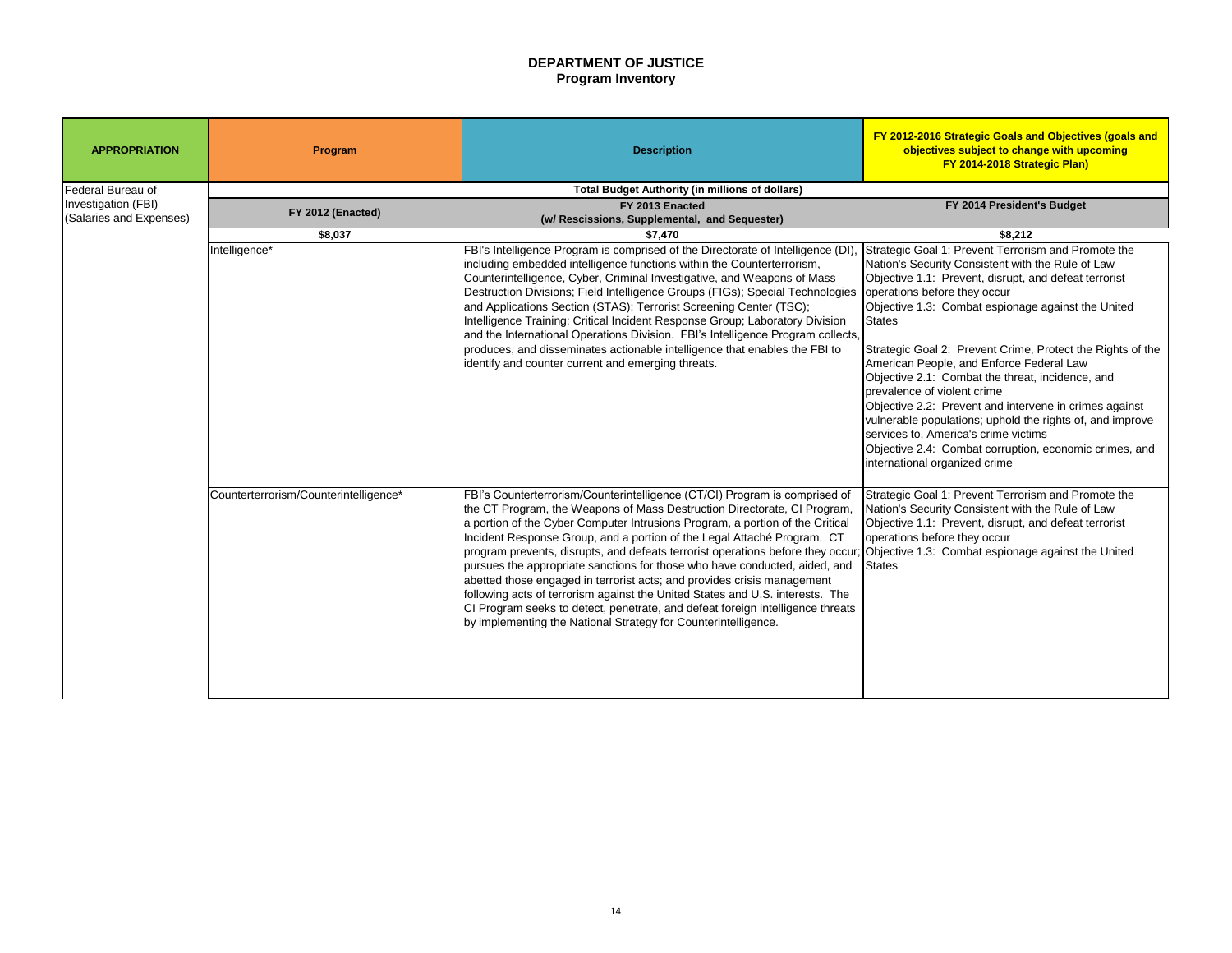# **DEPARTMENT OF JUSTICE Program Inventory**

| <b>APPROPRIATION</b> | Program                             | <b>Description</b>                                                                                                                                                                                                                                                                                                                                                                                                                                                                                                                                                                                                                                                                                                      |
|----------------------|-------------------------------------|-------------------------------------------------------------------------------------------------------------------------------------------------------------------------------------------------------------------------------------------------------------------------------------------------------------------------------------------------------------------------------------------------------------------------------------------------------------------------------------------------------------------------------------------------------------------------------------------------------------------------------------------------------------------------------------------------------------------------|
|                      | Criminal Enterprise/Federal Crimes* | Criminal Enterprises and Federal Crimes (CEFC) comprises all headquarters<br>and field programs that support the FBI's criminal investigative missions. This<br>includes the FBI's Organized Crime, Gang/Criminal Enterprise; the Financial<br>Crime, Integrity in Government/Civil Rights, and Violent Crime programs; the<br>Public Corruption and Government Fraud programs, and the Financial Crime<br>program, which investigate state, local and federal government acts of<br>impropriety, including the rising level of federal and state legislative<br>corruption. Also included are Criminal Computer Intrusions and the Internet<br>Crime Complaint Center; and a share of the FBI's Legal Attaché program. |
|                      | Criminal Justice Services (CJS)     | CJS comprises all programs of the Criminal Justice Information Services<br>Division, the portion of the Laboratory Division that provides criminal justice<br>information and forensic services to the FBI's state and local law enforcement<br>partners and the state and local training programs of the Training Division.<br>CJS seeks to equip our law enforcement, national security, and intelligence<br>community partners with the criminal justice information they need to protect<br>the United States while preserving civil liberties.                                                                                                                                                                     |

- Strategic Goal 2: Prevent Crime, Protect the Rights of the American People, and Enforce Federal Law
- Objective 2.1: Combat the threat, incidence, and prevalence of violent crime
- Objective 2.2: Prevent and intervene in crimes against vulnerable populations; uphold the rights of, and improve services to, America's crime victims
- Objective 2.4: Combat corruption, economic crimes, and international organized crime
- Objective 2.5: Promote and protect Americans' civil rights Objective 2.6: Protect the federal fisc and defend the interests of the United States
- Strategic Goal 1: Prevent Terrorism and Promote the Nation's Security Consistent with the Rule of Law Objective 1.1: Prevent, disrupt, and defeat terrorist operations before they occur
- Objective 1.2: Prosecute those involved in terrorist acts
- Strategic Goal 2: Prevent Crime, Protect the Rights of the American People, and Enforce Federal Law
- Objective 2.1: Combat the threat, incidence, and prevalence of violent crime
- Objective 2.2: Prevent and intervene in crimes against vulnerable populations; uphold the rights of, and improve services to, America's crime victims
- Objective 2.4: Combat corruption, economic crimes, and international organized crime
- Strategic Goal 3: Ensure and Support the Fair, Impartial, Efficient, and Transparent Administration of Justice at the Federal, State, Local, Tribal, and International Levels Objective 3.1: Promote and strengthen relationships and strategies for the administration of justice with state, local, tribal, and international law enforcement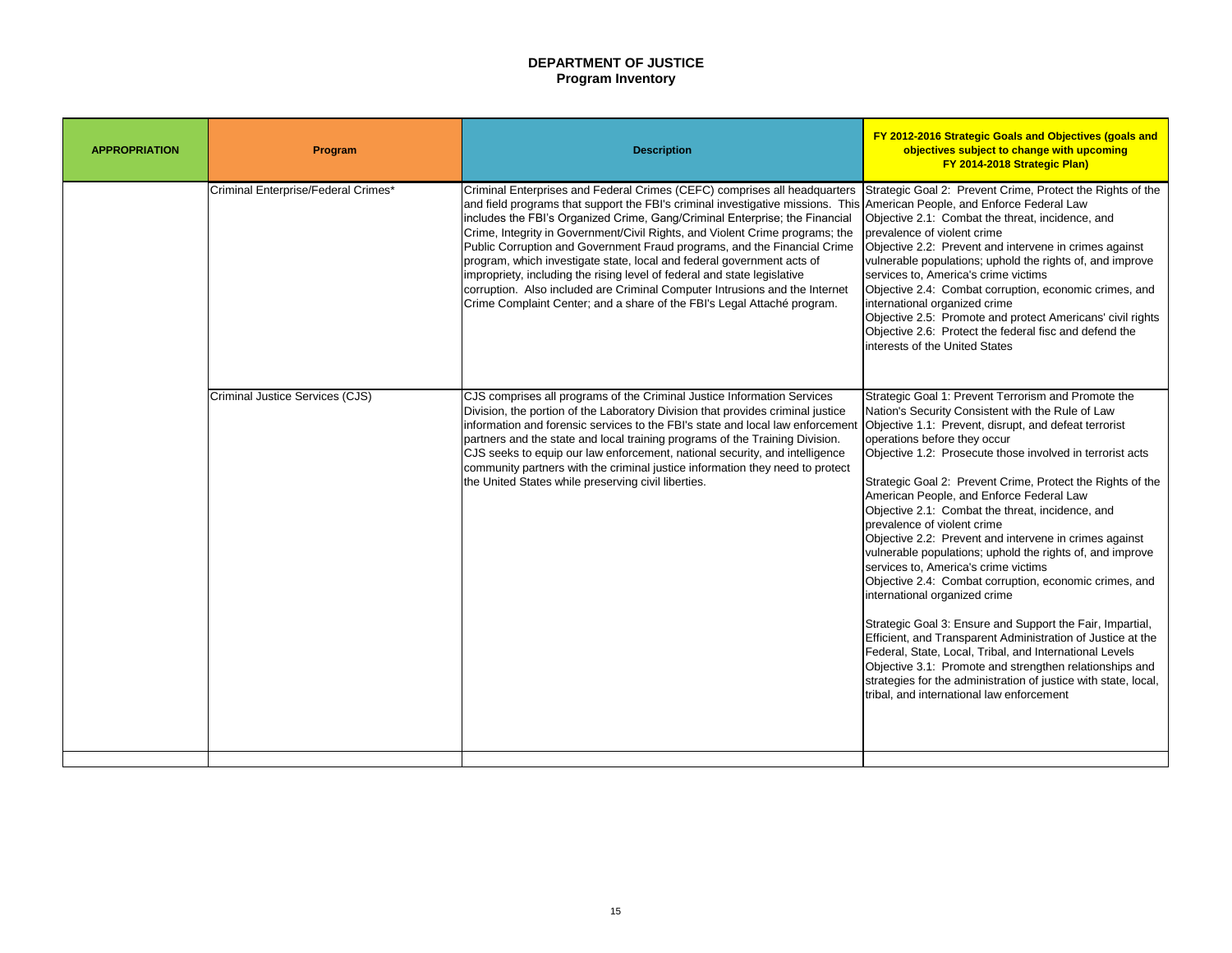# **DEPARTMENT OF JUSTICE Program Inventory**

### **FY 2014 President's Budget**

Goal 1: Prevent Terrorism and Promote the Nation's Security Consistent with the Rule of Law

Strategic Goal 2: Prevent Crime, Protect the Rights of the American People, and Enforce Federal Law

### **FY 2014 President's Budget**

| <b>APPROPRIATION</b>                            | Program                                       | <b>Description</b>                                                                                                                                                                                                                                                                                                                                                                                                                                                                                                   | FY 2012-2016 Strategic Goals a<br>objectives subject to cha<br>FY 2014-2018 Stra                                                                                                                                                                                                                                                                              |
|-------------------------------------------------|-----------------------------------------------|----------------------------------------------------------------------------------------------------------------------------------------------------------------------------------------------------------------------------------------------------------------------------------------------------------------------------------------------------------------------------------------------------------------------------------------------------------------------------------------------------------------------|---------------------------------------------------------------------------------------------------------------------------------------------------------------------------------------------------------------------------------------------------------------------------------------------------------------------------------------------------------------|
| <b>FBI (Construction)</b>                       |                                               | <b>Total Budget Authority (in millions of dollars)</b>                                                                                                                                                                                                                                                                                                                                                                                                                                                               |                                                                                                                                                                                                                                                                                                                                                               |
|                                                 | FY 2012 (Enacted)                             | FY 2013 Enacted<br>(w/ Rescissions, Supplemental, and Sequester)                                                                                                                                                                                                                                                                                                                                                                                                                                                     | FY 2014 Presider                                                                                                                                                                                                                                                                                                                                              |
|                                                 | \$81                                          | \$75                                                                                                                                                                                                                                                                                                                                                                                                                                                                                                                 | \$81                                                                                                                                                                                                                                                                                                                                                          |
|                                                 | Federal Bureau of Investigation, Construction | FBI's Construction account funds for the cost of equipment, furniture, and<br>information technology requirements, related to construction or acquisition of<br>buildings, facilities and sites by purchase, or as otherwise authorized by law;<br>conversion, modification and extension of federally-owned buildings;<br>preliminary planning and design of projects; and operation and maintenance<br>of secure work environment facilities and secure networking capabilities.                                   | Goal 1: Prevent Terrorism and P<br>Security Consistent with the Rule<br>Strategic Goal 2: Prevent Crime<br>American People, and Enforce F                                                                                                                                                                                                                     |
|                                                 |                                               | <b>Total Budget Authority (in millions of dollars)</b>                                                                                                                                                                                                                                                                                                                                                                                                                                                               |                                                                                                                                                                                                                                                                                                                                                               |
|                                                 | FY 2012 (Enacted)                             | FY 2013 Enacted<br>(w/ Rescissions, Supplemental, and Sequester)                                                                                                                                                                                                                                                                                                                                                                                                                                                     | FY 2014 Presider                                                                                                                                                                                                                                                                                                                                              |
| Drug Enforcement                                | \$2,025                                       | \$1,907                                                                                                                                                                                                                                                                                                                                                                                                                                                                                                              | \$2,058                                                                                                                                                                                                                                                                                                                                                       |
| Administration (DEA)<br>(Salaries and Expenses) | <b>International Enforcement</b>              | DEA personnel are strategically assigned in 86 offices in 67 foreign countries.<br>DEA collaborates with host nation counterparts and federal law enforcement<br>agencies in order to conduct complex bilateral investigations, host nation<br>training, and intelligence sharing activities.                                                                                                                                                                                                                        | Strategic Goal 1: Prevent Terrori<br>Nation's Security Consistent with<br>Objective 1.1: Prevent, disrupt, a<br>operations before they occur<br>Strategic Goal 2: Prevent Crime<br>American People, and Enforce F<br>Objective 2.1: Combat the threa<br>prevalence of violent crime<br>Objective 2.3: Combat the threa<br>lillegal drugs and the diversion of |
|                                                 | Domestic Enforcement*                         | Domestic Enforcement comprises the majority of DEA's investigative and<br>support resources inclusive of: Headquarters and its ancillary components,<br>21 Field Divisions, 37 District Offices, 117 Resident Offices, and 48 Posts of<br>Duties. These resources, in conjunction with DEA's foreign offices, create a<br>seamless intelligence and investigative web to pursue drug trafficking<br>organizations, from multi-national and poly-drug conglomerates, to<br>independent, specialty one-function cells. | Strategic Goal 1: Prevent Terrori<br>Nation's Security Consistent with<br>Objective 1.1: Prevent, disrupt, a<br>operations before they occur<br>Strategic Goal 2: Prevent Crime<br>American People, and Enforce F<br>Objective 2.1: Combat the threa<br>prevalence of violent crime<br>Objective 2.3: Combat the threa<br>illegal drugs and the diversion of  |

Strategic Goal 1: Prevent Terrorism and Promote the Nation's Security Consistent with the Rule of Law Objective 1.1: Prevent, disrupt, and defeat terrorist operations before they occur

Strategic Goal 2: Prevent Crime, Protect the Rights of the American People, and Enforce Federal Law Objective 2.1: Combat the threat, incidence, and prevalence of violent crime Objective 2.3: Combat the threat, trafficking, and use of

illegal drugs and the diversion of licit drugs

Strategic Goal 1: Prevent Terrorism and Promote the Nation's Security Consistent with the Rule of Law Objective 1.1: Prevent, disrupt, and defeat terrorist operations before they occur

Strategic Goal 2: Prevent Crime, Protect the Rights of the American People, and Enforce Federal Law Objective 2.1: Combat the threat, incidence, and prevalence of violent crime Objective 2.3: Combat the threat, trafficking, and use of illegal drugs and the diversion of licit drugs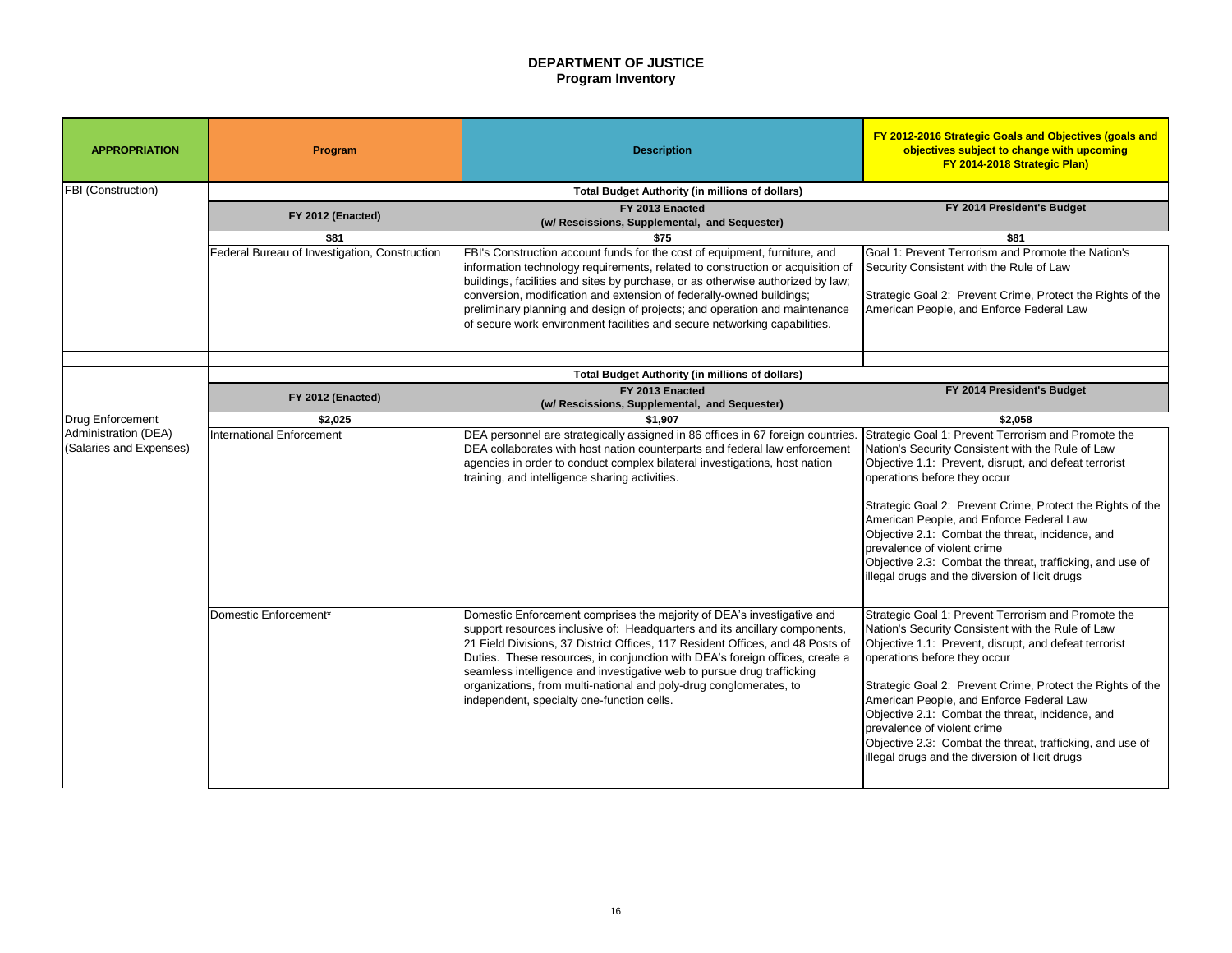# **DEPARTMENT OF JUSTICE Program Inventory**

- Strategic Goal 2: Prevent Crime, Protect the Rights of the American People, and Enforce Federal Law Objective 2.1: Combat the threat, incidence, and prevalence of violent crime Objective 2.3: Combat the threat, trafficking, and use of
- illegal drugs and the diversion of licit drugs

### **FY 2014 President's Budget**

- Strategic Goal 2: Prevent Crime, Protect the Rights of the American People, and Enforce Federal Law Objective 2.1: Combat the threat, incidence, and prevalence of violent crime Objective 2.3: Combat the threat, trafficking, and use of
- illegal drugs and the diversion of licit drugs

### **FY 2014 President's Budget**

| <b>APPROPRIATION</b>                                                                       | <b>Program</b>                                        | <b>Description</b>                                                                                                                                                                                                                                                                                                                                                                                                                              | FY 2012-2016 Strategic Goals a<br>objectives subject to cha<br>FY 2014-2018 Stra                                                                                                                              |
|--------------------------------------------------------------------------------------------|-------------------------------------------------------|-------------------------------------------------------------------------------------------------------------------------------------------------------------------------------------------------------------------------------------------------------------------------------------------------------------------------------------------------------------------------------------------------------------------------------------------------|---------------------------------------------------------------------------------------------------------------------------------------------------------------------------------------------------------------|
|                                                                                            | <b>State and Local Assistance</b>                     | DEA supports state and local efforts with specialized programs aimed at<br>reducing the availability of drugs. In FY 2014, DEA will provide direct<br>assistance to state and local law enforcement agencies through its State and<br>Local Law Enforcement Officer Clandestine Laboratory Training, the<br>Hazardous Waste Program (Clandestine Drug Laboratory Cleanup), and the<br>Domestic Cannabis Eradication/Suppression Program (DCEP). | Strategic Goal 2: Prevent Crime<br>American People, and Enforce F<br>Objective 2.1: Combat the threa<br>prevalence of violent crime<br>Objective 2.3: Combat the threa<br>illegal drugs and the diversion of  |
|                                                                                            |                                                       |                                                                                                                                                                                                                                                                                                                                                                                                                                                 |                                                                                                                                                                                                               |
| <b>Drug Enforcement</b>                                                                    |                                                       | <b>Total Budget Authority (in millions of dollars)</b>                                                                                                                                                                                                                                                                                                                                                                                          |                                                                                                                                                                                                               |
| Administration (DEA)<br>(Construction)                                                     | FY 2012 (Enacted)                                     | FY 2013 Enacted<br>(w/ Rescissions, Supplemental, and Sequester)                                                                                                                                                                                                                                                                                                                                                                                | FY 2014 Presider                                                                                                                                                                                              |
|                                                                                            | \$10                                                  | \$0                                                                                                                                                                                                                                                                                                                                                                                                                                             | \$0                                                                                                                                                                                                           |
|                                                                                            | Drug Enforcement Administration, Construction         | Provides construction funding to address increased space demands at the El<br>Paso intelligence Center (EPIC). This funding will allow DEA to expand the<br>existing facility with modular buildings.<br>This is still an operational program. However, funding appropriation has not<br>been provided for FY 2013 and FY 2014.                                                                                                                 | Strategic Goal 2: Prevent Crime<br>American People, and Enforce F<br>Objective 2.1: Combat the threa<br>prevalence of violent crime<br>Objective 2.3: Combat the threa<br>illegal drugs and the diversion of  |
|                                                                                            |                                                       |                                                                                                                                                                                                                                                                                                                                                                                                                                                 |                                                                                                                                                                                                               |
|                                                                                            |                                                       | <b>Total Budget Authority (in millions of dollars)</b><br>FY 2013 Enacted                                                                                                                                                                                                                                                                                                                                                                       | FY 2014 Presider                                                                                                                                                                                              |
|                                                                                            | FY 2012 (Enacted)                                     | (w/ Rescissions, Supplemental, and Sequester)                                                                                                                                                                                                                                                                                                                                                                                                   |                                                                                                                                                                                                               |
|                                                                                            | \$322                                                 | \$336                                                                                                                                                                                                                                                                                                                                                                                                                                           | \$361                                                                                                                                                                                                         |
|                                                                                            |                                                       |                                                                                                                                                                                                                                                                                                                                                                                                                                                 |                                                                                                                                                                                                               |
| <b>Drug Enforcement</b><br>Administration (DEA)<br>Diversion Control Fee<br>Account (DCFA) | <b>Diversion Control Program</b>                      | Diversion Control Program enforces the provisions of the Controlled<br>Substances Act and the Chemical Diversion and Trafficking Act by<br>preventing, detecting, and investigating the diversion of controlled<br>pharmaceuticals and listed chemicals from legitimate sources.                                                                                                                                                                | Strategic Goal 2: Prevent Crime<br>American People, and Enforce F<br>Objective 2.1: Combat the threa<br>prevalence of violent crime<br>Objective 2.3: Combat the threa<br>lillegal drugs and the diversion of |
|                                                                                            |                                                       |                                                                                                                                                                                                                                                                                                                                                                                                                                                 |                                                                                                                                                                                                               |
| Bureau of Alcohol,                                                                         |                                                       | <b>Total Budget Authority (in millions of dollars)</b>                                                                                                                                                                                                                                                                                                                                                                                          |                                                                                                                                                                                                               |
| Tobacco, Firearms and<br><b>Explosives (ATF)</b>                                           | FY 2012 (Enacted)                                     | FY 2013 Enacted<br>(w/ Rescissions, Supplemental, and Sequester)                                                                                                                                                                                                                                                                                                                                                                                | FY 2014 Presider                                                                                                                                                                                              |
|                                                                                            | \$1,152<br>Law Enforcement Operations (new for FY14)* | \$1,072<br>Law Enforcement Operations focuses on critical law enforcement operations,                                                                                                                                                                                                                                                                                                                                                           | \$1,217<br>Strategic Goal 1: Prevent Terrori                                                                                                                                                                  |

- Strategic Goal 2: Prevent Crime, Protect the Rights of the American People, and Enforce Federal Law Objective 2.1: Combat the threat, incidence, and prevalence of violent crime Objective 2.3: Combat the threat, trafficking, and use of
- illegal drugs and the diversion of licit drugs

### **FY 2014 President's Budget**

- Strategic Goal 1: Prevent Terrorism and Promote the Nation's Security Consistent with the Rule of Law Objective 1.1: Prevent, disrupt, and defeat terrorist operations before they occur
- Strategic Goal 2: Prevent Crime, Protect the Rights of the American People, and Enforce Federal Law Objective 2.1: Combat the threat, incidence, and prevalence of violent crime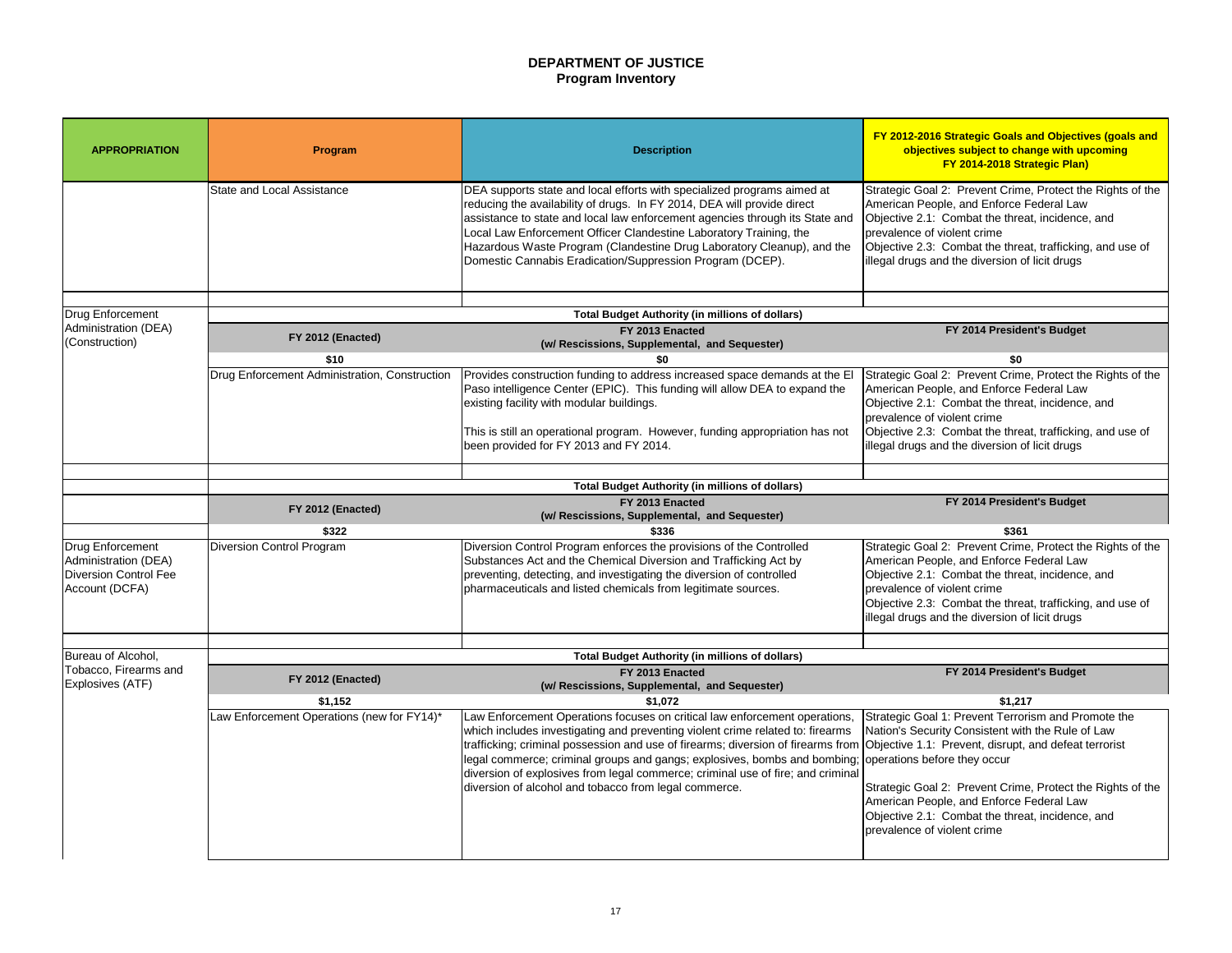# **DEPARTMENT OF JUSTICE Program Inventory**

Strategic Goal 1: Prevent Terrorism and Promote the Nation's Security Consistent with the Rule of Law Objective 1.1: Prevent, disrupt, and defeat terrorist operations before they occur

Strategic Goal 2: Prevent Crime, Protect the Rights of the American People, and Enforce Federal Law Objective 2.1: Combat the threat, incidence, and prevalence of violent crime

# **FY 2014 President's Budget**

| <b>APPROPRIATION</b>                                  | Program                                        | <b>Description</b>                                                                                                                                                                                                                                                                                                                                                                                                           | FY 2012-2016 Strategic Goals<br>objectives subject to ch<br>FY 2014-2018 St                                                                                                                                                                                                       |
|-------------------------------------------------------|------------------------------------------------|------------------------------------------------------------------------------------------------------------------------------------------------------------------------------------------------------------------------------------------------------------------------------------------------------------------------------------------------------------------------------------------------------------------------------|-----------------------------------------------------------------------------------------------------------------------------------------------------------------------------------------------------------------------------------------------------------------------------------|
|                                                       | Investigative Support Services (new for FY14)* | Investigative Support Services provides critical investigative support services,<br>including, but not limited to: use of ATF's forensic expertise and network of<br>services which supports the law enforcement missions of ATF and the<br>Federal government in addressing public safety issues, and managing the<br>Emergency Support Function #13, Public Safety and Security, under the<br>National Response Framework. | <b>Strategic Goal 1: Prevent Terro</b><br>Nation's Security Consistent wit<br>Objective 1.1: Prevent, disrupt,<br>operations before they occur<br>Strategic Goal 2: Prevent Crim<br>American People, and Enforce<br>Objective 2.1: Combat the thre<br>prevalence of violent crime |
| Bureau of Prisons (BOP)<br>(Buildings and Facilities) |                                                | <b>Total Budget Authority (in millions of dollars)</b>                                                                                                                                                                                                                                                                                                                                                                       |                                                                                                                                                                                                                                                                                   |
|                                                       | FY 2012 (Enacted)                              | FY 2013 Enacted<br>(w/ Rescissions, Supplemental, and Sequester)                                                                                                                                                                                                                                                                                                                                                             | FY 2014 Preside                                                                                                                                                                                                                                                                   |
|                                                       | \$45                                           | \$31                                                                                                                                                                                                                                                                                                                                                                                                                         | \$75                                                                                                                                                                                                                                                                              |
|                                                       | Bureau of Prison, Construction                 | BOP's construction resources fund Oklahoma Transfer Center lease<br>payments, salaries and administrative costs of architects, project managers,<br>site selection, procurement, and other staff necessary to carry out program<br>objectives including the expansion of inmate work areas, and the expansion<br>land construction of facilities.                                                                            | Strategic Goal 3: Ensure and S<br>Efficient, and Transparent Adm<br>Federal, State, Local, Tribal, ar<br>Objective 3.3: Provide for the sa<br>cost-effective confinement of de<br>and/or sentencing, and those in<br>prison system                                                |
|                                                       | Modernization and Repair (M&R)                 | M&R program provides the necessary resources to undertake rehabilitation,<br>renovation and replacement projects at existing institutions to ensure<br>structures, utilities systems, and other critical infrastructure are properly<br>maintained and operational.                                                                                                                                                          | Strategic Goal 3: Ensure and S<br><b>Efficient, and Transparent Adm</b><br>Federal, State, Local, Tribal, an<br>Objective 3.3: Provide for the sa<br>cost-effective confinement of de<br>and/or sentencing, and those in<br>prison system                                         |
|                                                       |                                                |                                                                                                                                                                                                                                                                                                                                                                                                                              |                                                                                                                                                                                                                                                                                   |

Strategic Goal 3: Ensure and Support the Fair, Impartial, Efficient, and Transparent Administration of Justice at the Federal, State, Local, Tribal, and International Levels Objective 3.3: Provide for the safe, secure, humane, and cost-effective confinement of detainees awaiting trial and/or sentencing, and those in the custody of the federal prison system

Strategic Goal 3: Ensure and Support the Fair, Impartial, Efficient, and Transparent Administration of Justice at the Federal, State, Local, Tribal, and International Levels Objective 3.3: Provide for the safe, secure, humane, and cost-effective confinement of detainees awaiting trial and/or sentencing, and those in the custody of the federal prison system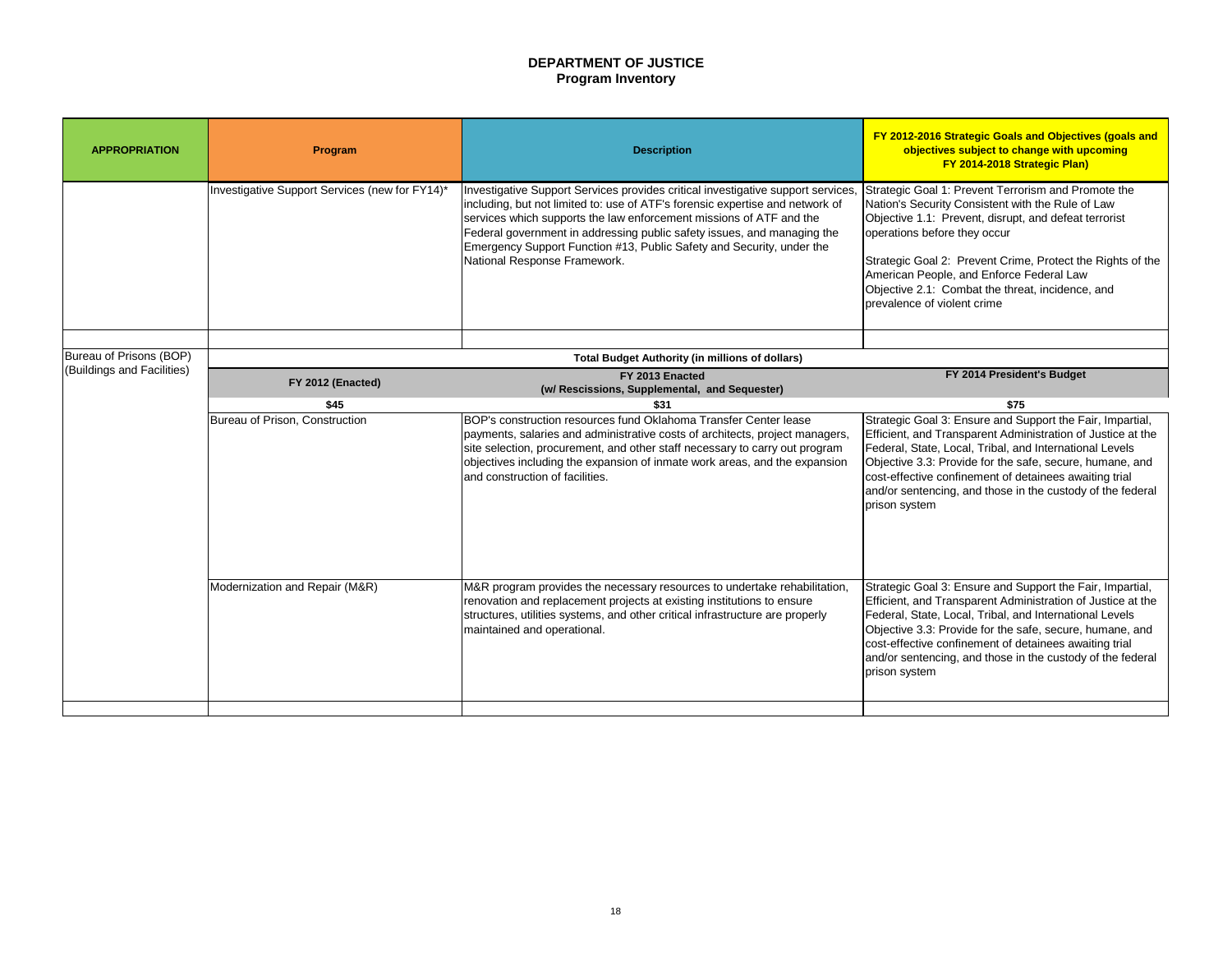# **DEPARTMENT OF JUSTICE Program Inventory**

### **FY 2014 President's Budget**

Strategic Goal 3: Ensure and Support the Fair, Impartial, Efficient, and Transparent Administration of Justice at the Federal, State, Local, Tribal, and International Levels Objective 3.3: Provide for the safe, secure, humane, and cost-effective confinement of detainees awaiting trial and/or sentencing, and those in the custody of the federal

prison system Strategic Goal 3: Ensure and Support the Fair, Impartial, Efficient, and Transparent Administration of Justice at the Federal, State, Local, Tribal, and International Levels Objective 3.3: Provide for the safe, secure, humane, and cost-effective confinement of detainees awaiting trial and/or sentencing, and those in the custody of the federal prison system

| <b>APPROPRIATION</b>           | Program                                 | <b>Description</b>                                                                                                                                                                                                                                                                                                                                                                                                     | FY 2012-2016 Strategic Goals a<br>objectives subject to cha<br><b>FY 2014-2018 Stra</b>                                                                                                                                                           |
|--------------------------------|-----------------------------------------|------------------------------------------------------------------------------------------------------------------------------------------------------------------------------------------------------------------------------------------------------------------------------------------------------------------------------------------------------------------------------------------------------------------------|---------------------------------------------------------------------------------------------------------------------------------------------------------------------------------------------------------------------------------------------------|
| <b>Bureau of Prisons (BOP)</b> |                                         | <b>Total Budget Authority (in millions of dollars)</b>                                                                                                                                                                                                                                                                                                                                                                 |                                                                                                                                                                                                                                                   |
| (Salaries and Expenses)        |                                         | FY 2013 Enacted                                                                                                                                                                                                                                                                                                                                                                                                        | FY 2014 Presider                                                                                                                                                                                                                                  |
|                                | FY 2012 (Enacted)                       | (w/ Rescissions, Supplemental, and Sequester)                                                                                                                                                                                                                                                                                                                                                                          |                                                                                                                                                                                                                                                   |
|                                | \$6,551                                 | \$6,349                                                                                                                                                                                                                                                                                                                                                                                                                | \$6,831                                                                                                                                                                                                                                           |
|                                | Inmate Care & Programs                  | This activity funds the cost of inmate food, medical care, institutional and<br>release clothing, welfare services, transportation, staff salaries and<br> operational costs of functions related to providing inmate care. It also provides  Federal, State, Local, Tribal, and<br>funds related to inmate programs (Education and Vocational training, Drug<br>Treatment, and Religious and Psychological Services). | Strategic Goal 3: Ensure and Su<br><b>Efficient, and Transparent Admir</b><br>Objective 3.3: Provide for the saf<br>cost-effective confinement of det<br>and/or sentencing, and those in t<br><u>arisan svetam.</u>                               |
|                                | Institution Security and Administration | Supports activities associated with Institution Security and Administration,<br>including correctional services staff salaries and operational costs, and<br>institution maintenance, utilities, and staff training.                                                                                                                                                                                                   | Strategic Goal 3: Ensure and Su<br><b>Efficient, and Transparent Admin</b><br>Federal, State, Local, Tribal, and<br>Objective 3.3: Provide for the saf<br>cost-effective confinement of det<br>and/or sentencing, and those in t<br>prison system |
|                                | <b>Contract Confinement</b>             | Supports activities and costs associated with the confinement of BOP inmates<br>In contract care facilities. This includes private prisons, Residential Reentry<br>Centers, state and local facilities, and home detention.                                                                                                                                                                                            | Strategic Goal 3: Ensure and Su<br><b>Efficient, and Transparent Admir</b><br>Federal, State, Local, Tribal, and<br>Objective 3.3: Provide for the saf<br>cost-effective confinement of det<br>and/or sentencing, and those in t<br>prison system |
|                                | Management and Administration - BOP     | Supports general administration and oversight functions of the executive staff<br>and regional and central office program managers in the areas of: budget and<br>financial management; procurement and property management; human<br>resource management; inmate systems management; safety; legal counsel;<br>research; and systems support.                                                                         | Strategic Goal 3: Ensure and Sup<br>Efficient, and Transparent Admin<br>Federal, State, Local, Tribal, and<br>Objective 3.3: Provide for the saf<br>cost-effective confinement of det<br>and/or sentencing, and those in t<br>prison system       |
|                                |                                         |                                                                                                                                                                                                                                                                                                                                                                                                                        |                                                                                                                                                                                                                                                   |

Strategic Goal 3: Ensure and Support the Fair, Impartial, Efficient, and Transparent Administration of Justice at the Federal, State, Local, Tribal, and International Levels Objective 3.3: Provide for the safe, secure, humane, and cost-effective confinement of detainees awaiting trial and/or sentencing, and those in the custody of the federal prison system

Strategic Goal 3: Ensure and Support the Fair, Impartial, Efficient, and Transparent Administration of Justice at the Federal, State, Local, Tribal, and International Levels Objective 3.3: Provide for the safe, secure, humane, and cost-effective confinement of detainees awaiting trial and/or sentencing, and those in the custody of the federal prison system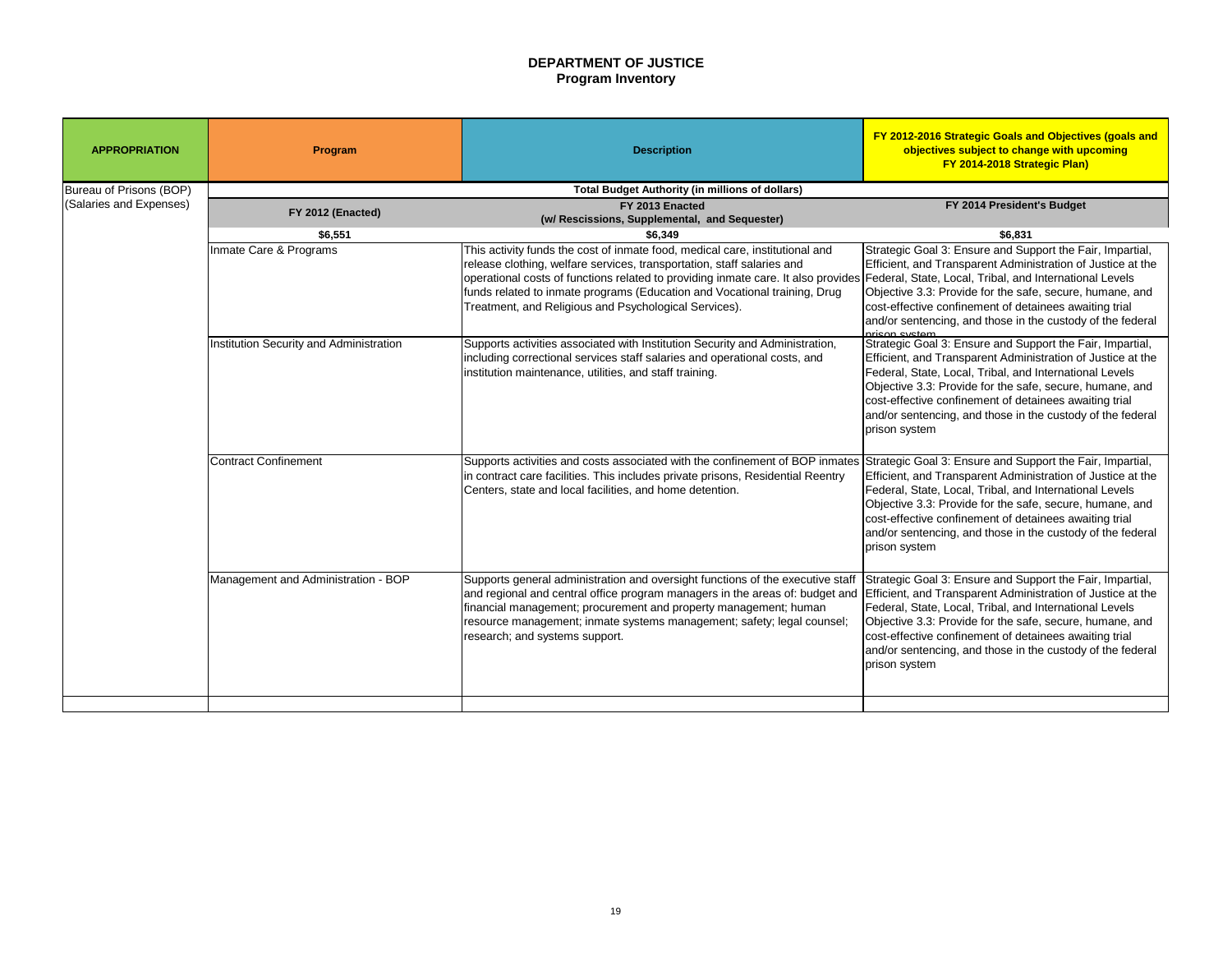# **DEPARTMENT OF JUSTICE Program Inventory**

# **FY 2014 President's Budget**

Strategic Goal 3: Ensure and Support the Fair, Impartial, Efficient, and Transparent Administration of Justice at the Federal, State, Local, Tribal, and International Levels Objective 3.3: Provide for the safe, secure, humane, and cost-effective confinement of detainees awaiting trial and/or sentencing, and those in the custody of the federal prison system

| <b>APPROPRIATION</b>        | Program                                | <b>Description</b>                                                                                                                                                                                                                                                                                                                                                                                                                                                                                                                                                                   | FY 2012-2016 Strategic Goals<br>objectives subject to ch<br>FY 2014-2018 St                                                                                                                                       |
|-----------------------------|----------------------------------------|--------------------------------------------------------------------------------------------------------------------------------------------------------------------------------------------------------------------------------------------------------------------------------------------------------------------------------------------------------------------------------------------------------------------------------------------------------------------------------------------------------------------------------------------------------------------------------------|-------------------------------------------------------------------------------------------------------------------------------------------------------------------------------------------------------------------|
| Bureau of Prisons (BOP)     |                                        | <b>Total Budget Authority (in millions of dollars)</b>                                                                                                                                                                                                                                                                                                                                                                                                                                                                                                                               |                                                                                                                                                                                                                   |
| (Federal Prison Industries) | FY 2012 (Enacted)                      | FY 2013 Enacted<br>(w/ Rescissions, Supplemental, and Sequester)                                                                                                                                                                                                                                                                                                                                                                                                                                                                                                                     | FY 2014 Preside                                                                                                                                                                                                   |
|                             | N/A                                    | N/A                                                                                                                                                                                                                                                                                                                                                                                                                                                                                                                                                                                  | N/A                                                                                                                                                                                                               |
|                             | <b>Federal Prison Industries (FPI)</b> | FPI protects society and reduces crime by training inmates to prepare for<br>successful release. FPI assists inmates with developing vital skills necessary<br>to become law abiding citizens. Through the production of market-priced<br>quality goods and services, FPI provides job training and work opportunities to Objective 3.3: Provide for the sa<br>linmates, while minimizing impact on private industry and labor.<br>Note: This is a non-appropriated account. All proceeds operate as a revolving prison system<br>fund and does not receive an annual appropriation. | Strategic Goal 3: Ensure and S<br>Efficient, and Transparent Adm<br>Federal, State, Local, Tribal, an<br>cost-effective confinement of de<br>and/or sentencing, and those in                                      |
| Bureau of Prisons (BOP)     |                                        | <b>Total Budget Authority (in millions of dollars)</b>                                                                                                                                                                                                                                                                                                                                                                                                                                                                                                                               |                                                                                                                                                                                                                   |
| (Commissary Fund)           | FY 2012 (Enacted)                      | FY 2013 Enacted<br>(w/ Rescissions, Supplemental, and Sequester)                                                                                                                                                                                                                                                                                                                                                                                                                                                                                                                     | FY 2014 Preside                                                                                                                                                                                                   |
|                             | N/A                                    | N/A                                                                                                                                                                                                                                                                                                                                                                                                                                                                                                                                                                                  | N/A                                                                                                                                                                                                               |
|                             | <b>Commissary Fund</b>                 | Provides inmates the opportunity to purchase items not provided by the prison<br>administration, but to which inmates may be accustomed in civilian life, such<br>as snacks and grooming products. It also provides inmates access to the<br>controlled access Inmate Telephone System which allows for direct and<br>collect call capability.<br>Note: This is a non-appropriated account. All proceeds operate as a revolving prison system<br>fund and does not receive an annual appropriation                                                                                   | Strategic Goal 3: Ensure and S<br>Efficient, and Transparent Adm<br>Federal, State, Local, Tribal, an<br>Objective 3.3: Provide for the sa<br>cost-effective confinement of de<br>and/or sentencing, and those in |
|                             |                                        |                                                                                                                                                                                                                                                                                                                                                                                                                                                                                                                                                                                      |                                                                                                                                                                                                                   |

### **FY 2014 President's Budget**

Strategic Goal 3: Ensure and Support the Fair, Impartial, Efficient, and Transparent Administration of Justice at the Federal, State, Local, Tribal, and International Levels Objective 3.3: Provide for the safe, secure, humane, and cost-effective confinement of detainees awaiting trial and/or sentencing, and those in the custody of the federal prison system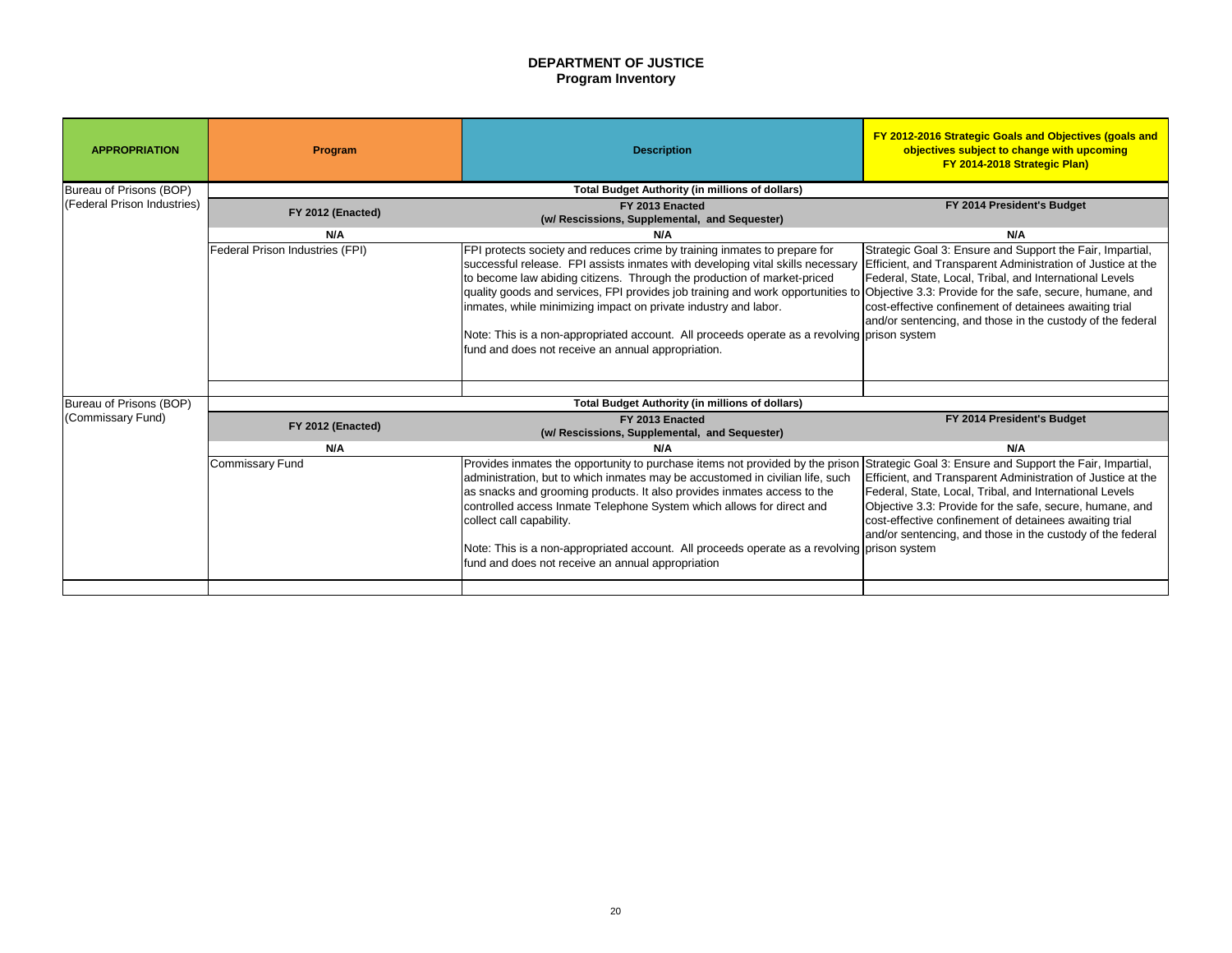# **DEPARTMENT OF JUSTICE Program Inventory**

### **FY 2014 President's Budget**

Strategic Goal 3: Ensure and Support the Fair, Impartial, Efficient, and Transparent Administration of Justice at the Federal, State, Local, Tribal, and International Levels Objective 3.1: Promote and strengthen relationships and strategies for the administration of justice with state, local, tribal, and international law enforcement

| <b>APPROPRIATION</b>                            | Program                                                                             | <b>Description</b>                                                                                                                                                                                                                                                                                                                                                                                                                                                                                                                                                                                                                                                                                                                                                            | <b>FY 2012-2016 Strategic Goals</b><br>objectives subject to cha<br>FY 2014-2018 Str                                                                                                                                          |
|-------------------------------------------------|-------------------------------------------------------------------------------------|-------------------------------------------------------------------------------------------------------------------------------------------------------------------------------------------------------------------------------------------------------------------------------------------------------------------------------------------------------------------------------------------------------------------------------------------------------------------------------------------------------------------------------------------------------------------------------------------------------------------------------------------------------------------------------------------------------------------------------------------------------------------------------|-------------------------------------------------------------------------------------------------------------------------------------------------------------------------------------------------------------------------------|
| Office of Justice Program                       |                                                                                     | <b>Total Budget Authority (in millions of dollars)</b>                                                                                                                                                                                                                                                                                                                                                                                                                                                                                                                                                                                                                                                                                                                        |                                                                                                                                                                                                                               |
| (OJP) (Research,<br>Evaluation, and Statistics) | FY 2012 (Enacted)                                                                   | FY 2013 Enacted                                                                                                                                                                                                                                                                                                                                                                                                                                                                                                                                                                                                                                                                                                                                                               | FY 2014 Preside                                                                                                                                                                                                               |
|                                                 | \$108                                                                               | (w/ Rescissions, Supplemental, and Sequester)<br>\$111                                                                                                                                                                                                                                                                                                                                                                                                                                                                                                                                                                                                                                                                                                                        | \$131                                                                                                                                                                                                                         |
|                                                 | National Institute of Justice (NIJ)                                                 | NIJ focuses on research, development, and evaluation of crime prevention,<br>victimization, and justice issues. It provides objective, independent, evidence-<br>based knowledge and tools to meet the challenges of criminal justice,<br>particularly at state and local levels. Through its grant-making abilities, NIJ<br>funds cutting edge research and technology assistance that examine<br>programs, policies, and technologies designed to promote public safety. NIJ<br>stresses the importance of disseminating the results of the research it funds<br>through various avenues to reach practitioners, policy makers, the academic<br>community, and the general public. It also publicizes the research findings<br>through conferences, reports, and the media. | Strategic Goal 3: Ensure and Su<br><b>Efficient, and Transparent Admi</b><br>Federal, State, Local, Tribal, and<br>Objective 3.1: Promote and stre<br>strategies for the administration<br>tribal, and international law enfo |
|                                                 | Criminal Justice Statistical Program (Bureau of<br><b>Justice Statistics) (BJS)</b> | BJS collects, analyzes, publishes, and disseminates information on crime,<br>criminal offenders, crime victims, and criminal justice operations which is<br>derived from over forty ongoing statistical collections. BJS also provides<br>accurate, timely, and objective statistical data about crime and the<br>management of criminal justice to the President, Congress, other<br>governmental officials, and the general public. BJS also provides financial<br>and technical support to state, local, and tribal governments to improve their<br>statistical capabilities and the quality and utility of their criminal history<br>records.                                                                                                                             | Strategic Goal 3: Ensure and Su<br><b>Efficient, and Transparent Admi</b><br>Federal, State, Local, Tribal, and<br>Objective 3.1: Promote and stre<br>strategies for the administration<br>tribal, and international law enfo |
|                                                 | Regional Information Sharing System (RISS)                                          | RISS is a nationwide initiative comprised of six regionally-based centers that<br>provide critical operation support to local, state, tribal, and federal law<br>enforcement efforts in the areas of terrorism, drug trafficking, organized<br>criminal activity, criminal gangs, violent crime, human trafficking, and other<br>regional criminal priorities while promoting officer safety. Enhances the ability<br>of law enforcement to identify, target, and remove criminal conspiracies and<br>activities spanning jurisdictional, state, and international boundaries.                                                                                                                                                                                                | Strategic Goal 3: Ensure and Su<br><b>Efficient, and Transparent Admi</b><br>Federal, State, Local, Tribal, and<br>Objective 3.1: Promote and stre<br>strategies for the administration<br>tribal, and international law enfo |
|                                                 | <b>Evaluation Clearinghouse</b>                                                     | The Evaluation Clearinghouse/What Works Repository provides criminal<br>justice practitioners with credible, easy to understand information about "what<br>works," and then how to make "what works" work for them through the<br>CrimeSolutions.gov web site. CrimeSolutions.gov uses rigorous research to<br>determine what works in criminal justice, juvenile justice, and crime victim<br>services. CrimeSolutions.gov contains 1) research on program effectiveness<br>reviewed and rated by Expert Reviewers and 2) easily understandable ratings<br>based on the evidence that indicates whether a program achieves its goals.                                                                                                                                        | Strategic Goal 3: Ensure and Su<br><b>Efficient, and Transparent Admi</b><br>Federal, State, Local, Tribal, and<br>Objective 3.1: Promote and stre<br>strategies for the administration<br>tribal, and international law enfo |

Strategic Goal 3: Ensure and Support the Fair, Impartial, Efficient, and Transparent Administration of Justice at the Federal, State, Local, Tribal, and International Levels Objective 3.1: Promote and strengthen relationships and strategies for the administration of justice with state, local, tribal, and international law enforcement

Strategic Goal 3: Ensure and Support the Fair, Impartial, Efficient, and Transparent Administration of Justice at the Federal, State, Local, Tribal, and International Levels Objective 3.1: Promote and strengthen relationships and strategies for the administration of justice with state, local, tribal, and international law enforcement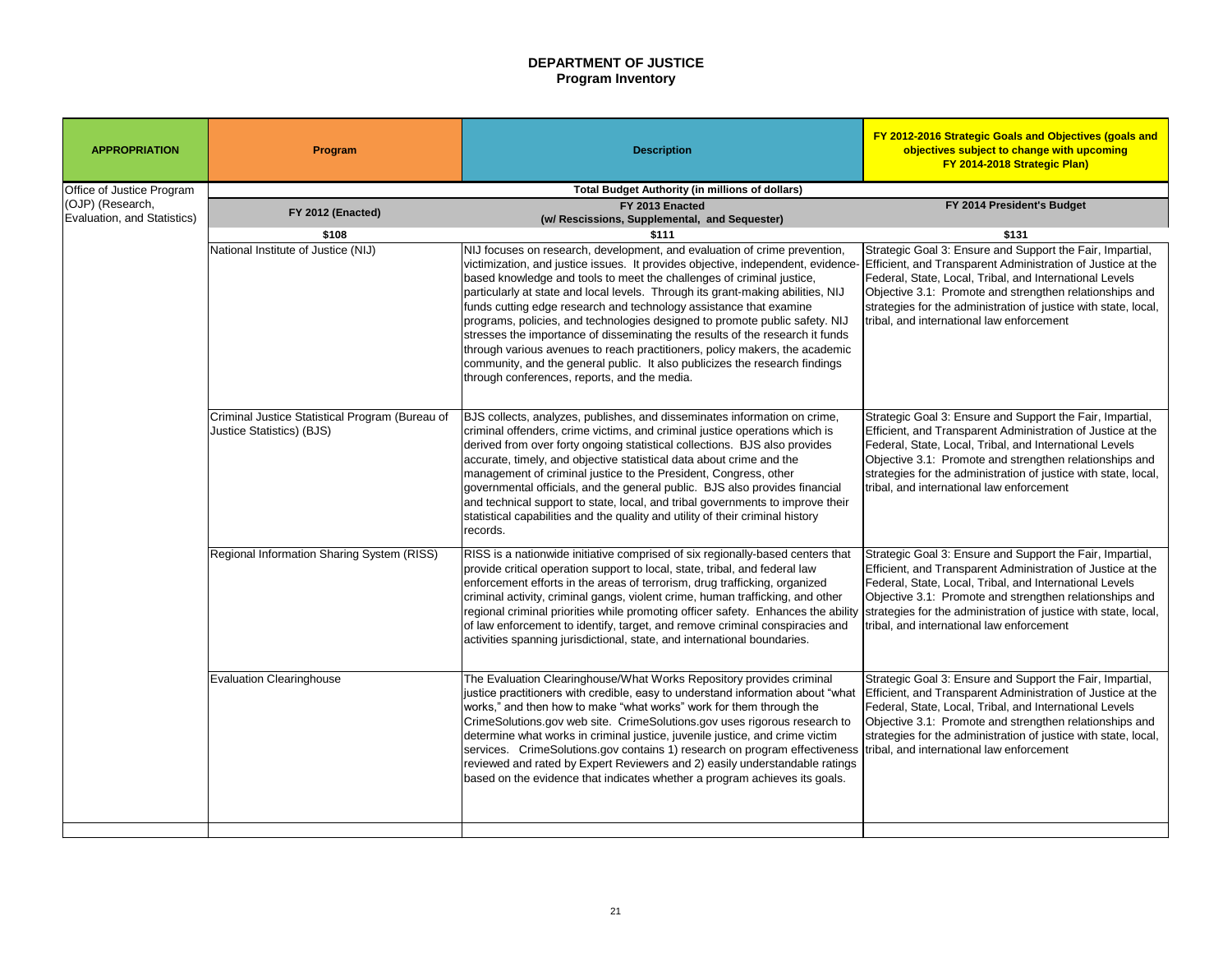# **DEPARTMENT OF JUSTICE Program Inventory**

### **FY 2014 President's Budget**

Strategic Goal 3: Ensure and Support the Fair, Impartial, Efficient, and Transparent Administration of Justice at the Federal, State, Local, Tribal, and International Levels Objective 3.1: Promote and strengthen relationships and strategies for the administration of justice with state, local, tribal, and international law enforcement

Strategic Goal 3: Ensure and Support the Fair, Impartial, Efficient, and Transparent Administration of Justice at the Federal, State, Local, Tribal, and International Levels Objective 3.1: Promote and strengthen relationships and strategies for the administration of justice with state, local, tribal, and international law enforcement

| <b>APPROPRIATION</b>      | <b>Program</b>                                         | <b>Description</b>                                                                                                                                                                                                                                                                                                                                                                                                                                                                                                                                                           | FY 2012-2016 Strategic Goals<br>objectives subject to cha<br>FY 2014-2018 Str                                                                                                                                                 |  |
|---------------------------|--------------------------------------------------------|------------------------------------------------------------------------------------------------------------------------------------------------------------------------------------------------------------------------------------------------------------------------------------------------------------------------------------------------------------------------------------------------------------------------------------------------------------------------------------------------------------------------------------------------------------------------------|-------------------------------------------------------------------------------------------------------------------------------------------------------------------------------------------------------------------------------|--|
| Office of Justice Program | <b>Total Budget Authority (in millions of dollars)</b> |                                                                                                                                                                                                                                                                                                                                                                                                                                                                                                                                                                              |                                                                                                                                                                                                                               |  |
| (OJP)                     | FY 2012 (Enacted)                                      | FY 2013 Enacted                                                                                                                                                                                                                                                                                                                                                                                                                                                                                                                                                              | FY 2014 Preside                                                                                                                                                                                                               |  |
| (State and Local)         | \$1,161                                                | (w/ Rescissions, Supplemental, and Sequester)<br>\$1,028                                                                                                                                                                                                                                                                                                                                                                                                                                                                                                                     | \$969                                                                                                                                                                                                                         |  |
|                           | <b>Justice Assistance Grants (JAG)</b>                 | JAG Program allows state, local, and tribal governments to support a broad<br>range of activities to prevent and control crime based on local needs and<br>conditions including: law enforcement programs; prosecution and court<br>programs; prevention and education programs; community corrections<br>programs; drug treatment programs; and planning, evaluation, and technology<br>improvement programs. The Byrne JAG Program grants are the primary<br>source of federal criminal justice funding for state, local, and tribal<br>jurisdictions.                     | Strategic Goal 3: Ensure and Su<br>Efficient, and Transparent Admi<br>Federal, State, Local, Tribal, an<br>Objective 3.1: Promote and stre<br>strategies for the administration<br>tribal, and international law enfo         |  |
|                           | <b>Presidential Nominating Conventions</b>             | Provides grants for the funding of nominating convention security activities.<br>The majority of funding is used to reimburse state and local law enforcement<br>entities for overtime costs associated with convention security.                                                                                                                                                                                                                                                                                                                                            | Strategic Goal 3: Ensure and Su<br><b>Efficient, and Transparent Admi</b><br>Federal, State, Local, Tribal, and<br>Objective 3.1: Promote and stre<br>strategies for the administration<br>tribal, and international law enfo |  |
|                           | <b>Byrne Competitive Grants</b>                        | Byrne Competitive Grants are awarded to improve the functioning of the<br>criminal justice system, prevent or combat juvenile delinquency, and assist<br>victims of crime (other than compensation). These grants are awarded to<br>state, local, and tribal government agencies, for-profit and non-profit<br>organizations, and faith-based and community organizations through a<br>competitive, peer reviewed grant process. The program focuses on seven<br>purpose areas, including: preventing crime; enhancing local law enforcement;<br>and enhancing local courts. | Strategic Goal 3: Ensure and Su<br><b>Efficient, and Transparent Admi</b><br>Federal, State, Local, Tribal, an<br>Objective 3.1: Promote and stre<br>strategies for the administration<br>tribal, and international law enfo  |  |
|                           | State Criminal Alien Assistance Program<br>(SCAAP)     | SCAAP reimburses states and localities for part of their prior year costs for<br>incarcerating illegal aliens with at least one felony or two misdemeanor<br>convictions for violations of state or local law.                                                                                                                                                                                                                                                                                                                                                               | Strategic Goal 3: Ensure and Su<br><b>Efficient, and Transparent Admi</b><br>Federal, State, Local, Tribal, an<br>Objective 3.1: Promote and stre<br>strategies for the administration<br>tribal, and international law enfo  |  |
|                           | <b>Border Prosecution Initiatives</b>                  | Border Prosecution Initiatives reimburse state, county, parish, tribal, or<br>municipal governments for costs associated with the prosecution of criminal<br>cases declined by local offices of the United States Attorneys.                                                                                                                                                                                                                                                                                                                                                 | Strategic Goal 3: Ensure and Su<br><b>Efficient, and Transparent Admi</b><br>Federal, State, Local, Tribal, and<br>Objective 3.1: Promote and stre<br>strategies for the administration<br>tribal, and international law enfo |  |

Strategic Goal 3: Ensure and Support the Fair, Impartial, Efficient, and Transparent Administration of Justice at the Federal, State, Local, Tribal, and International Levels Objective 3.1: Promote and strengthen relationships and strategies for the administration of justice with state, local, tribal, and international law enforcement

Strategic Goal 3: Ensure and Support the Fair, Impartial, Efficient, and Transparent Administration of Justice at the Federal, State, Local, Tribal, and International Levels Objective 3.1: Promote and strengthen relationships and strategies for the administration of justice with state, local, tribal, and international law enforcement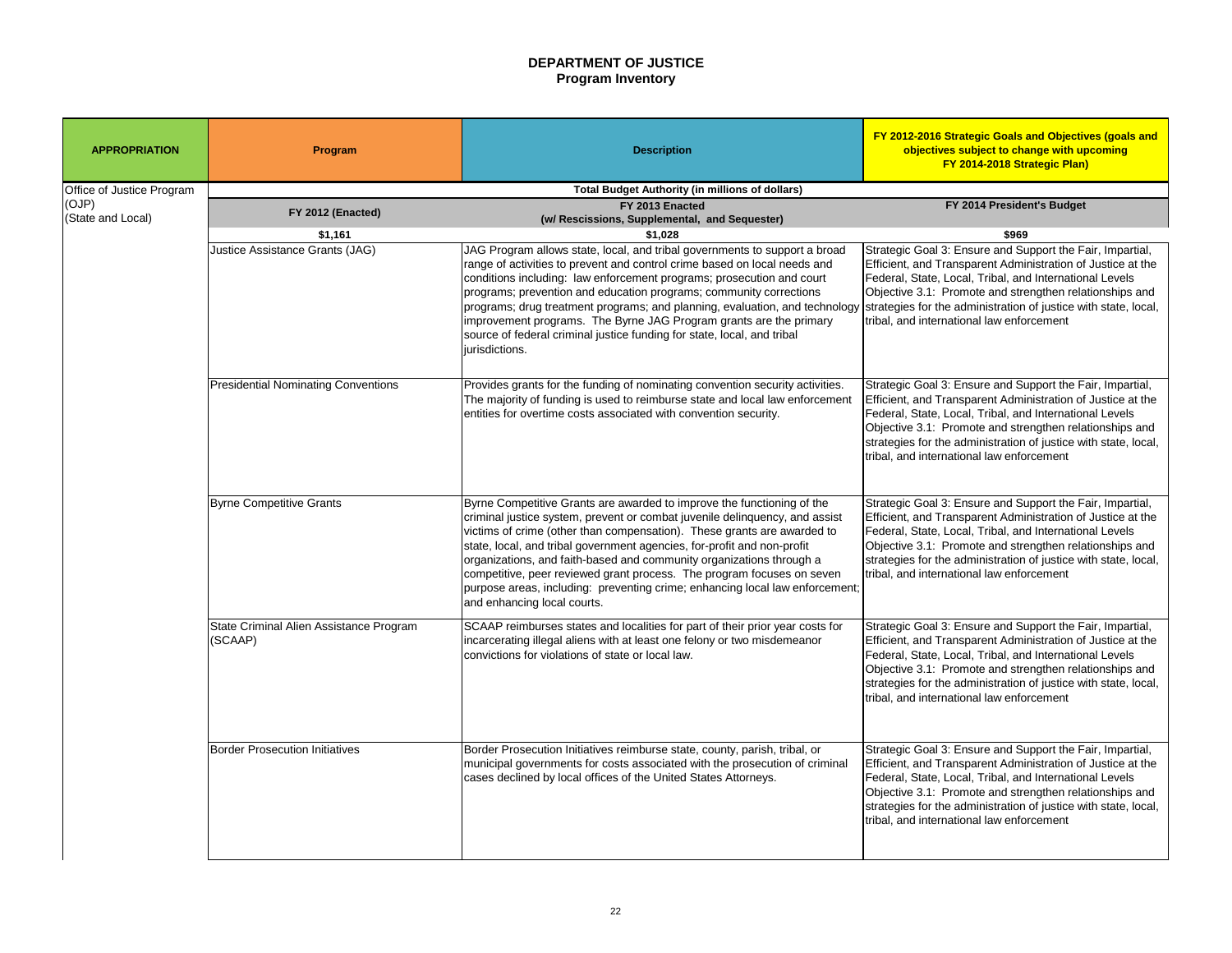# **DEPARTMENT OF JUSTICE Program Inventory**

Strategic Goal 2: Prevent Crime, Protect the Rights of the American People, and Enforce Federal Law Objective 2.2: Prevent and intervene in crimes against vulnerable populations; uphold the rights of, and improve services to, America's crime victims

Strategic Goal 3: Ensure and Support the Fair, Impartial, Efficient, and Transparent Administration of Justice at the Federal, State, Local, Tribal, and International Levels Objective 3.3: Provide for the safe, secure, humane and cost-effective confinement of detainees awaiting trial and/or sentencing, and those in the custody of the federal prison system

| <b>APPROPRIATION</b> | Program                                                             | <b>Description</b>                                                                                                                                                                                                                                                                                                                                                                                                                                                                                                                                                                                                                                                                                                                                                         |
|----------------------|---------------------------------------------------------------------|----------------------------------------------------------------------------------------------------------------------------------------------------------------------------------------------------------------------------------------------------------------------------------------------------------------------------------------------------------------------------------------------------------------------------------------------------------------------------------------------------------------------------------------------------------------------------------------------------------------------------------------------------------------------------------------------------------------------------------------------------------------------------|
|                      | <b>Victims of Trafficking</b>                                       | The Victims of Trafficking program empowers local law enforcement to better<br>identify and rescue trafficking victims. An important secondary goal is the<br>interdiction of trafficking in its various forms, whether it is forced prostitution,<br>indentured servitude, peonage, or other forms of forced labor.                                                                                                                                                                                                                                                                                                                                                                                                                                                       |
|                      | Residential Substance Abuse Treatment (RSAT)<br>(Improving Reentry) | RSAT enhances the capability of states and units of local government to<br>provide residential substance abuse treatment for incarcerated inmates;<br>prepare offenders for their reintegration into the communities by incorporating<br>reentry planning activities into treatment programs; and assist both the<br>offenders and their communities through the reentry process through the<br>delivery of both community-based treatment and other broad-based aftercare<br>services. Assists states and units of local government in developing and<br>implementing residential substance abuse treatment programs in state and<br>local correctional and detention facilities and in creating and maintaining<br>community-based aftercare services for offenders.     |
|                      | <b>Drug Court Program</b>                                           | Drug Court Program provides grants and technical assistance to state, local,<br>and tribal governments to support the development, expansion, and<br>enhancement of drug courts. With over 2,500 drug treatment courts<br> nationwide, one of the primary goals for this program is to build capacity within <br>existing drug courts and to determine whether drug courts are targeting<br>offenders who are appropriate for admission to their programs.                                                                                                                                                                                                                                                                                                                 |
|                      | Mentally III Offender Act                                           | Mentally III Offender Act assists states, tribes, and units of local government in<br>designing and implementing collaborative efforts between criminal justice and<br>mental health systems, improving access to effective treatment for offenders<br>with mental illnesses or co-occurring mental health and substance use<br>disorders. Some of the initiatives that may be supported by this program<br>include law enforcement crisis intervention teams, mental health courts,<br> mental health/substance abuse treatment programs that address co-occurring<br>lillnesses, diversion programs, reentry planning initiatives for offenders with<br>mental health concerns, and cross-training of criminal justice, mental health,<br>and law enforcement personnel. |
|                      | <b>Prescription Drug Monitoring Program</b>                         | The Prescription Drug Monitoring Program enhances the capacity of<br>regulatory and law enforcement agencies to collect and analyze controlled<br>substance prescription data. The program focuses on providing help for states<br>that want to establish a prescription drug monitoring program. Resources are<br>also available to states that wish to expand their existing programs.                                                                                                                                                                                                                                                                                                                                                                                   |

Strategic Goal 2: Prevent Crime, Protect the Rights of the American People, and Enforce Federal Law Objective 2.3: Combat the threat, trafficking, and use of illegal drugs and the diversion of licit drugs

Strategic Goal 3: Ensure and Support the Fair, Impartial, Efficient, and Transparent Administration of Justice at the Federal, State, Local, Tribal, and International Levels Objective 3.1: Promote and strengthen relationships and strategies for the administration of justice with state, local, tribal, and international law enforcement

Strategic Goal 2: Prevent Crime, Protect the Rights of the American People, and Enforce Federal Law Objective 2.3: Combat the threat, trafficking, and use of illegal drugs and the diversion of licit drugs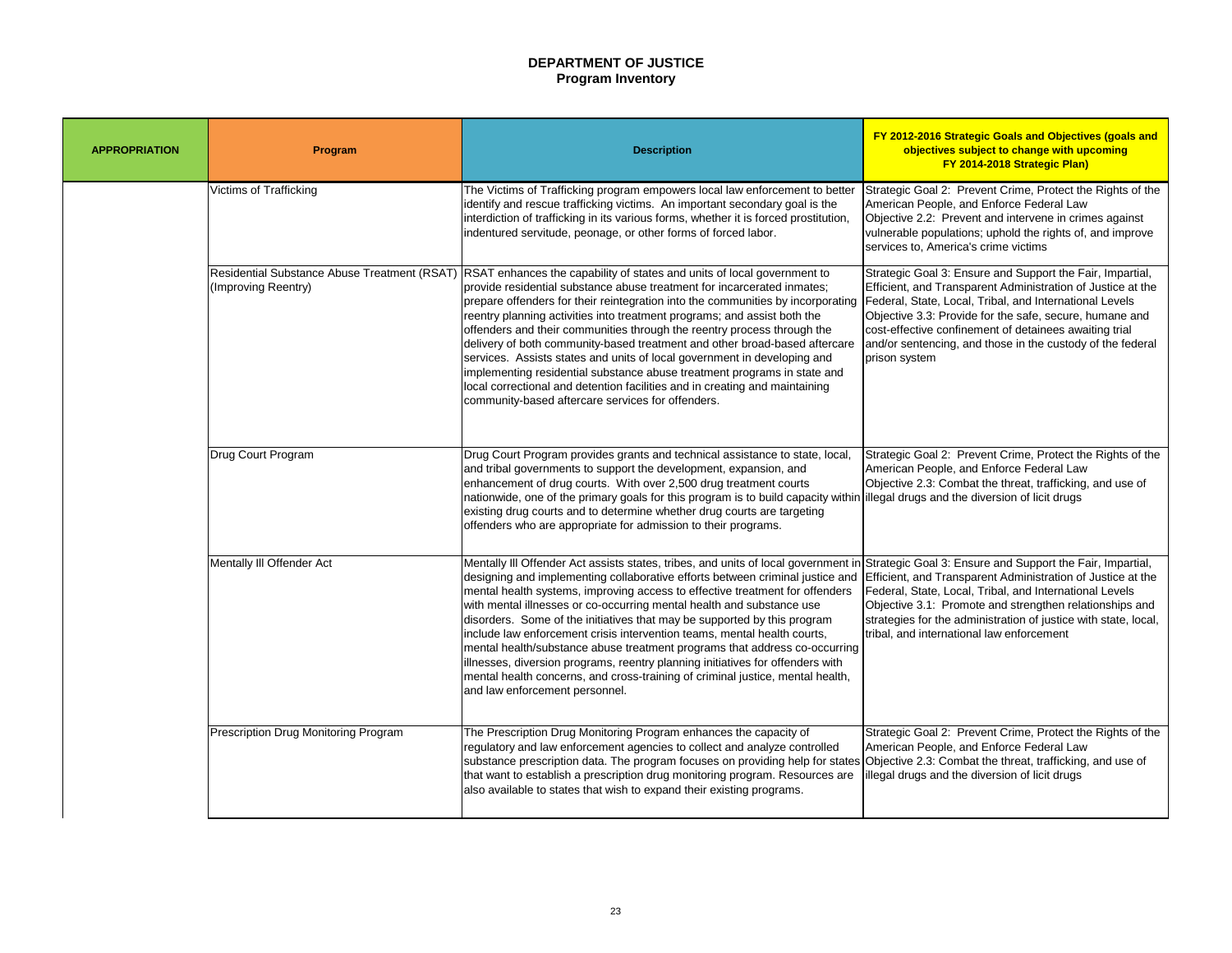# **DEPARTMENT OF JUSTICE Program Inventory**

Strategic Goal 3: Ensure and Support the Fair, Impartial, Efficient, and Transparent Administration of Justice at the Federal, State, Local, Tribal, and International Levels Objective 3.3: Provide for the safe, secure, humane and cost-effective confinement of detainees awaiting trial and/or sentencing, and those in the custody of the federal prison system

Strategic Goal 2: Prevent Crime, Protect the Rights of the American People, and Enforce Federal Law Objective 2.2: Prevent and intervene in crimes against vulnerable populations; uphold the rights of, and improve services to, America's crime victims

Strategic Goal 3: Ensure and Support the Fair, Impartial, Efficient, and Transparent Administration of Justice at the Federal, State, Local, Tribal, and International Levels Objective 3.1: Promote and strengthen relationships and strategies for the administration of justice with state, local, tribal, and international law enforcement

| <b>APPROPRIATION</b> | Program                                                                                | <b>Description</b>                                                                                                                                                                                                                                                                                                                                                                                                                                                                                                                       |
|----------------------|----------------------------------------------------------------------------------------|------------------------------------------------------------------------------------------------------------------------------------------------------------------------------------------------------------------------------------------------------------------------------------------------------------------------------------------------------------------------------------------------------------------------------------------------------------------------------------------------------------------------------------------|
|                      | Prison Rape Prevention and Prosecution<br>Program                                      | Prison Rape Prevention and Prosecution Program provides support for the<br>development of a national set of measures by the Bureau of Justice Statistics<br>(BJS) that describe the circumstances surrounding incidents of sexual assault<br>in correctional institutions.                                                                                                                                                                                                                                                               |
|                      | Missing Alzheimer's Program                                                            | Program assists local communities and law enforcement officials to quickly<br>identify persons with Alzheimer's disease who wander or are missing and<br>reunite them with their families. The program funds a national registry of<br>individuals at risk of wandering.                                                                                                                                                                                                                                                                 |
|                      | Capital Litigation Improvement Grant Program                                           | Capital Litigation Improvement Grant Program provides grants for the training<br>of defense counsel, state and local prosecutors, and state trial judges to help<br>them improve the quality of representation and the reliability of verdicts in<br>state-level capital cases.                                                                                                                                                                                                                                                          |
|                      | <b>Indian Assistance</b>                                                               | Indian Assistance supports grants, training, and technical assistance to<br>improve tribal criminal justice outcomes. These flexible tribal criminal justice<br> assistance programs include the Indian Country Prison Grants, Indian Alcohol  <br>and Substance Abuse Program, and Tribal Courts Assistance Program.                                                                                                                                                                                                                    |
|                      | <b>Court-Appointed Special Advocate</b>                                                | Court-Appointed Special Advocate program provides support services<br>programs for victims of crimes in areas such as: criminal justice advocacy,<br>emergency legal assistance, information and referral services, personal<br>advocacy, and assistance with filing crime victim compensation claims.                                                                                                                                                                                                                                   |
|                      | National Instant Criminal Background Check<br>System Record Improvement Program (NICS) | The NICS Improvement Amendments Act of 2007, seeks to improve the<br>quality of NICS background checks and eliminate information gaps in records<br>that might allow unauthorized individuals to purchase firearms. The Act<br>created a grant program to assist state and tribal governments in updating the<br>FBI's NICS with the criminal history, mental health, and other prohibiting<br>records of persons who may not lawfully purchase or possess firearms and<br>enable the sharing of these records with other jurisdictions. |

Strategic Goal 3: Ensure and Support the Fair, Impartial, Efficient, and Transparent Administration of Justice at the Federal, State, Local, Tribal, and International Levels Objective 3.1: Promote and strengthen relationships and strategies for the administration of justice with state, local, tribal, and international law enforcement

Strategic Goal 2: Prevent Crime, Protect the Rights of the American People, and Enforce Federal Law Objective 2.2: Prevent and intervene in crimes against vulnerable populations; uphold the rights of, and improve services to, America's crime victims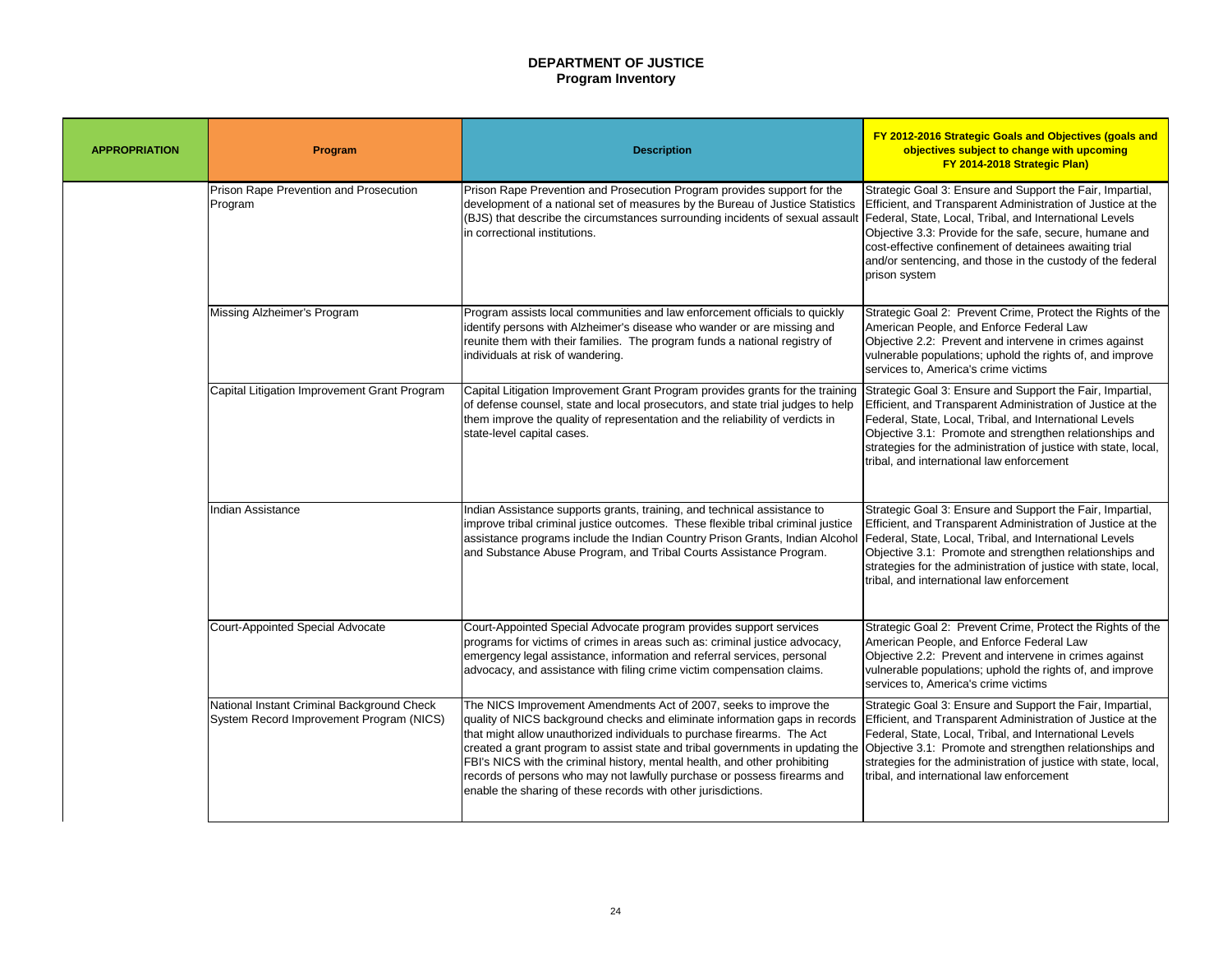# **DEPARTMENT OF JUSTICE Program Inventory**

Strategic Goal 3: Ensure and Support the Fair, Impartial, Efficient, and Transparent Administration of Justice at the Federal, State, Local, Tribal, and International Levels Objective 3.1: Promote and strengthen relationships and strategies for the administration of justice with state, local, tribal, and international law enforcement

| <b>APPROPRIATION</b> | <b>Program</b>                                                               | <b>Description</b>                                                                                                                                                                                                                                                                                                                                                                                                                                                                                                                                                                                                                                                                                                                                                                                                                                                                                                                                       |
|----------------------|------------------------------------------------------------------------------|----------------------------------------------------------------------------------------------------------------------------------------------------------------------------------------------------------------------------------------------------------------------------------------------------------------------------------------------------------------------------------------------------------------------------------------------------------------------------------------------------------------------------------------------------------------------------------------------------------------------------------------------------------------------------------------------------------------------------------------------------------------------------------------------------------------------------------------------------------------------------------------------------------------------------------------------------------|
|                      | National Criminal History Improvement Program<br>(NCHIP)                     | NCHIP helps states and tribal governments improve the quality, timeliness,<br>and immediate accessibility of criminal history and related records for use by<br>federal, state, and local law enforcement. These records play a vital role in<br>supporting criminal investigations, background checks related to employment<br>or firearms purchases, and the identification of persons subject to protective<br>orders or wanted, arrested, or convicted for stalking and/or domestic violence.<br>The grants and technical assistance provided help states to improve the<br>quality and availability of these records.                                                                                                                                                                                                                                                                                                                               |
|                      | <b>S&amp;L Gun Crime Prosecution Assist/Gun</b><br><b>Violence Reduction</b> | The Violent Gang and Gun Crime Reduction Program provides grants,<br>training, and technical assistance to the nation's federal judicial districts to<br>support the work of Project Safe Neighborhoods (PSN) task forces. PSN is<br>designed to create safer neighborhoods through a sustained reduction in<br>crime associated with gang and gun violence. The U.S. Attorney is<br>responsible for establishing a collaborative PSN task force of federal, state<br>and local law enforcement and other community members to implement gang<br>and gun crime enforcement, intervention, and prevention initiatives within the<br>district. A key component of PSN is the new requirement to develop strong<br>partnerships with research entities to use local data to identify the gun and<br>gang problems specific to its community, and to develop innovative,<br>comprehensive, data-driven approaches and strategies to reduce such<br>violence. |
|                      | <b>Second Chance/Prisoner Reentry</b>                                        | The Second Chance/Prisoner Reentry Program authorizes grants to<br>government agencies and nonprofit groups to provide employment<br>assistance, substance abuse treatment, housing, family programming,<br>Imentoring, victim support, and other services that can help reduce re-<br>offending and violations of probation and parole.                                                                                                                                                                                                                                                                                                                                                                                                                                                                                                                                                                                                                 |
|                      | <b>DNA</b> Initiative                                                        | The DNA Related and Forensic Programs and Activities initiative is a<br>comprehensive strategy to maximize the use of DNA and other forensic<br> technology in the criminal justice system. DNA technology is increasingly vital  <br>to ensuring accuracy and fairness in the criminal justice system. It can be<br>used to speed the prosecution of the guilty, while protecting the innocent from<br>wrongful prosecution and exonerating those wrongfully convicted of a crime.                                                                                                                                                                                                                                                                                                                                                                                                                                                                      |

Strategic Goal 2: Prevent Crime, Protect the Rights of the American People, and Enforce Federal Law Objective 2.1: Combat the threat, incidence, and prevalence of violent crime

Strategic Goal 3: Ensure and Support the Fair, Impartial, Efficient, and Transparent Administration of Justice at the Federal, State, Local, Tribal, and International Levels Objective 3.3: Provide for the safe, secure, humane and cost-effective confinement of detainees awaiting trial and/or sentencing, and those in the custody of the federal prison system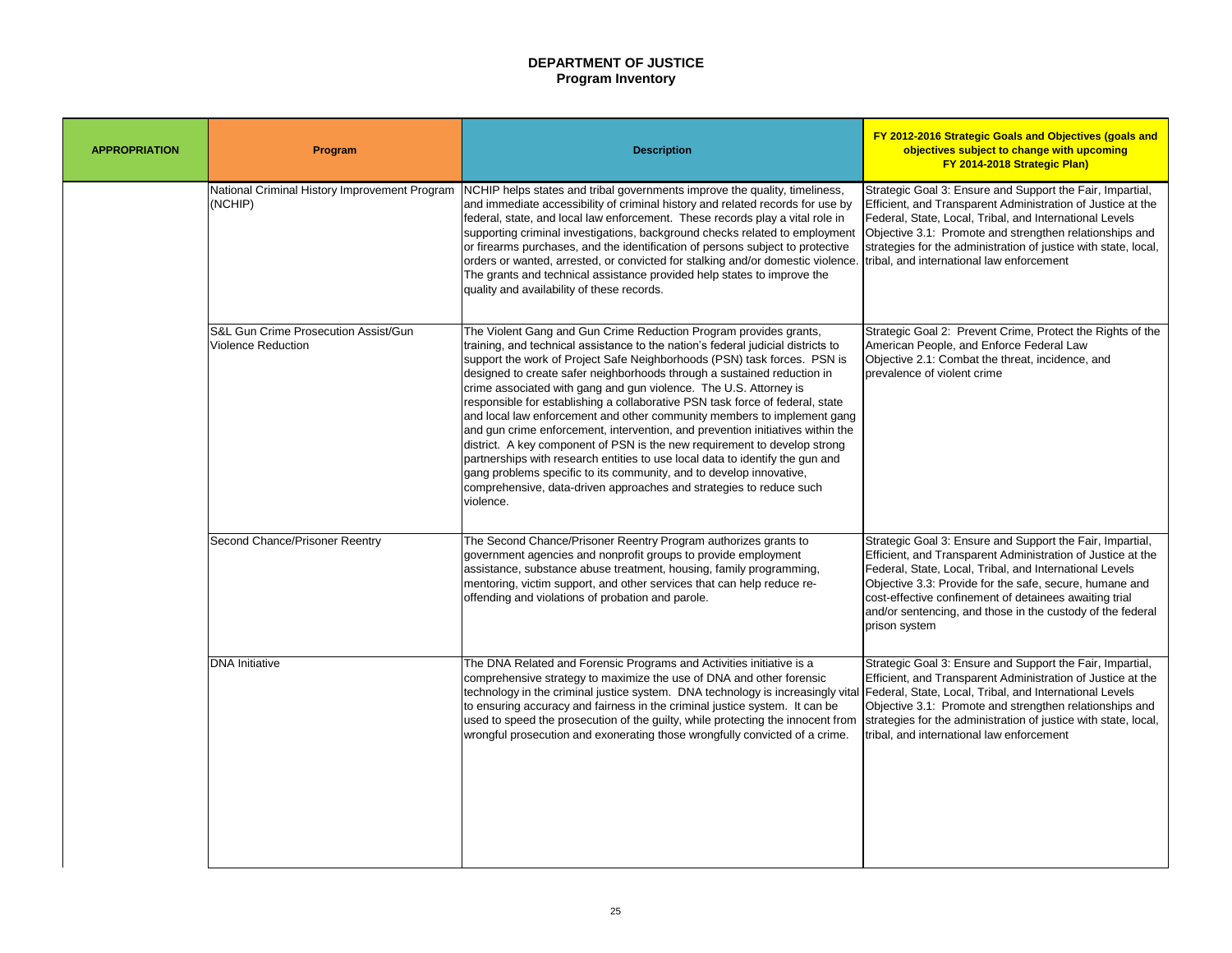# **DEPARTMENT OF JUSTICE Program Inventory**

Strategic Goal 2: Prevent Crime, Protect the Rights of the American People, and Enforce Federal Law Objective 2.2: Prevent and intervene in crimes against vulnerable populations; uphold the rights of, and improve services to, America's crime victims

Strategic Goal 3: Ensure and Support the Fair, Impartial, Efficient, and Transparent Administration of Justice at the Federal, State, Local, Tribal, and International Levels Objective 3.1: Promote and strengthen relationships and strategies for the administration of justice with state, local, tribal, and international law enforcement

| <b>APPROPRIATION</b> | <b>Program</b>                                    | <b>Description</b>                                                                                                                                                                                                                                                                                                                                                                                                                                                                                                                                                                                                                |
|----------------------|---------------------------------------------------|-----------------------------------------------------------------------------------------------------------------------------------------------------------------------------------------------------------------------------------------------------------------------------------------------------------------------------------------------------------------------------------------------------------------------------------------------------------------------------------------------------------------------------------------------------------------------------------------------------------------------------------|
|                      | <b>Children Exposed to Violence</b>               | The Children Exposed to Violence Program advances effective practices at<br>the state, local, and tribal levels and increases knowledge and understanding<br>of the issue, leading to better, more coordinated and comprehensive policy<br>responses. The program is jointly managed and administered by DOJ and<br>HHS. This initiative aims to prevent children's exposure to violence as victims<br>and witnesses, mitigate the negative effects experienced by children exposed<br>to violence, and develop knowledge about and increase awareness of this<br>issue.                                                          |
|                      | John R. Justice Student Loan Repayment<br>Program | This program provides loan repayment assistance for state and federal public<br>defenders and state prosecutors who agree to remain employed as public<br>defenders and prosecutors for at least three years.                                                                                                                                                                                                                                                                                                                                                                                                                     |
|                      | <b>Coverdell Forensic Science Grants</b>          | This program awards grants to states and local government to help improve<br>the quality and timeliness of forensic science and medical examiner services.                                                                                                                                                                                                                                                                                                                                                                                                                                                                        |
|                      | National Sex Offender Public Website              | The National Sex Offender Public Website includes an advanced search tool<br>that allows a user to submit a single national query to obtain information about<br>sex offenders; a list of public registry websites by state, territory, and tribe;<br>and information on sexual abuse education and prevention.                                                                                                                                                                                                                                                                                                                   |
|                      | Adam Walsh Act Implementation                     | Implementation of the Adam Walsh Act focuses on supporting the efforts of<br>the 50 states, the District of Columbia, five U.S. principal territories, and<br>eligible tribal nations to implement the provisions of the Sex Offender<br>Registration and Notification Act (SORNA) and on the identification,<br>promotion, and support of the use of best practices in the field of sex offender<br>management. SORNA establishes a comprehensive set of minimum<br>standards for sex offender registration and notification and seeks to protect<br>children and other members of the public from sexual abuse or exploitation. |

Strategic Goal 3: Ensure and Support the Fair, Impartial, Efficient, and Transparent Administration of Justice at the Federal, State, Local, Tribal, and International Levels Objective 3.1: Promote and strengthen relationships and strategies for the administration of justice with state, local, tribal, and international law enforcement

Strategic Goal 2: Prevent Crime, Protect the Rights of the American People, and Enforce Federal Law Objective 2.2: Prevent and intervene in crimes against vulnerable populations; uphold the rights of, and improve services to, America's crime victims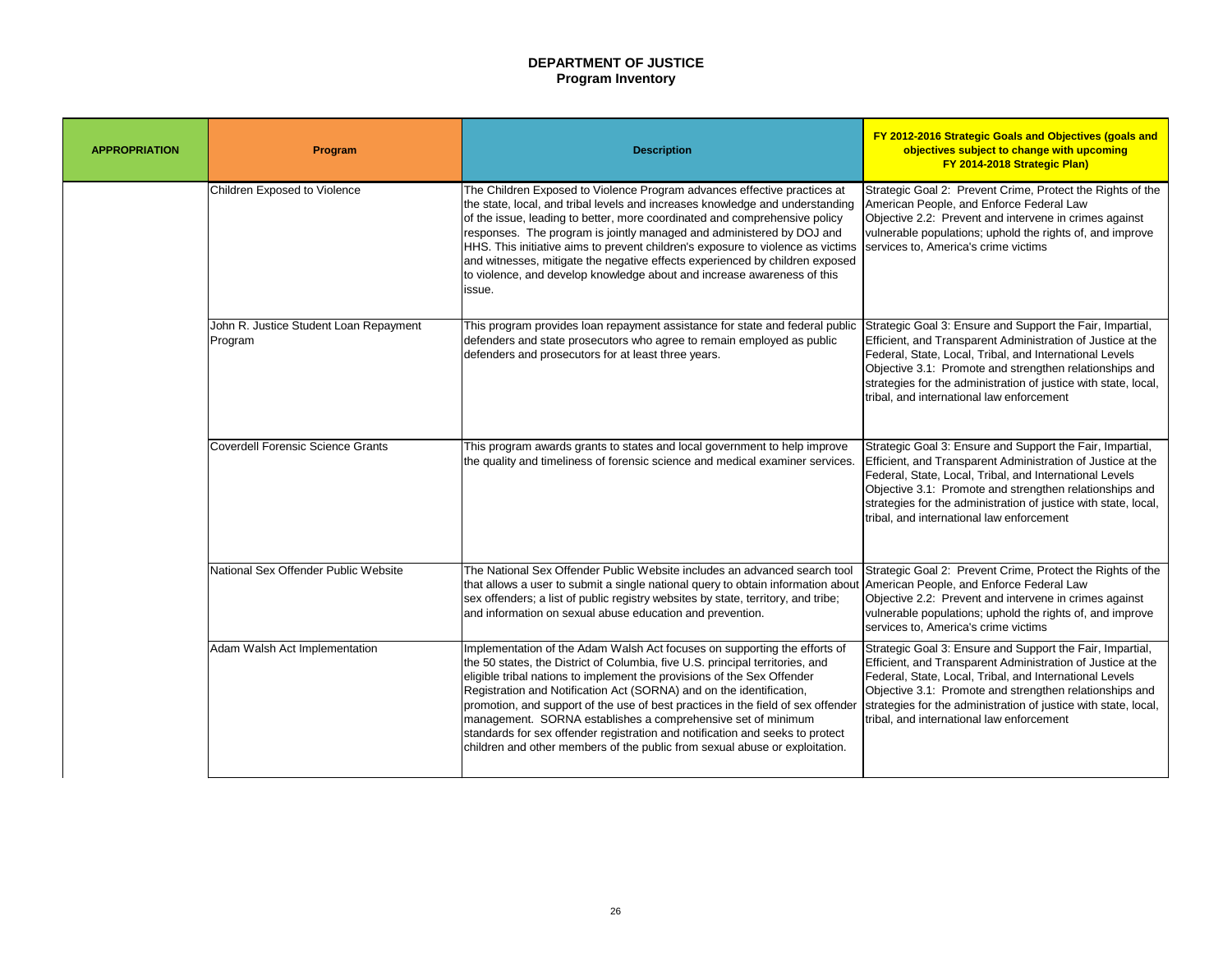# **DEPARTMENT OF JUSTICE Program Inventory**

Strategic Goal 2: Prevent Crime, Protect the Rights of the American People, and Enforce Federal Law Objective 2.1: Combat the threat, incidence, and prevalence of violent crime

| <b>APPROPRIATION</b>       | <b>Program</b>                                                                                    | <b>Description</b>                                                                                                                                                                                                                                                                                                                                                                                                                                                                                                                                                                                                                                                                                                                              | <b>FY 2012-2016 Strategic Goals</b><br>objectives subject to cha<br>FY 2014-2018 Str                                                                                                                                          |  |
|----------------------------|---------------------------------------------------------------------------------------------------|-------------------------------------------------------------------------------------------------------------------------------------------------------------------------------------------------------------------------------------------------------------------------------------------------------------------------------------------------------------------------------------------------------------------------------------------------------------------------------------------------------------------------------------------------------------------------------------------------------------------------------------------------------------------------------------------------------------------------------------------------|-------------------------------------------------------------------------------------------------------------------------------------------------------------------------------------------------------------------------------|--|
|                            | Byrne Criminal Justice Innovation Program                                                         | The Byrne Criminal Justice Innovation Program is a community-based<br>strategy that aims to prevent and control violent crime, drug abuse and gang<br>activity in designated high crime neighborhoods by providing funding to<br>support partnerships between law enforcement agencies and community-<br>based organizations that balance targeted enforcement with prevention,<br>intervention, and neighborhood restoration services. Building upon the<br>successes of OJP's Weed and Seed strategy, the program will model place-<br>and evidence-based collaborative strategies for improving public safety,<br>revitalizing neighborhoods, and forging partnerships with stakeholders at the<br>federal, state, local, and tribal levels. | Strategic Goal 2: Prevent Crime<br>American People, and Enforce I<br>Objective 2.1: Combat the threa<br>prevalence of violent crime                                                                                           |  |
|                            | <b>Consolidated Cybercrime and Economic</b><br>Crime/Intellectual Property Enforcement<br>Program | This program is designed to build the capacity of state and local criminal<br>justice systems to address criminal Intellectual Property (IP) enforcement<br>through increased prosecution, prevention, training, and technical assistance<br>availability. The IP Enforcement Program covers expenses related to<br>performing criminal enforcement operations; educating the public and law<br>enforcement professionals about IP crime to prevent, deter, and identify<br>criminal violations of IP laws; establishing task forces to conduct<br>investigations, forensic analyses, and prosecutions; and acquiring equipment<br>to conduct investigations and forensic analysis of evidence.                                                 | Strategic Goal 2: Prevent Crime<br>American People, and Enforce I<br>Objective 2.4: Combat corruption<br>international organized crime                                                                                        |  |
| Office of Justice Program  | <b>Total Budget Authority (in millions of dollars)</b>                                            |                                                                                                                                                                                                                                                                                                                                                                                                                                                                                                                                                                                                                                                                                                                                                 |                                                                                                                                                                                                                               |  |
| (OJP)<br>Juvenile Justice) | FY 2012 (Enacted)                                                                                 | FY 2013 Enacted<br>(w/ Rescissions, Supplemental, and Sequester)                                                                                                                                                                                                                                                                                                                                                                                                                                                                                                                                                                                                                                                                                | FY 2014 Preside                                                                                                                                                                                                               |  |
|                            | \$263                                                                                             | \$253                                                                                                                                                                                                                                                                                                                                                                                                                                                                                                                                                                                                                                                                                                                                           | \$325                                                                                                                                                                                                                         |  |
|                            | Part B: Formula Grants                                                                            | Part B: Formula Grants support state, local, and tribal efforts to develop and<br>implement comprehensive state juvenile justice plans.                                                                                                                                                                                                                                                                                                                                                                                                                                                                                                                                                                                                         | Strategic Goal 3: Ensure and Su<br><b>Efficient, and Transparent Admi</b><br>Federal, State, Local, Tribal, and<br>Objective 3.1: Promote and stre<br>strategies for the administration<br>tribal, and international law enfo |  |
|                            | Youth Mentoring*                                                                                  | The Youth Mentoring Program supports mentoring for youth at risk of<br>educational failure, dropping out of school, or involvement in delinquent<br>activities, including gangs.                                                                                                                                                                                                                                                                                                                                                                                                                                                                                                                                                                | Strategic Goal 3: Ensure and Su<br>Efficient, and Transparent Admi<br>Federal, State, Local, Tribal, an<br>Objective 3.1: Promote and stre<br>strategies for the administration<br>tribal, and international law enfo         |  |

Strategic Goal 2: Prevent Crime, Protect the Rights of the American People, and Enforce Federal Law Objective 2.4: Combat corruption, economic crimes, and international organized crime

### **FY 2014 President's Budget**

Strategic Goal 3: Ensure and Support the Fair, Impartial, Efficient, and Transparent Administration of Justice at the Federal, State, Local, Tribal, and International Levels Objective 3.1: Promote and strengthen relationships and strategies for the administration of justice with state, local, tribal, and international law enforcement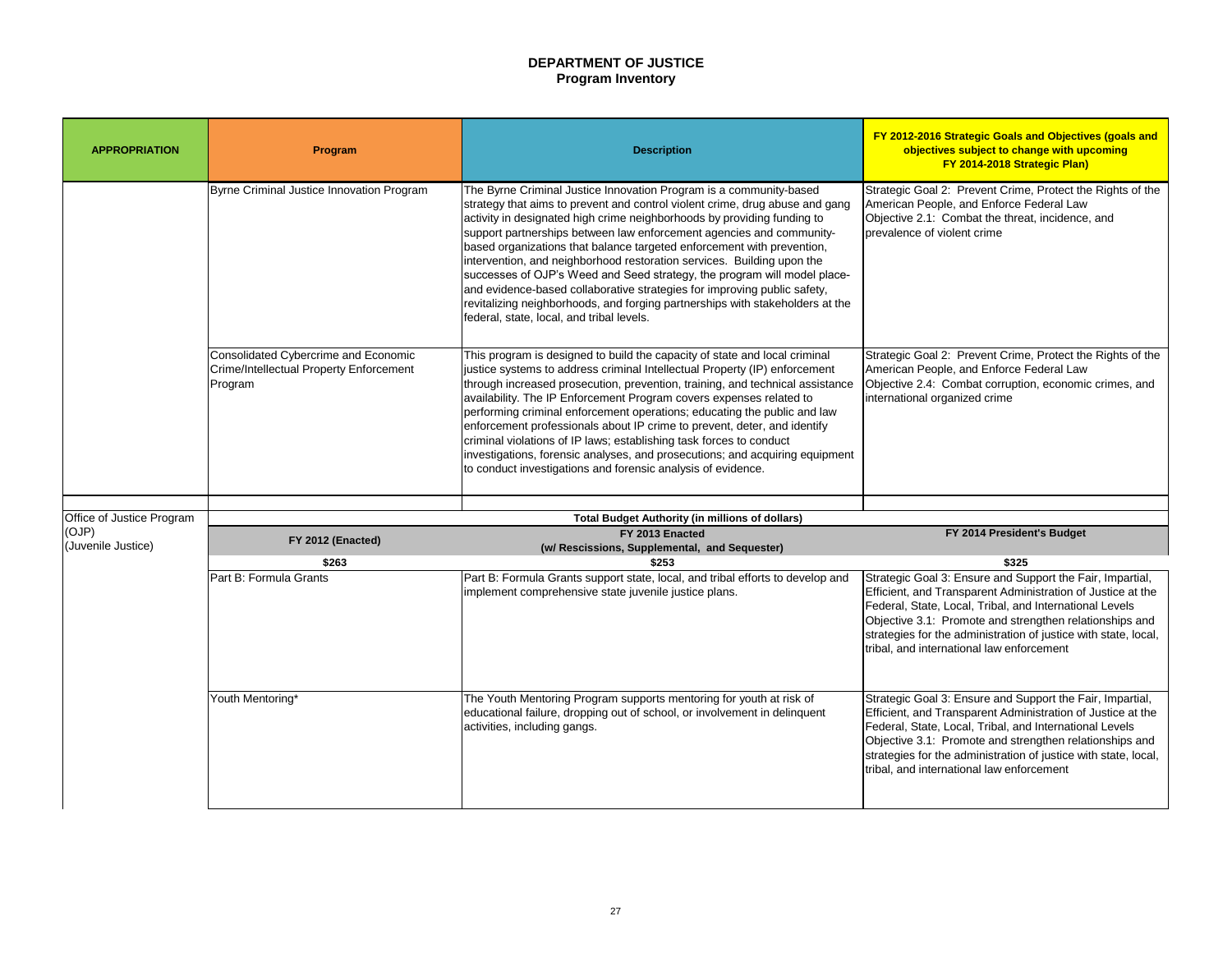# **DEPARTMENT OF JUSTICE Program Inventory**

Strategic Goal 3: Ensure and Support the Fair, Impartial, Efficient, and Transparent Administration of Justice at the Federal, State, Local, Tribal, and International Levels Objective 3.1: Promote and strengthen relationships and strategies for the administration of justice with state, local, tribal, and international law enforcement

Strategic Goal 2: Prevent Crime, Protect the Rights of the American People, and Enforce Federal Law Objective 2.1: Combat the threat, incidence, and prevalence of violent crime

Strategic Goal 2: Prevent Crime, Protect the Rights of the American People, and Enforce Federal Law Objective 2.1: Combat the threat, incidence, and prevalence of violent crime

| <b>APPROPRIATION</b> | Program                                                                                                     | <b>Description</b>                                                                                                                                                                                                                                                                                                                                                                                                                                                                                                                                                                                                                                               |
|----------------------|-------------------------------------------------------------------------------------------------------------|------------------------------------------------------------------------------------------------------------------------------------------------------------------------------------------------------------------------------------------------------------------------------------------------------------------------------------------------------------------------------------------------------------------------------------------------------------------------------------------------------------------------------------------------------------------------------------------------------------------------------------------------------------------|
|                      | Title V: Local Delinquency Prevention Incentive<br>Grants                                                   | Local Delinquency Prevention Incentive Grants provide awards through state<br>advisory groups to units of local government for a broad range of delinquency<br>prevention programs and activities to benefit youth who are at risk of having<br>contact with the juvenile justice system.                                                                                                                                                                                                                                                                                                                                                                        |
|                      | National Forum on Youth Violence Prevention                                                                 | The National Forum on Youth Violence Prevention Forum enables cities to<br>develop or enhance effective comprehensive plans to prevent youth and gang<br>violence in their cities, using multi-disciplinary partnerships, balanced<br>approaches and data-driven strategies.                                                                                                                                                                                                                                                                                                                                                                                     |
|                      | <b>Community-Based Violence Prevention</b><br>Initiatives                                                   | Community-Based Violence Prevention Initiatives incorporate best practices<br>from the violence reduction work of several cities and public health research<br>of the last several decades. Public health approaches rely on public<br>education to change attitudes and behaviors toward violence, outreach that<br>employs individuals recruited from the target population, community<br>involvement, and evaluation to monitor strategies implemented. Involvement<br>of community partners with federal, state, and local authorities to analyze<br>crime data, develop strategies, and implement targeted approaches to<br>violence reduction is critical. |
|                      | <b>Child Abuse Training for Judicial Personnel</b>                                                          | The Child Abuse Training Program provides judicial, legal, and social service<br>professionals with training and technical assistance to meet the challenges<br>facing juvenile and family courts, such as the handling of child abuse, neglect,<br>and related cases.                                                                                                                                                                                                                                                                                                                                                                                           |
|                      | Victim of Crimes Act of 1984 (VOCA) -<br>Improving the Investigation & Prosecution Of<br><b>Child Abuse</b> | This program provides training and technical assistance to professionals<br>involved in investigating, prosecuting, and treating child abuse. The program<br>also supports the development of Children's Advocacy Centers and/or multi-<br>disciplinary teams designed to prevent the inadvertent revictimization of an<br>abused child by the justice and social service systems in their efforts to<br>protect the child.                                                                                                                                                                                                                                      |
|                      | Juvenile Accountability Block Grant Program<br>(JABG)                                                       | JABG supports a variety of accountability-based programs. The basic<br>premise is that both the juvenile offender and the juvenile justice system are<br>held accountable. For the juvenile offender, accountability means an<br>assurance of facing individualized consequences through which the juvenile<br>offender is made aware of and held responsible for the loss, damage, or injury<br>that the victim experiences.                                                                                                                                                                                                                                    |
|                      | Missing and Exploited Children's Program<br>(MECP)                                                          | MECP is the primary vehicle for building an infrastructure to support the<br>national effort to prevent the abduction and exploitation of our nation's<br>children.                                                                                                                                                                                                                                                                                                                                                                                                                                                                                              |

Strategic Goal 2: Prevent Crime, Protect the Rights of the American People, and Enforce Federal Law Objective 2.2: Prevent and intervene in crimes against vulnerable populations; uphold the rights of, and improve services to, America's crime victims

Strategic Goal 2: Prevent Crime, Protect the Rights of the American People, and Enforce Federal Law Objective 2.2: Prevent and intervene in crimes against vulnerable populations; uphold the rights of, and improve services to, America's crime victims

Strategic Goal 2: Prevent Crime, Protect the Rights of the American People, and Enforce Federal Law Objective 2.1: Combat the threat, incidence, and prevalence of violent crime

Strategic Goal 2: Prevent Crime, Protect the Rights of the American People, and Enforce Federal Law Objective 2.2: Prevent and intervene in crimes against vulnerable populations; uphold the rights of, and improve services to, America's crime victims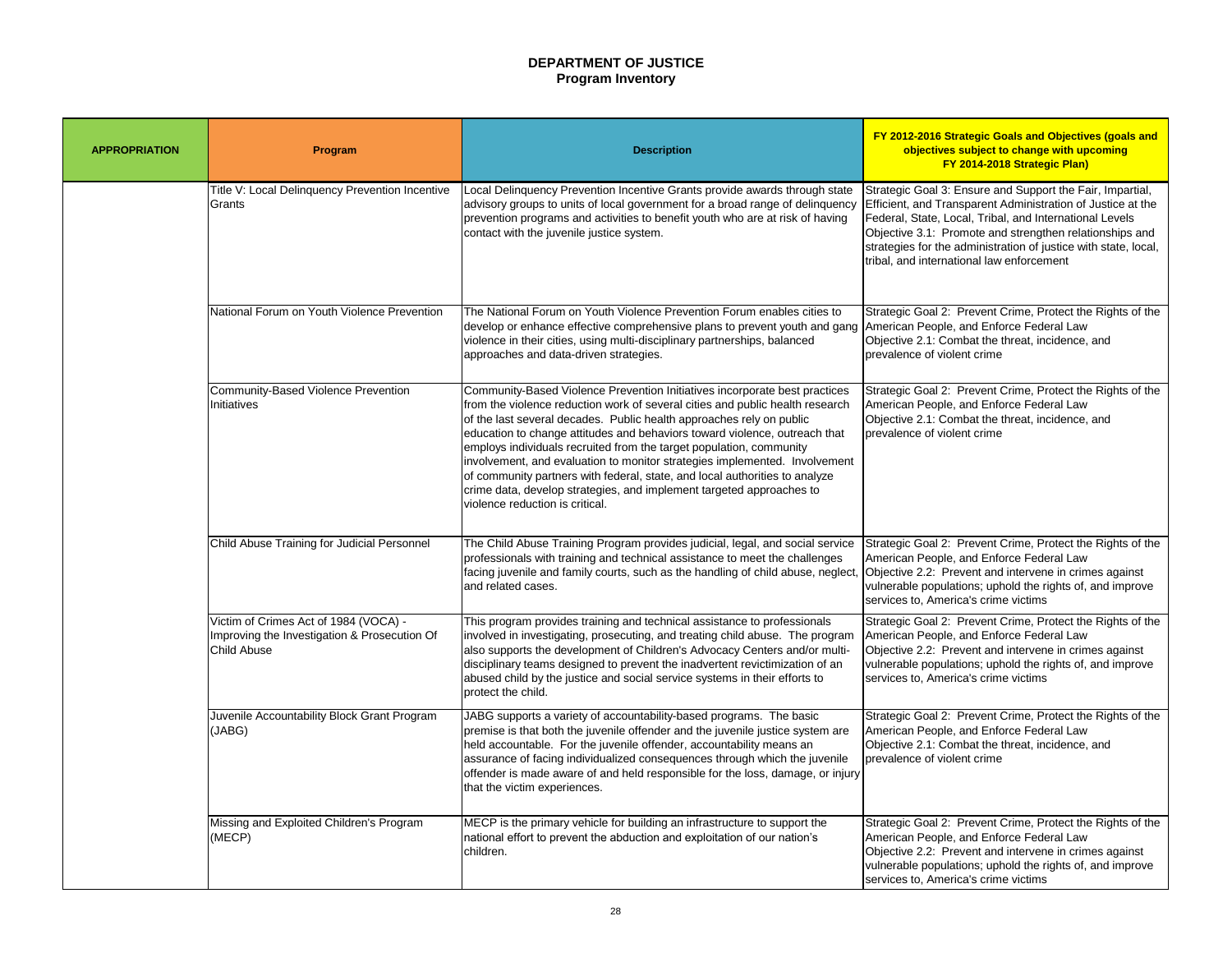# **DEPARTMENT OF JUSTICE Program Inventory**

# **FY 2014 President's Budget**

Strategic Goal 2: Prevent Crime, Protect the Rights of the American People, and Enforce Federal Law Objective 2.2: Prevent and intervene in crimes against vulnerable populations; uphold the rights of, and improve services to, America's crime victims

### **FY 2014 President's Budget**

| <b>APPROPRIATION</b>                                  | Program                                                                                      | <b>Description</b>                                                                                                                                                                                                                                                                                                                                                                                                                                                                                                                                                                                                                                                                                                            | FY 2012-2016 Strategic Goals<br>objectives subject to cha<br>FY 2014-2018 Str                                                                                                                                                 |  |
|-------------------------------------------------------|----------------------------------------------------------------------------------------------|-------------------------------------------------------------------------------------------------------------------------------------------------------------------------------------------------------------------------------------------------------------------------------------------------------------------------------------------------------------------------------------------------------------------------------------------------------------------------------------------------------------------------------------------------------------------------------------------------------------------------------------------------------------------------------------------------------------------------------|-------------------------------------------------------------------------------------------------------------------------------------------------------------------------------------------------------------------------------|--|
| Office of Justice Program                             |                                                                                              | <b>Total Budget Authority (in millions of dollars)</b>                                                                                                                                                                                                                                                                                                                                                                                                                                                                                                                                                                                                                                                                        |                                                                                                                                                                                                                               |  |
| (OJP)                                                 | FY 2012 (Enacted)                                                                            | FY 2013 Enacted                                                                                                                                                                                                                                                                                                                                                                                                                                                                                                                                                                                                                                                                                                               | FY 2014 Preside                                                                                                                                                                                                               |  |
| (Public Safety Officers'                              |                                                                                              | (w/ Rescissions, Supplemental, and Sequester)                                                                                                                                                                                                                                                                                                                                                                                                                                                                                                                                                                                                                                                                                 |                                                                                                                                                                                                                               |  |
| Benefits Program) (PSOB)<br>(Admin)                   | \$16<br>Administrative Expenses                                                              | \$16<br>PSOB provides benefits to public safety officers who are killed or permanently Strategic Goal 2: Prevent Crime<br>or totally disabled in the line of duty and to the families and survivors of those<br>officers. This program represents a unique partnership DOJ; state and local<br>public safety agencies; and national organizations. In addition to<br>administering payment of benefits authorized by 42 U.S.C. 3796 as amended, Services to, America's crime vic<br>DOJ works closely with national law enforcement and first responder groups<br>to educate public safety agencies about the initiative and offer support to<br>families and colleagues of fallen law enforcement officers and firefighters. | \$16<br>American People, and Enforce I<br>Objective 2.2: Prevent and inter<br>vulnerable populations; uphold t                                                                                                                |  |
|                                                       |                                                                                              |                                                                                                                                                                                                                                                                                                                                                                                                                                                                                                                                                                                                                                                                                                                               |                                                                                                                                                                                                                               |  |
| <b>Community Oriented</b><br>Policing Services (COPS) | <b>Total Budget Authority (in millions of dollars)</b><br>FY 2014 Preside<br>FY 2013 Enacted |                                                                                                                                                                                                                                                                                                                                                                                                                                                                                                                                                                                                                                                                                                                               |                                                                                                                                                                                                                               |  |
|                                                       | FY 2012 (Enacted)                                                                            | (w/ Rescissions, Supplemental, and Sequester)                                                                                                                                                                                                                                                                                                                                                                                                                                                                                                                                                                                                                                                                                 |                                                                                                                                                                                                                               |  |
|                                                       | \$175                                                                                        | \$198                                                                                                                                                                                                                                                                                                                                                                                                                                                                                                                                                                                                                                                                                                                         | \$426                                                                                                                                                                                                                         |  |
|                                                       | <b>Tribal Law Enforcement</b>                                                                | Tribal Law Enforcement provides funding for law enforcement expenses,<br>including hiring and training new community policing officers; training the<br>existing force; and purchasing new equipment, technology, and vehicles.                                                                                                                                                                                                                                                                                                                                                                                                                                                                                               | Strategic Goal 3: Ensure and Su<br><b>Efficient, and Transparent Admi</b><br>Federal, State, Local, Tribal, and<br>Objective 3.1: Promote and stre<br>strategies for the administration<br>tribal, and international law enfo |  |
|                                                       | Methamphetamine Enforcement and Cleanup                                                      | The Methamphetamine Enforcement and Cleanup Program grants assist<br>state, local, and tribal law enforcement agencies in combating<br>methamphetamine production and distribution, targeting drug 'hot spots,' and<br>removing and disposing of hazardous materials at clandestine<br>methamphetamine labs.                                                                                                                                                                                                                                                                                                                                                                                                                  | Strategic Goal 3: Ensure and Su<br><b>Efficient, and Transparent Admi</b><br>Federal, State, Local, Tribal, and<br>Objective 3.1: Promote and stre<br>strategies for the administration<br>tribal, and international law enfo |  |
|                                                       | COPS Hiring Program                                                                          | The COPS Hiring Program increases the number of community policing<br>officers on the streets of America by providing funds for the entry-level salary<br>and benefits of each newly hired or rehired officer position over 3 years.                                                                                                                                                                                                                                                                                                                                                                                                                                                                                          | Strategic Goal 3: Ensure and Su<br><b>Efficient, and Transparent Admi</b><br>Federal, State, Local, Tribal, an<br>Objective 3.1: Promote and stre<br>strategies for the administration<br>tribal, and international law enfo  |  |

Strategic Goal 3: Ensure and Support the Fair, Impartial, Efficient, and Transparent Administration of Justice at the Federal, State, Local, Tribal, and International Levels Objective 3.1: Promote and strengthen relationships and strategies for the administration of justice with state, local, tribal, and international law enforcement

Strategic Goal 3: Ensure and Support the Fair, Impartial, Efficient, and Transparent Administration of Justice at the Federal, State, Local, Tribal, and International Levels Objective 3.1: Promote and strengthen relationships and strategies for the administration of justice with state, local, tribal, and international law enforcement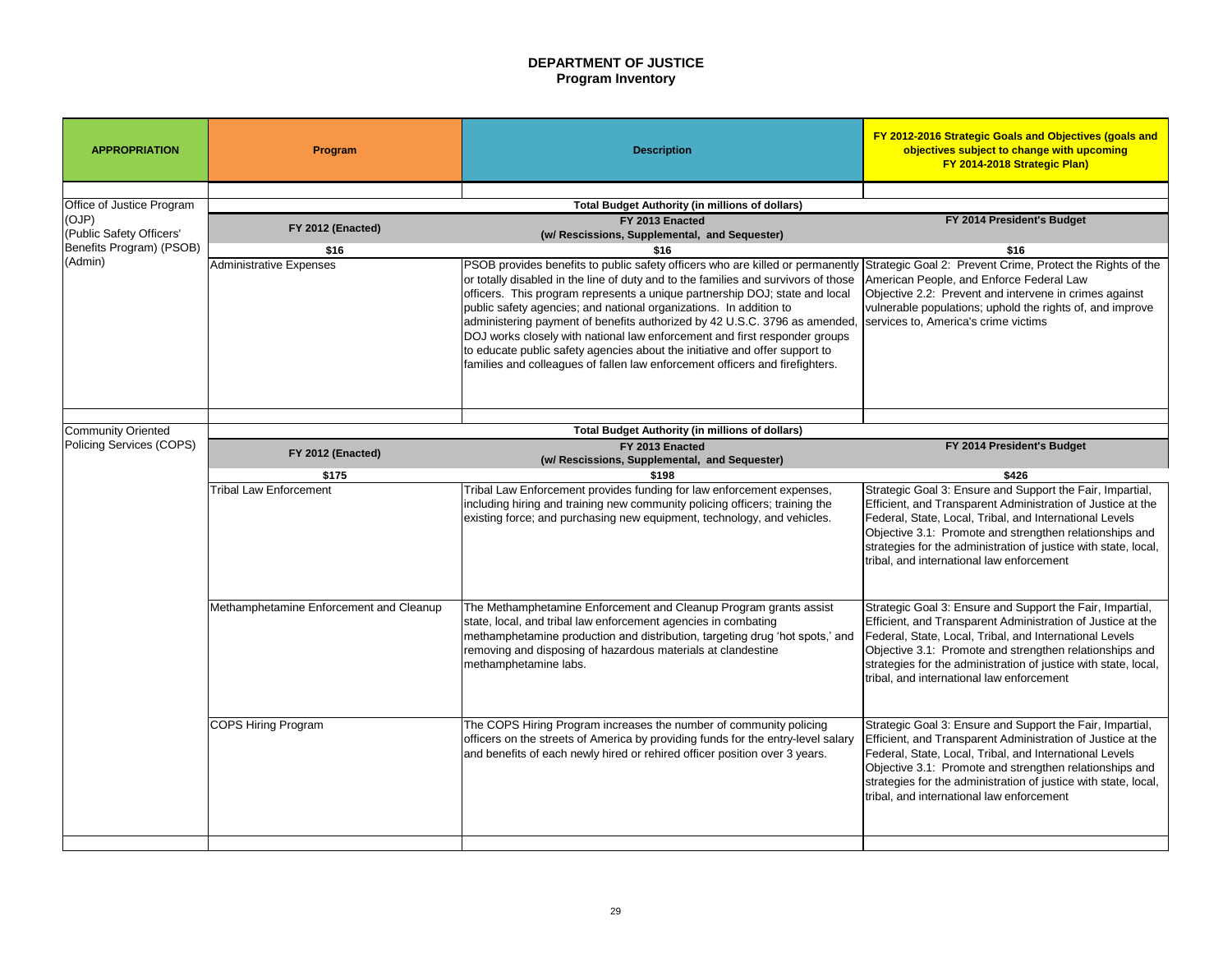# **FY 2012-2016 Strategic Goals and Objectives (goals and**

# **DEPARTMENT OF JUSTICE Program Inventory**

| <b>APPROPRIATION</b>              | Program                                                      | <b>Description</b>                                                                                                                                                                                                                                                                                                                                                                                                                                                                                                                                                                                                                                                                                                                                                                                                                                                          | FY 2012-2016 Strategic Goals and Objectives (goals and<br>objectives subject to change with upcoming<br>FY 2014-2018 Strategic Plan)                                                                                                                                                                                                                                                                                                                                                                                                                                                                                                    |
|-----------------------------------|--------------------------------------------------------------|-----------------------------------------------------------------------------------------------------------------------------------------------------------------------------------------------------------------------------------------------------------------------------------------------------------------------------------------------------------------------------------------------------------------------------------------------------------------------------------------------------------------------------------------------------------------------------------------------------------------------------------------------------------------------------------------------------------------------------------------------------------------------------------------------------------------------------------------------------------------------------|-----------------------------------------------------------------------------------------------------------------------------------------------------------------------------------------------------------------------------------------------------------------------------------------------------------------------------------------------------------------------------------------------------------------------------------------------------------------------------------------------------------------------------------------------------------------------------------------------------------------------------------------|
| <b>Office on Violence Against</b> |                                                              | <b>Total Budget Authority (in millions of dollars)</b>                                                                                                                                                                                                                                                                                                                                                                                                                                                                                                                                                                                                                                                                                                                                                                                                                      |                                                                                                                                                                                                                                                                                                                                                                                                                                                                                                                                                                                                                                         |
| Women (OVW)                       | FY 2012 (Enacted)                                            | FY 2013 Enacted<br>(w/ Rescissions, Supplemental, and Sequester)                                                                                                                                                                                                                                                                                                                                                                                                                                                                                                                                                                                                                                                                                                                                                                                                            | FY 2014 President's Budget                                                                                                                                                                                                                                                                                                                                                                                                                                                                                                                                                                                                              |
|                                   | \$398<br>Grants to Combat Violence Against Women<br>  (STOP) | \$376<br>The STOP Program promotes a coordinated, multidisciplinary approach to<br>enhancing advocacy and improving the criminal justice system's response to<br>violent crimes against women. It encourages the development and<br>improvement of effective law enforcement and prosecution strategies to<br>address violent crimes against women and the development and improvement services to, America's crime victims<br>of advocacy and services in cases involving violent crimes against women.                                                                                                                                                                                                                                                                                                                                                                    | \$406<br>Strategic Goal 2: Prevent Crime, Protect the Rights of the<br>American People, and Enforce Federal Law<br>Objective 2.2: Prevent and intervene in crimes against<br>vulnerable populations; uphold the rights of, and improve<br>Strategic Goal 3: Ensure and Support the Fair, Impartial,<br>Efficient, and Transparent Administration of Justice at the<br>Federal, State, Local, Tribal, and International Levels<br>Objective 3.1: Promote and strengthen relationships and<br>strategies for the administration of justice with state, local,<br>tribal, and international law enforcement                                |
|                                   | Research and Evaluation Violence Against<br>Women (NIJ)      | The Violence Against Women Research and Evaluation Program promotes<br>the safety of women and family members, and strives to increase the<br>efficiency and effectiveness of the criminal justice system's response to these<br>crimes. Grants are provided to researchers to study the causes and<br>correlations of violence against women. In addition, it creates partnerships<br>with federal agencies to promote collaborative research, conduct field tests of<br>new approaches to combating violence against women, and evaluate the<br>effectiveness of those initiatives.                                                                                                                                                                                                                                                                                       | Strategic Goal 2: Prevent Crime, Protect the Rights of the<br>American People, and Enforce Federal Law<br>Objective 2.2: Prevent and intervene in crimes against<br>vulnerable populations; uphold the rights of, and improve<br>services to, America's crime victims<br>Strategic Goal 3: Ensure and Support the Fair, Impartial,<br>Efficient, and Transparent Administration of Justice at the<br>Federal, State, Local, Tribal, and International Levels<br>Objective 3.1: Promote and strengthen relationships and<br>strategies for the administration of justice with state, local,<br>tribal, and international law enforcement |
|                                   | <b>Transitional Housing</b>                                  | The Transitional Housing Assistance Program focuses on a holistic, victim-<br>centered approach to transitional housing services that move individuals into<br>permanent housing. Grants support programs that provide assistance to<br>victims of domestic violence, dating violence, sexual assault, and stalking who vulnerable populations; uphold the rights of, and improve<br>are in need of transitional housing, short-term housing assistance, and related Services to, America's crime victims<br>support services. Program grantees may offer individualized services such as<br>counseling, support groups, safety planning, and advocacy services as well as Strategic Goal 3: Ensure and Support the Fair, Impartial,<br>practical services including licensed child care, employment services,<br>transportation vouchers, and referrals to other agencies. | Strategic Goal 2: Prevent Crime, Protect the Rights of the<br>American People, and Enforce Federal Law<br>Objective 2.2: Prevent and intervene in crimes against<br>Efficient, and Transparent Administration of Justice at the<br>Federal, State, Local, Tribal, and International Levels<br>Objective 3.1: Promote and strengthen relationships and<br>strategies for the administration of justice with state, local,<br>tribal, and international law enforcement                                                                                                                                                                   |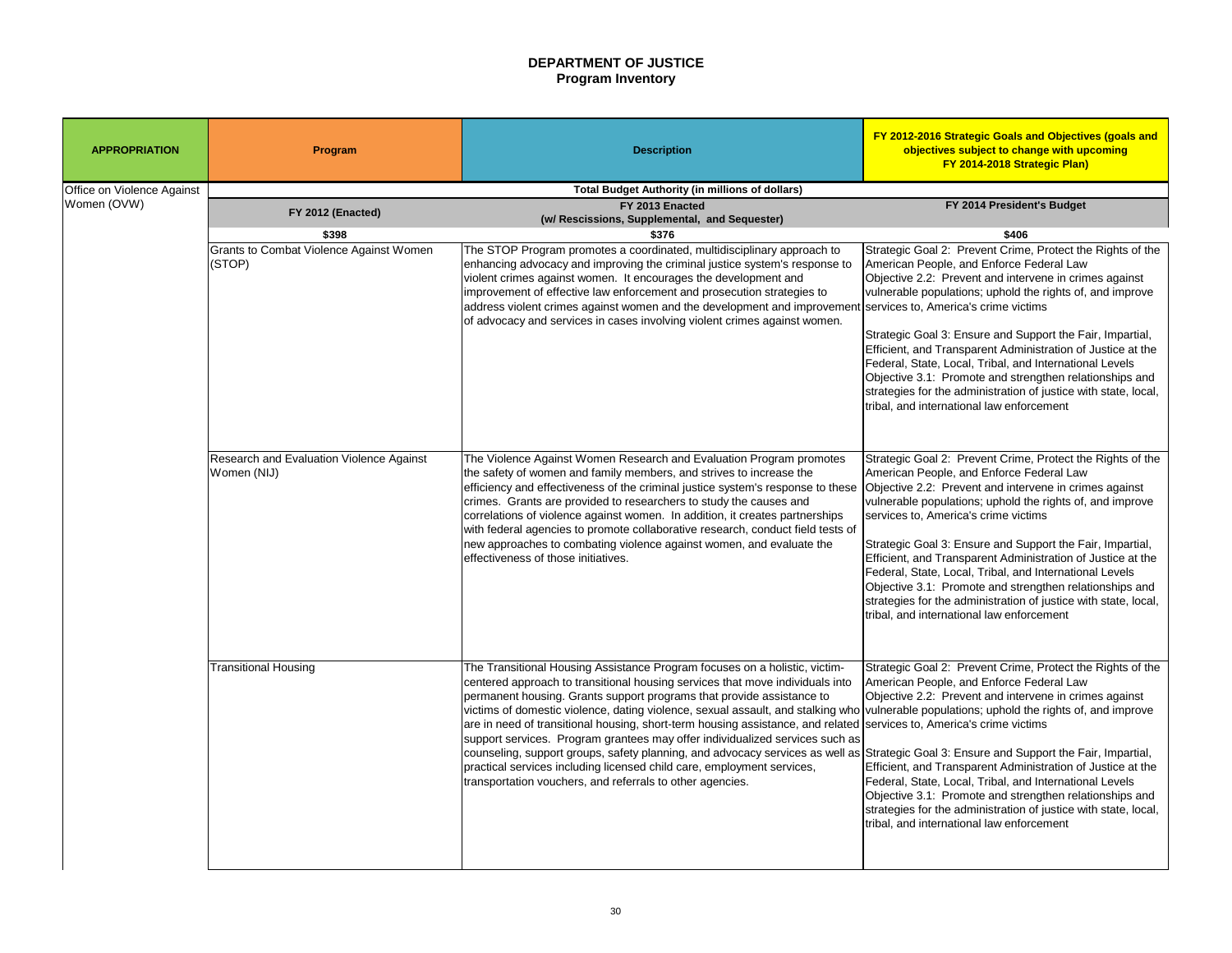# **DEPARTMENT OF JUSTICE Program Inventory**

Strategic Goal 2: Prevent Crime, Protect the Rights of the American People, and Enforce Federal Law Objective 2.2: Prevent and intervene in crimes against vulnerable populations; uphold the rights of, and improve services to, America's crime victims

Strategic Goal 3: Ensure and Support the Fair, Impartial, Efficient, and Transparent Administration of Justice at the Federal, State, Local, Tribal, and International Levels Objective 3.1: Promote and strengthen relationships and strategies for the administration of justice with state, local, tribal, and international law enforcement

| <b>APPROPRIATION</b> | Program                                                                           | <b>Description</b>                                                                                                                                                                                                                                                                                                                                                                                                                                                                                                                                                                                                                                                                                                                                                                                  |
|----------------------|-----------------------------------------------------------------------------------|-----------------------------------------------------------------------------------------------------------------------------------------------------------------------------------------------------------------------------------------------------------------------------------------------------------------------------------------------------------------------------------------------------------------------------------------------------------------------------------------------------------------------------------------------------------------------------------------------------------------------------------------------------------------------------------------------------------------------------------------------------------------------------------------------------|
|                      | <b>Consolidated Youth Oriented Program</b>                                        | The Consolidated Youth Oriented Program funds a comprehensive array of<br>prevention and intervention services for children and youth victims of<br>domestic violence, dating violence, sexual assault and stalking. It seeks to<br>engage men and youth to work as allies to end violence against women and<br>girls.                                                                                                                                                                                                                                                                                                                                                                                                                                                                              |
|                      | <b>Grants to Encourage Arrest Policies</b>                                        | Grants to Encourage Arrest Policies encourages state, local, and tribal<br>governments and courts to treat domestic violence, dating violence, sexual<br>assault, and stalking as serious violations of criminal law requiring<br>coordination between nonprofit, nongovernmental victim advocates and<br>representatives from the criminal justice system. The program challenges the<br> whole community to communicate, identify problems, and share ideas that will  <br>result in new responses and the application of best practices to enhance<br>victim safety and offender accountability.                                                                                                                                                                                                 |
|                      | <b>Rural Domestic Violence &amp; Child Abuse</b><br><b>Enforcement Assistance</b> | The Rural Domestic Violence and Child Abuse Enforcement Assistance<br>Program enhances the safety of children, youth, and adults who are victims of<br>domestic violence, dating violence, sexual assault, and stalking by supporting<br>projects uniquely designed to address and prevent these crimes in rural<br>Jurisdictions. The Rural Program encourages collaboration between victim<br>advocates, law enforcement officers, pre-trial service personnel, prosecutors,<br>judges and other court personnel, probation and parole officers, and faith-<br>and/or community-based leaders to overcome the problems of domestic<br>violence, dating violence, sexual assault, and stalking, and ensure that victim<br>safety is paramount in providing services to victims and their children. |

Strategic Goal 2: Prevent Crime, Protect the Rights of the American People, and Enforce Federal Law Objective 2.2: Prevent and intervene in crimes against vulnerable populations; uphold the rights of, and improve services to, America's crime victims

Strategic Goal 3: Ensure and Support the Fair, Impartial, Efficient, and Transparent Administration of Justice at the Federal, State, Local, Tribal, and International Levels Objective 3.1: Promote and strengthen relationships and strategies for the administration of justice with state, local, tribal, and international law enforcement

Strategic Goal 2: Prevent Crime, Protect the Rights of the American People, and Enforce Federal Law Objective 2.2: Prevent and intervene in crimes against vulnerable populations; uphold the rights of, and improve services to, America's crime victims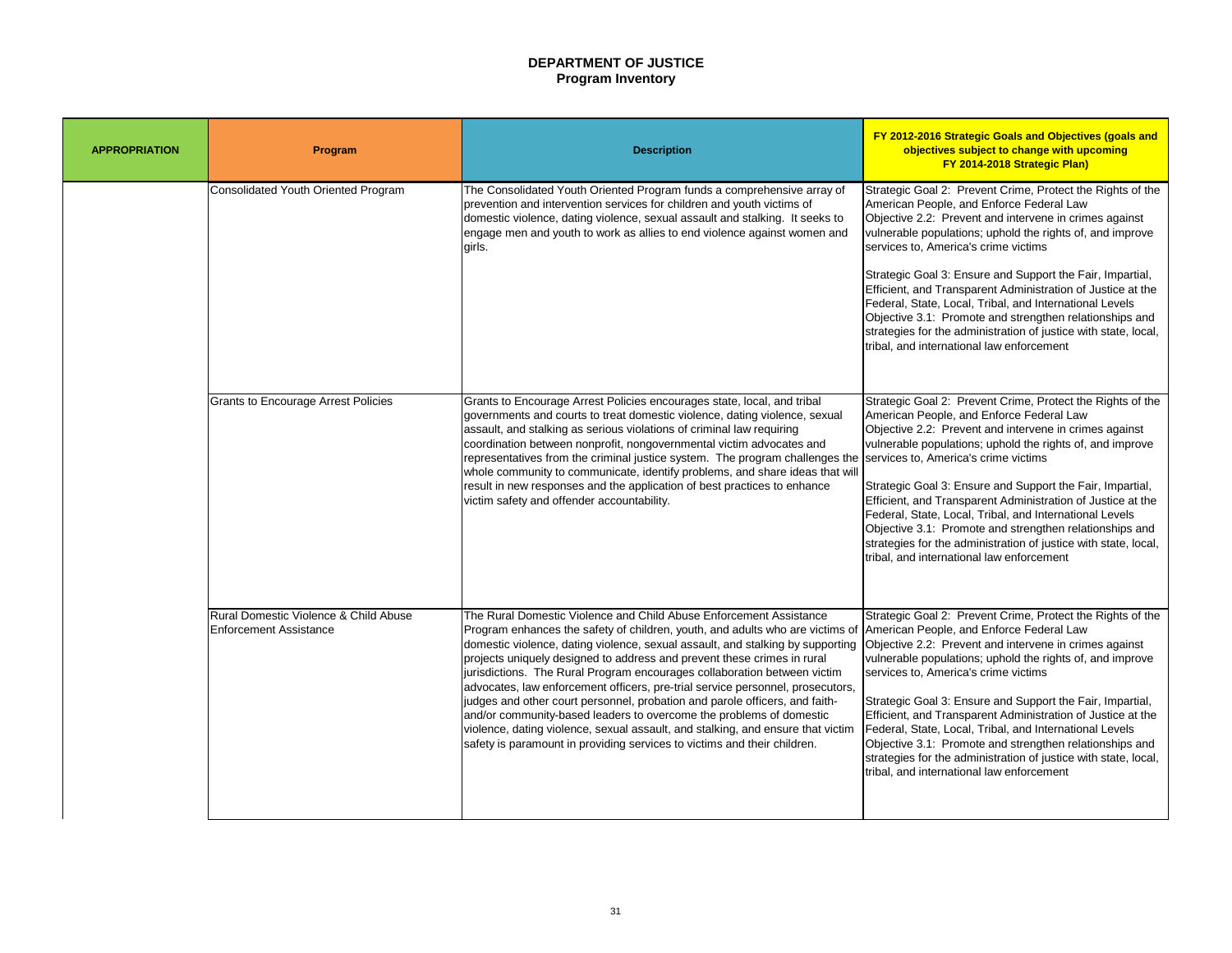# **DEPARTMENT OF JUSTICE Program Inventory**

Strategic Goal 2: Prevent Crime, Protect the Rights of the American People, and Enforce Federal Law Objective 2.2: Prevent and intervene in crimes against vulnerable populations; uphold the rights of, and improve services to, America's crime victims

Strategic Goal 3: Ensure and Support the Fair, Impartial, Efficient, and Transparent Administration of Justice at the Federal, State, Local, Tribal, and International Levels Objective 3.1: Promote and strengthen relationships and strategies for the administration of justice with state, local, tribal, and international law enforcement

| <b>APPROPRIATION</b> | <b>Program</b>                                                           | <b>Description</b>                                                                                                                                                                                                                                                                                                                                                                                                                                                                                                                                                                                                                                                                                                                                                                                                                                                                                                                                                                                                                                                                                                                                                                               |
|----------------------|--------------------------------------------------------------------------|--------------------------------------------------------------------------------------------------------------------------------------------------------------------------------------------------------------------------------------------------------------------------------------------------------------------------------------------------------------------------------------------------------------------------------------------------------------------------------------------------------------------------------------------------------------------------------------------------------------------------------------------------------------------------------------------------------------------------------------------------------------------------------------------------------------------------------------------------------------------------------------------------------------------------------------------------------------------------------------------------------------------------------------------------------------------------------------------------------------------------------------------------------------------------------------------------|
|                      | Legal Assistance Program                                                 | The Legal Assistance Program provides civil and criminal legal assistance to<br>victims, encourages cooperative efforts between domestic violence and<br>sexual assault service organizations and legal assistance providers, and<br>provides technical assistance to LAP grantees.                                                                                                                                                                                                                                                                                                                                                                                                                                                                                                                                                                                                                                                                                                                                                                                                                                                                                                              |
|                      | Enhancing Safety for Victims and their Children<br>in Family Law Matters | The Enhancing Safety for Victims and their Children in Family Law Matters<br>Program consolidates the Safe Havens and Court Improvements Programs.<br>The Program funds projects that improve internal civil and criminal court<br>functions, responses, practices, and procedures and provide education for<br>court-based and -related personnel on issues relating to victims' needs,<br>including safety, security, privacy, confidentiality, and economic<br>independence, as well as information about perpetrator behavior and best<br>practices for holding perpetrators accountable. Additionally, it provides an<br>opportunity for communities to support supervised visitation and safe<br>exchange of children in situations involving domestic violence, dating<br>violence, child abuse, sexual assault, or stalking. Visitation centers are part of<br>a larger community response and are among the few programs that interact<br>with each member of the family. As such, they provide a unique opportunity to<br>lidentify the needs and gaps in services for all family members affected by<br>domestic violence, dating violence, child abuse, sexual assault and stalking. |
|                      | <b>Campus Violence</b>                                                   | The Campus Violence Program encourages institutions of higher education to<br>adopt comprehensive, coordinated responses to domestic violence, dating<br>violence, sexual assault, and stalking. The Campus Program strengthens on-<br>campus victim services and advocacy, security, and investigative strategies to<br>prevent and prosecute violent crimes against women on campuses.                                                                                                                                                                                                                                                                                                                                                                                                                                                                                                                                                                                                                                                                                                                                                                                                         |

Strategic Goal 2: Prevent Crime, Protect the Rights of the American People, and Enforce Federal Law Objective 2.2: Prevent and intervene in crimes against vulnerable populations; uphold the rights of, and improve services to, America's crime victims

Strategic Goal 3: Ensure and Support the Fair, Impartial, Efficient, and Transparent Administration of Justice at the Federal, State, Local, Tribal, and International Levels Objective 3.1: Promote and strengthen relationships and strategies for the administration of justice with state, local, tribal, and international law enforcement

Strategic Goal 2: Prevent Crime, Protect the Rights of the American People, and Enforce Federal Law Objective 2.2: Prevent and intervene in crimes against vulnerable populations; uphold the rights of, and improve services to, America's crime victims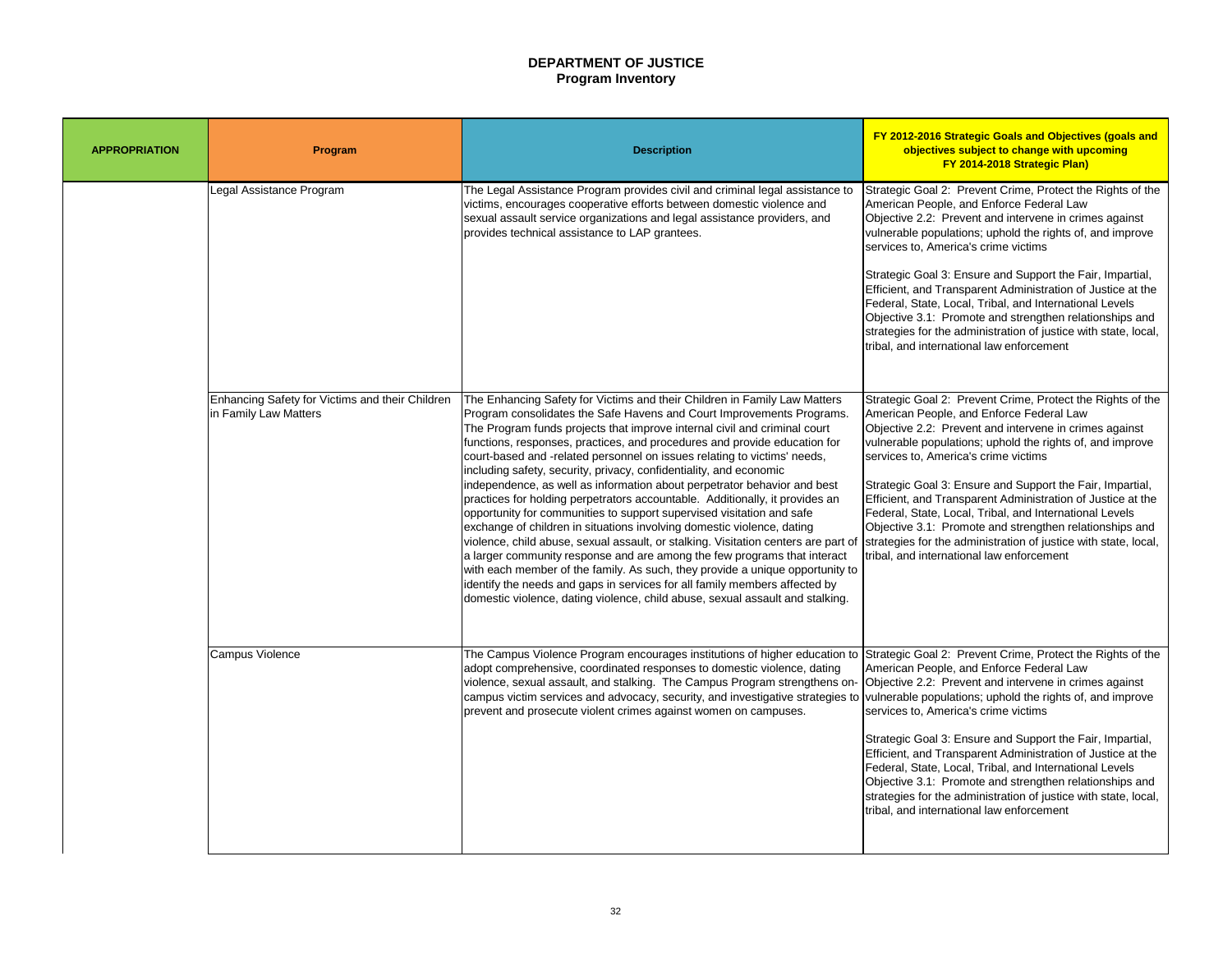# **DEPARTMENT OF JUSTICE Program Inventory**

strategies for the administration of justice with state, local, tribal, and international law enforcement

Strategic Goal 2: Prevent Crime, Protect the Rights of the American People, and Enforce Federal Law Objective 2.2: Prevent and intervene in crimes against vulnerable populations; uphold the rights of, and improve services to, America's crime victims Strategic Goal 3: Ensure and Support the Fair, Impartial, Efficient, and Transparent Administration of Justice at the Federal, State, Local, Tribal, and International Levels Objective 3.1: Promote and strengthen relationships and

| <b>APPROPRIATION</b> | Program                               | <b>Description</b>                                                                                                                                                                                                                                                                                                                                                                                                                                                                                                                                                               |
|----------------------|---------------------------------------|----------------------------------------------------------------------------------------------------------------------------------------------------------------------------------------------------------------------------------------------------------------------------------------------------------------------------------------------------------------------------------------------------------------------------------------------------------------------------------------------------------------------------------------------------------------------------------|
|                      | Disabilities Program                  | The Disabilities Program creates sustainable, systemic change that will result<br>In effective services for individuals with disabilities who are victims of<br>domestic violence, dating violence, sexual assault, and stalking and to hold<br>offenders accountable. The Disabilities Program supports education, cross<br>training, services, capacity building, and the establishment of multi-disciplinary<br>teams at the local level.                                                                                                                                     |
|                      | Elder Program                         | The Elder Program provides a comprehensive approach to addressing elder<br>abuse. Those trained under the Elder Program are taught to look for signs of<br>all types of abuse of older victims, including but not limited to physical abuse,<br>neglect, financial exploitation, and sexual assault.                                                                                                                                                                                                                                                                             |
|                      | <b>Sexual Assault Services (SASP)</b> | SASP provides intervention, advocacy, accompaniment, support services,<br>and related assistance for adult, youth, and child victims of sexual assault,<br>family and household members of victims, and those collaterally affected by<br>the sexual assault. SASP supports efforts to help survivors heal from sexual<br>assault trauma through direct intervention and related assistance from social<br>service organizations such as rape crisis centers through 24-hour sexual<br>assault hotlines, crisis intervention, and medical and criminal justice<br>accompaniment. |

Strategic Goal 2: Prevent Crime, Protect the Rights of the American People, and Enforce Federal Law Objective 2.2: Prevent and intervene in crimes against vulnerable populations; uphold the rights of, and improve services to, America's crime victims

Strategic Goal 3: Ensure and Support the Fair, Impartial, Efficient, and Transparent Administration of Justice at the Federal, State, Local, Tribal, and International Levels Objective 3.1: Promote and strengthen relationships and strategies for the administration of justice with state, local, tribal, and international law enforcement

Strategic Goal 2: Prevent Crime, Protect the Rights of the American People, and Enforce Federal Law Objective 2.2: Prevent and intervene in crimes against vulnerable populations; uphold the rights of, and improve services to, America's crime victims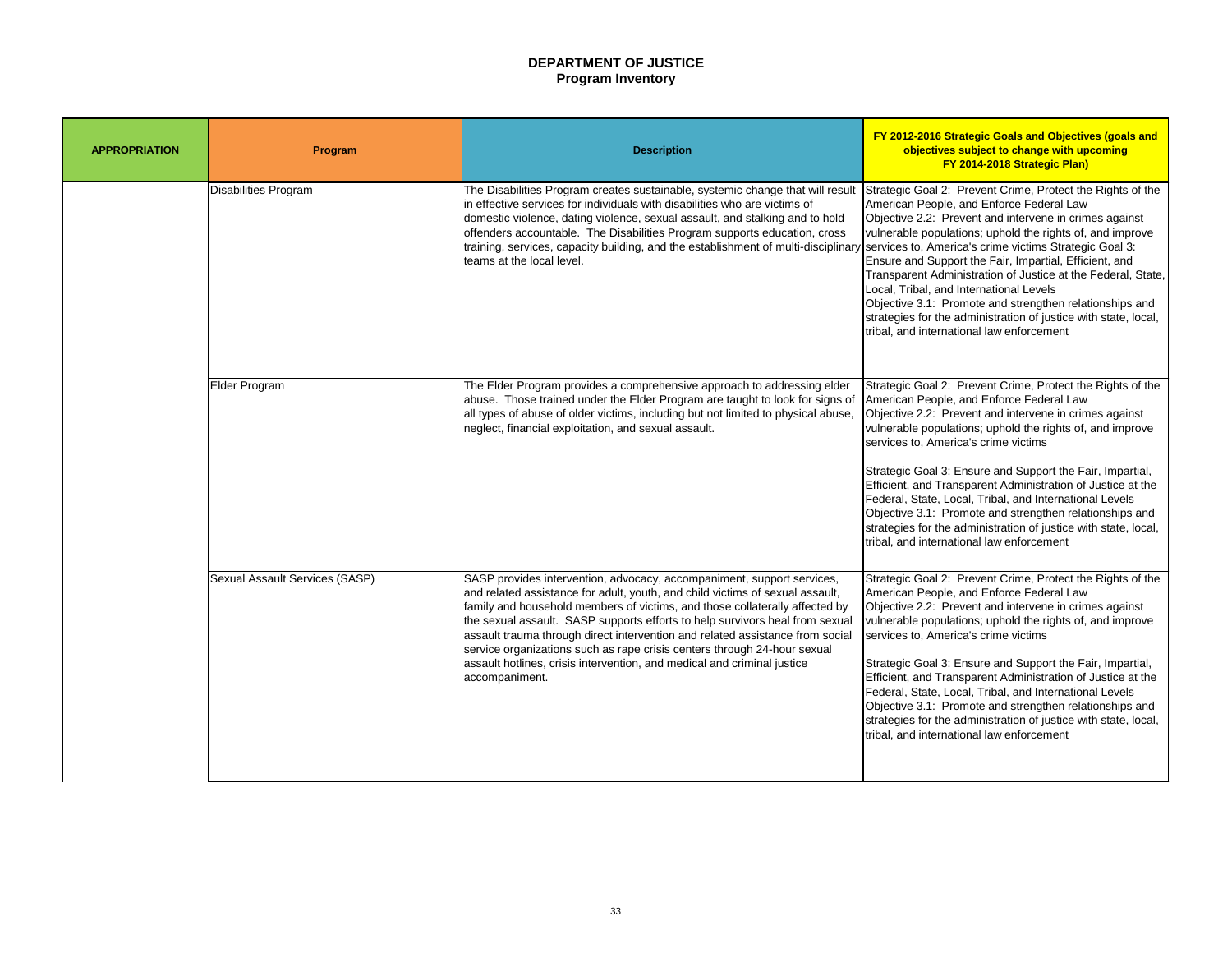# **DEPARTMENT OF JUSTICE Program Inventory**

Strategic Goal 2: Prevent Crime, Protect the Rights of the American People, and Enforce Federal Law Objective 2.2: Prevent and intervene in crimes against vulnerable populations; uphold the rights of, and improve services to, America's crime victims

Strategic Goal 3: Ensure and Support the Fair, Impartial, Efficient, and Transparent Administration of Justice at the Federal, State, Local, Tribal, and International Levels Objective 3.1: Promote and strengthen relationships and strategies for the administration of justice with state, local, tribal, and international law enforcement

| <b>APPROPRIATION</b> | <b>Program</b>                                            | <b>Description</b>                                                                                                                                                                                                                                                                                                                                                                                                                                                                                                                                                                                                                                                         |
|----------------------|-----------------------------------------------------------|----------------------------------------------------------------------------------------------------------------------------------------------------------------------------------------------------------------------------------------------------------------------------------------------------------------------------------------------------------------------------------------------------------------------------------------------------------------------------------------------------------------------------------------------------------------------------------------------------------------------------------------------------------------------------|
|                      | Indian Country - Sexual Assault Clearinghouse             | The Indian Country - Sexual Assault Clearinghouse project offers a one-stop<br>shop where tribes could request free on-site training and technical assistance<br>on multiple sexual assault subjects.                                                                                                                                                                                                                                                                                                                                                                                                                                                                      |
|                      | National Resource Center on Workplace<br><b>Responses</b> | The National Resource Center on Workplace Responses To Assist Victims of<br>Domestic Violence and Sexual Assault awards funds to establish and operate<br>a national resource center on workplace responses to assist victims of<br>domestic and sexual violence. OVW entered into a cooperative agreement<br>with the Family Violence Prevention Fund and other partners to develop this<br>center, which provides information and assistance to employers and labor<br>organizations to better equip them to respond to victims. Deliverables of the<br>Center include a website, written products such as model policies and training<br>curricula and updates on laws. |
|                      | Research on Violence Against Indian Women                 | Section 904 of VAWA 2005 directed that the NIJ conduct a baseline study of<br>violence against Indian women and further directed that OVW convene a<br>taskforce to support that study. NIJ's program of research is examining<br>violence committed against American Indian women in Indian Country,<br>including domestic violence, dating violence, sexual assault, stalking, and<br>murder; evaluating the effectiveness of the federal, state, and tribal response<br>to violence against Indian women; and proposing recommendations for<br>improvements.                                                                                                            |

Strategic Goal 2: Prevent Crime, Protect the Rights of the American People, and Enforce Federal Law Objective 2.2: Prevent and intervene in crimes against vulnerable populations; uphold the rights of, and improve services to, America's crime victims

Strategic Goal 3: Ensure and Support the Fair, Impartial, Efficient, and Transparent Administration of Justice at the Federal, State, Local, Tribal, and International Levels Objective 3.1: Promote and strengthen relationships and strategies for the administration of justice with state, local, tribal, and international law enforcement

Strategic Goal 2: Prevent Crime, Protect the Rights of the American People, and Enforce Federal Law Objective 2.2: Prevent and intervene in crimes against vulnerable populations; uphold the rights of, and improve services to, America's crime victims